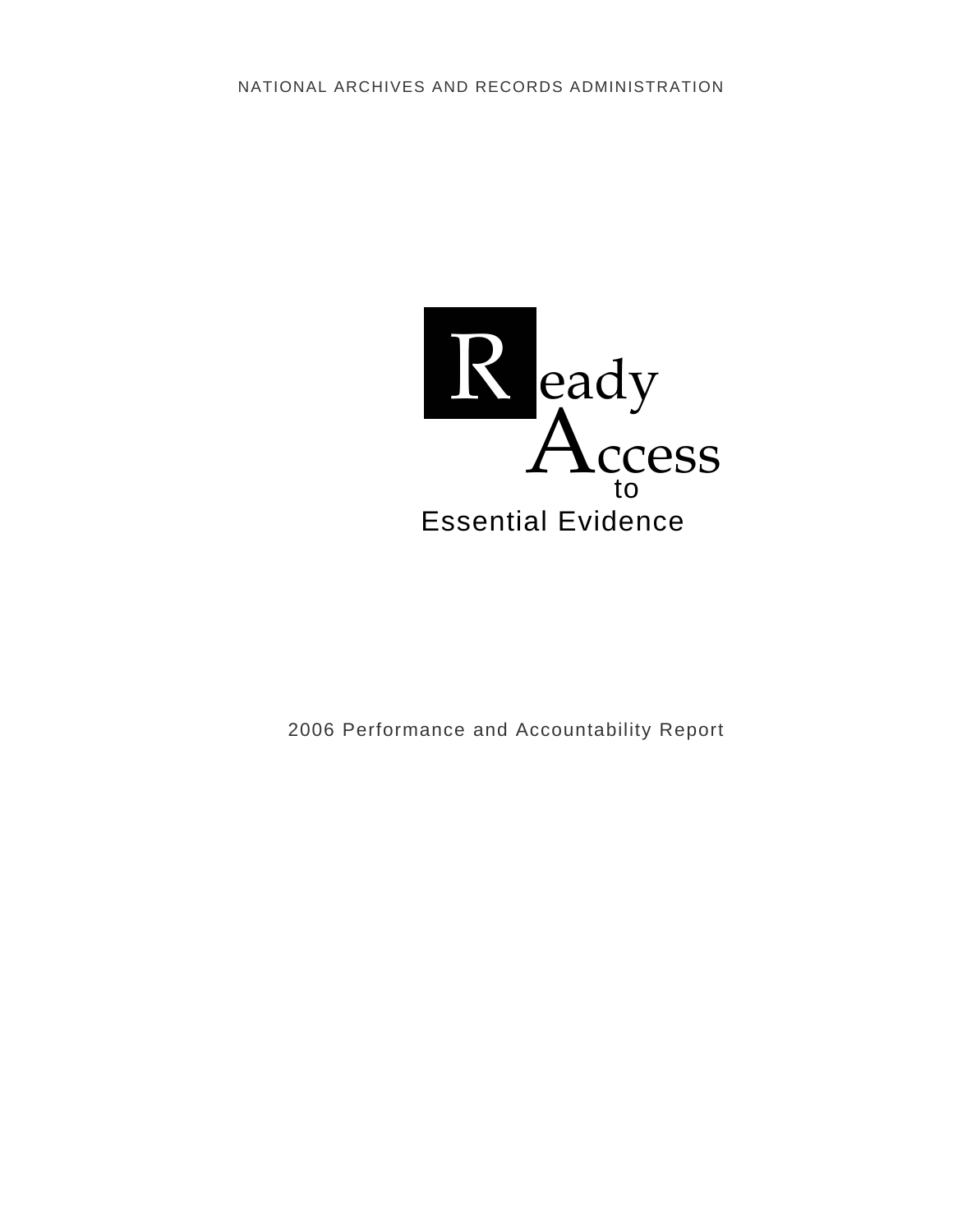# **Table of Contents**

# **Part 1 Management's Discussion and Analysis**

| NARA's Challenges and Management's Actions to |  |
|-----------------------------------------------|--|
|                                               |  |
|                                               |  |
|                                               |  |
|                                               |  |
|                                               |  |
|                                               |  |
|                                               |  |
|                                               |  |
|                                               |  |
|                                               |  |
|                                               |  |
|                                               |  |
|                                               |  |
|                                               |  |
|                                               |  |
|                                               |  |
|                                               |  |
|                                               |  |
|                                               |  |
|                                               |  |
|                                               |  |
|                                               |  |

## **Part 2 Performance Section**

**ii** Table of Contents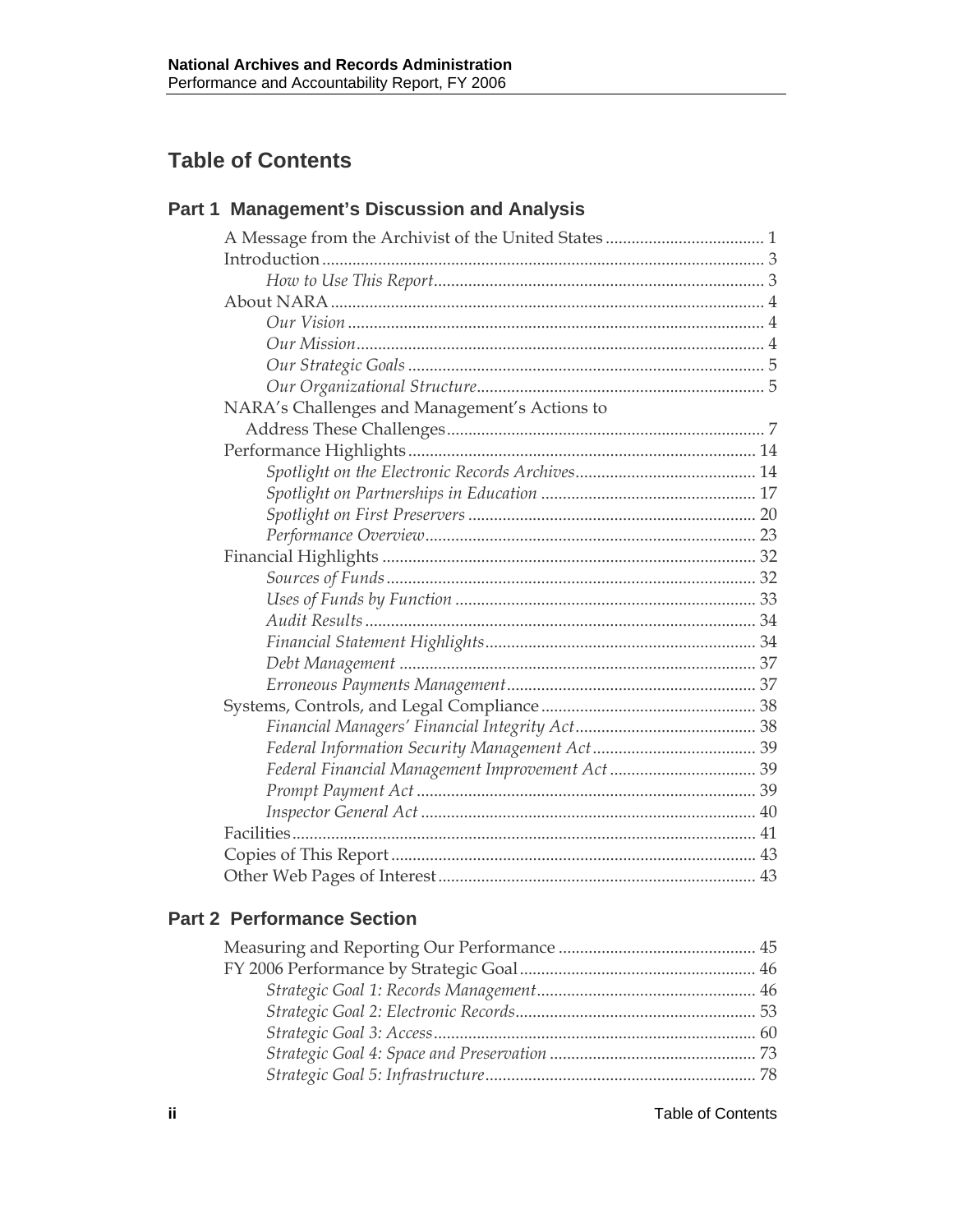## **Part 3 Financial Section**

# **Appendixes**

| <b>Inspector General's Assessment of Management Challenges</b> |  |
|----------------------------------------------------------------|--|
|                                                                |  |
| Federal Managers' Financial Integrity Act Report  160          |  |
|                                                                |  |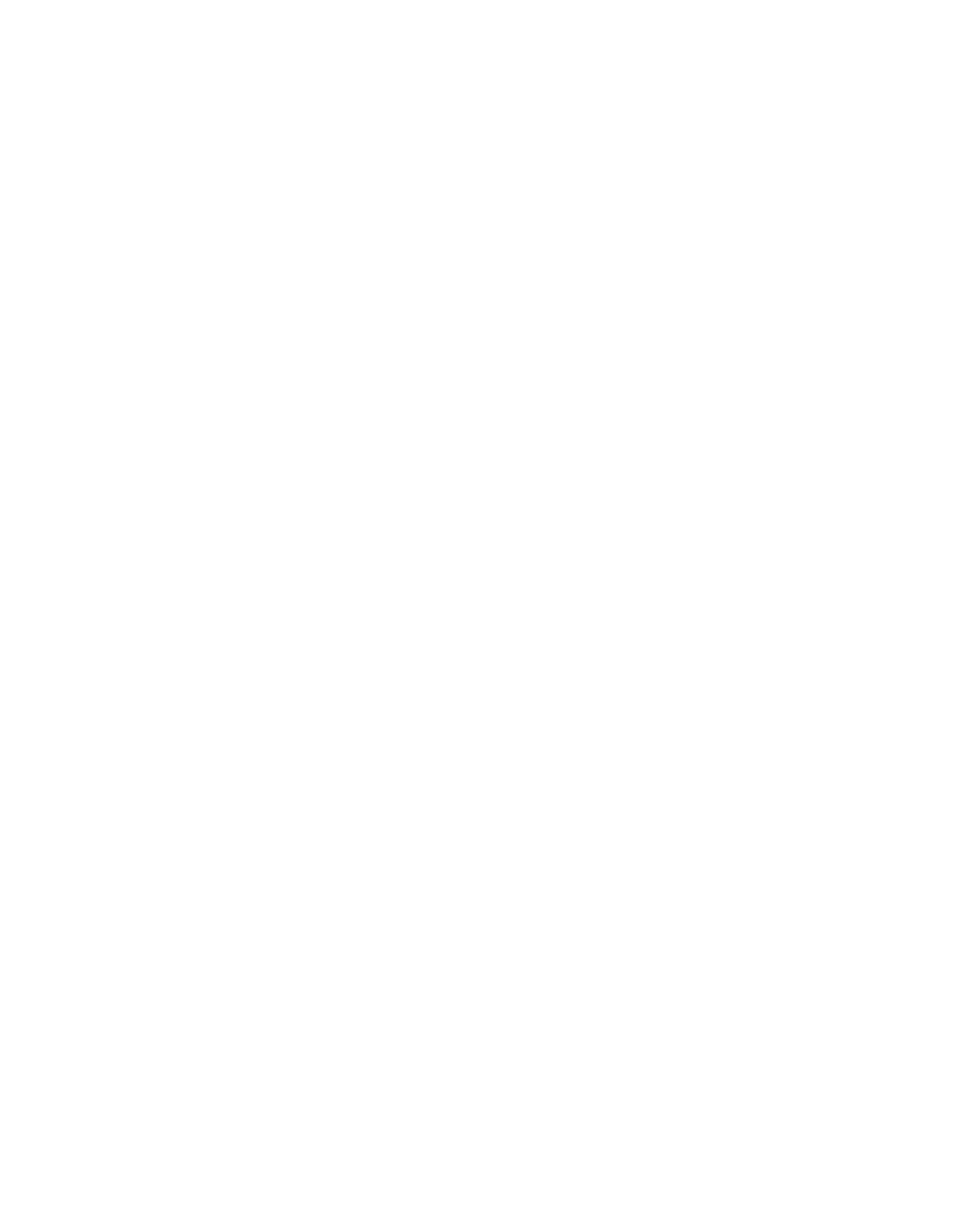# PART 1 **MANAGEMENT'S DISCUSSION AND ANALYSIS**

# **A Message from the Archivist of the United States**



The National Archives and Records Administration (NARA) is our nation's record keeper. Every day we work to preserve and provide access to the records of our Government, whether those records are the Declaration of Independence, service records of military veterans, or documentation on homeland security issues that will make our country safer.

Throughout the history of our democracy, these records have been first-hand witnesses to the events that have shaped our country. They have documented the rights and entitlements of our citizens,

and they have held our Government officials accountable to the people.

NARA's mission is vital to continuity of Government, homeland security, public trust, and national morale.

- We provide legal authority to many of the actions of the President and executive agencies through publication in the *Federal Register*, regardless of weather, terrorist attacks, or other emergency that may close other Federal operations.
- We are leading the Federal Government in developing the new technology that will enable the Government to share electronic information across space and time, reducing the risk that critical intelligence will be lost in obsolete hardware and software.
- We act as First Preservers in times of emergency, assisting Federal, state, and local governments in saving their critical records, especially those that document the rights and entitlements of citizens.
- We serve a broad base of customers through a series of education, outreach, and partnership initiatives, contributing to civic literacy in America.
- We protect the plans, drawings, maps, and photographs of Federal facilities worldwide.
- We preserve and provide access to the military service records of 56 million veterans of our armed forces, ensuring that they and their families receive the benefits they have earned by defending our country.
- We protect and display the founding documents of our country—the Declaration of Independence, the Constitution, and the Bill of Rights—which more than a million people a year come to see because these Charters of Freedom are the heart of the democracy we cherish.

I am pleased to present the National Archives and Records Administration's Performance and Accountability Report for FY 2006, the final year of reporting against

#### Management's Discussion and Analysis **1**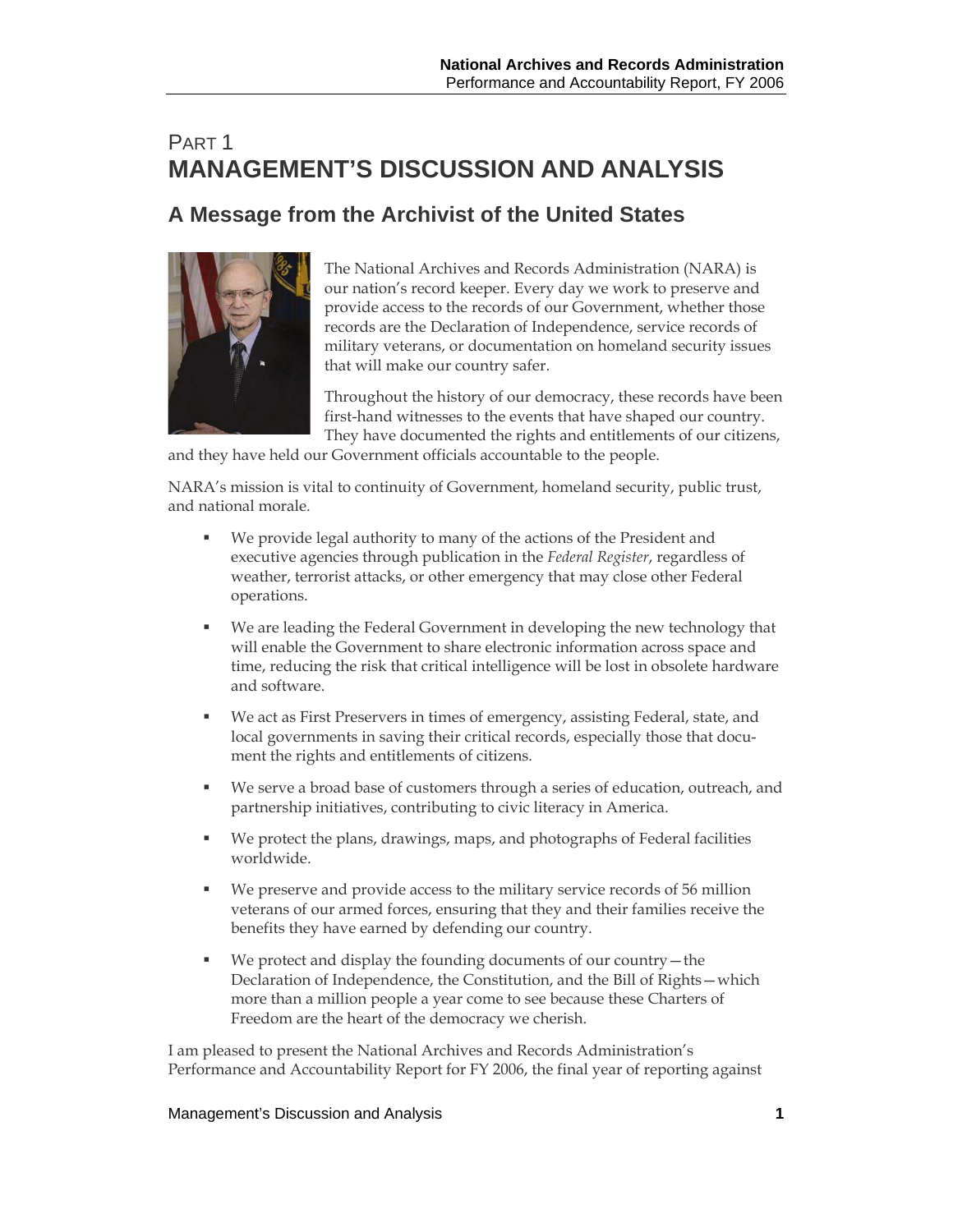our last ten-year Strategic Plan. Thanks to support from our stakeholders and partners and the efforts of our exceptional staff, we made significant progress on each of the goals of our Strategic Plan and our two material weaknesses. Our Strategic Plan focuses us on five goals—improving records management, meeting electronic records challenges, expanding opportunities for access, meeting storage and preservation needs of growing quantities of records, and strategically managing our resources. Our progress in these areas is detailed throughout this report.

I encourage you to read the report to discover the strides we have made in helping Federal agencies address records management problems, our progress in building an Electronic Records Archives that will serve the entire Federal Government, making it easier for our customers to find and order copies of records, preserving at-risk records for future generations, and much more.

We have also made strides in ensuring that our resources are well managed with the proper oversight. It is my informed judgment that there is reasonable assurance that NARA's management controls are achieving their intended objectives and that the program and financial data contained in this report are valid and reliable. This assessment is based on management control evaluations and other written evaluations conducted in NARA's offices and staff organizations and senior management's knowledge gained from the daily operations of NARA programs and systems. I also have relied upon the advice of NARA's Office of the Inspector General concerning this statement of assurance.

This year, with the help of our staff, colleagues, and stakeholders, we finalized a new Strategic Plan that acknowledges our past achievements, reaffirms the soundness of many of our efforts underway, and points us in some exciting, new directions. While the work ahead is challenging, I am confident that our stakeholders and the public can be proud of their National Archives and Records Administration, which every day is protecting, preserving, and making available the essential documentation of our Government.

Albert Secretion

Allen Weinstein Archivist of the United States

November 15, 2006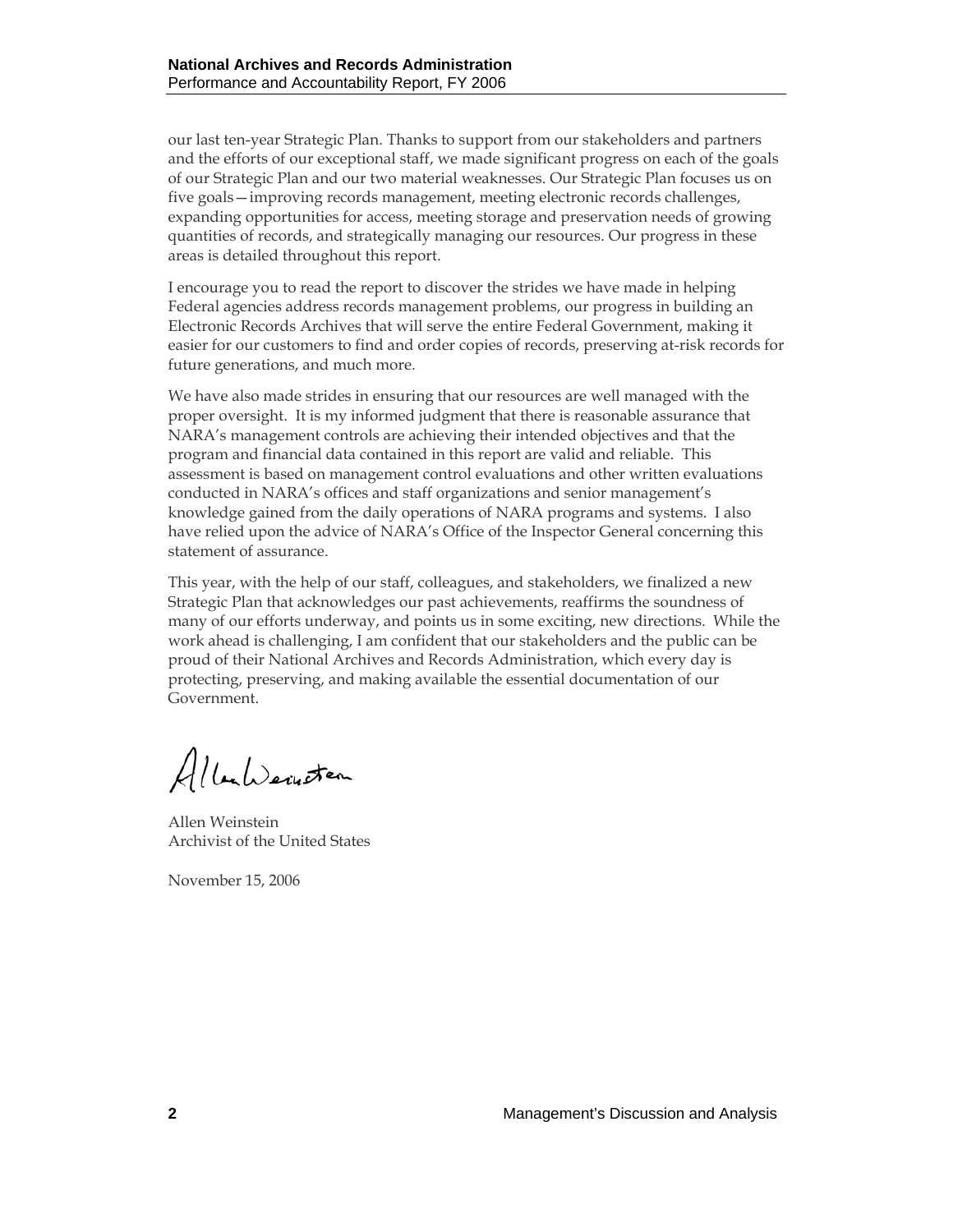# **Introduction**

This Performance and Accountability Report represents the culmination of the National Archives and Records Administration's (NARA) program and financial management processes, which began with strategic and program planning, continued through the formulation and justification of NARA's budget to the President and Congress and through budget execution, and ended with this report on our program performance and use of the resources entrusted to us. This report was prepared pursuant to the requirements of the Chief Financial Officers Act, as amended by the Reports Consolidation Act of 2000 and mandated by the Accountability of Tax Dollars Act of 2002, and covers activities from October 1, 2005, through September 30, 2006.

## *How to Use This Report*

This report describes NARA's performance measures, results, and accountability processes for FY 2006. In assessing our progress, we are comparing actual results against targets and goals set in our annual performance plan, which we developed to help us carry out our Strategic Plan. Our complete set of strategic planning and performance reports is available on our web site at *http://www.archives.gov/about/plans-reports/.* 

This report has four major parts:

**Management's Discussion and Analysis** 

Look here for our agency-wide performance and use of resources in FY 2006. You also will find information on the strategies we use to achieve our goals and the management challenges and external factors that affected our performance.

### **Performance Section**

Look here for details on our performance by strategic goal and long-range performance target in FY 2006. This section covers our targets, how and why we met or did not meet them, and explanations of how we assess our performance and ensure its reliability.

#### **Financial Section**

Look here for details on our finances in FY 2006, our consolidated financial statements and notes, required supplementary information, and the reports from our external auditor and our Inspector General. Also included is information on our internal controls and an explanation of what kind of information each of our financial statements conveys.

#### **Appendixes**

Look here for our Inspector General's assessment of our agency's management challenges, our FMFIA report, and an update on prior years' audit recommendations made by Clifton Gunderson, LLP.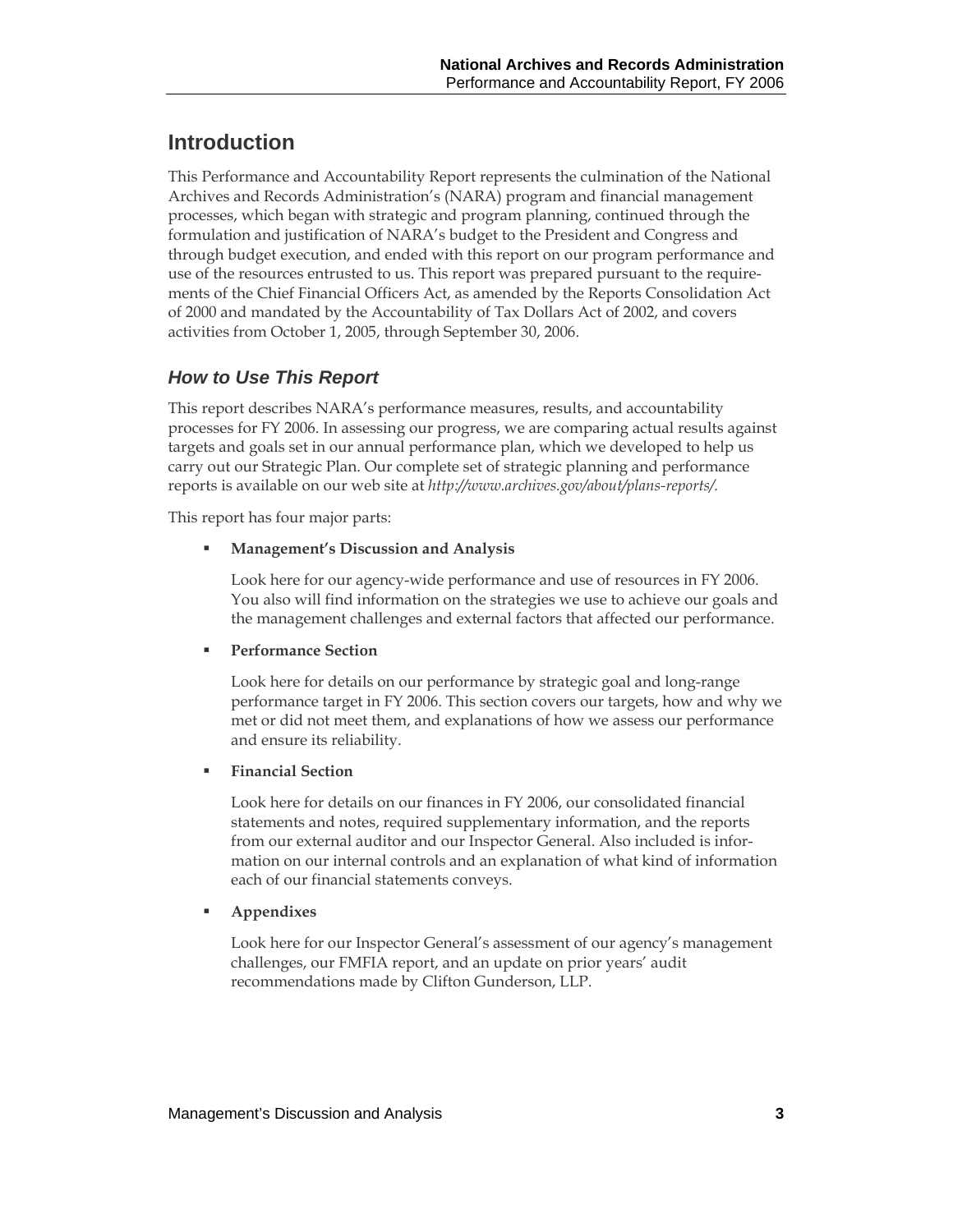# **About NARA**

The National Archives and Records Administration is our national record keeper. An independent agency created by statute in 1934, NARA safeguards the records of all three branches of the Federal Government. Our job is to ensure ready access to essential evidence, and in doing so we serve a broad spectrum of American society. Genealogists and family historians; veterans and their authorized representatives; academics, scholars, historians, business and occupational researchers; publication and broadcast journalists; Congress, the Courts, the White House, and other public officials; Federal Government agencies and the individuals they serve; state and local government personnel; professional organizations and their members; students and teachers; and the general public—all seek answers from the records we preserve.

## *Our Vision*

The National Archives is a public trust on which our democracy depends. It enables people to inspect for themselves the record of what Government has done. It enables officials and agencies to review their actions and help citizens holds them accountable. It ensures continuing access to essential evidence that documents

- the rights of American
- the actions of Federal officials, and
- the national experience.

To be effective, we at NARA must determine what evidence is essential for such documentation, ensure that Government creates such evidence, and make it easy for users to access that evidence regardless of where it is, or where they are, for as long as needed. We also must find technologies, techniques, and partners worldwide that can help improve service and hold down costs, and we must help staff members continuously expand their capability to make the changes necessary to realize the vision.

The rights of American<br>
For two years, Elaine Yee and her elderly father,<br>  $W_{\text{free}}$  Pok Yea a Chinese American immigrant b Wing Bok Yee, a Chinese American immigrant, had been unable to obtain proof of citizenship. Bill Greene, a reference archivist in NARA's Pacific Region in San Francisco, provided an official of the U.S. Citizenship and Immigration Service (USCIS) with immigration case file documents from the early 1900s, which verified that the U.S. Government once recognized the father's citizenship. But two years passed, and Yee's father still had not received proof of his citizenship. Greene then put Yee and her father in touch with the USCIS's ombudsman, who got the case transferred to a district director. Within weeks, Wing Bok Yee's citizenship was confirmed. Elaine Yee recently wrote to NARA: "My dad's case is now resolved…Thank you so much. You have made my dad a very happy man."



*Wing Bok Yee displays his Certificate of Citizenship. (Photo by Elaine Yee.)* 

## *Our Mission*

NARA ensures, for the Citizen and the Public Servant, for the President and the Congress and the Courts, ready access to essential evidence.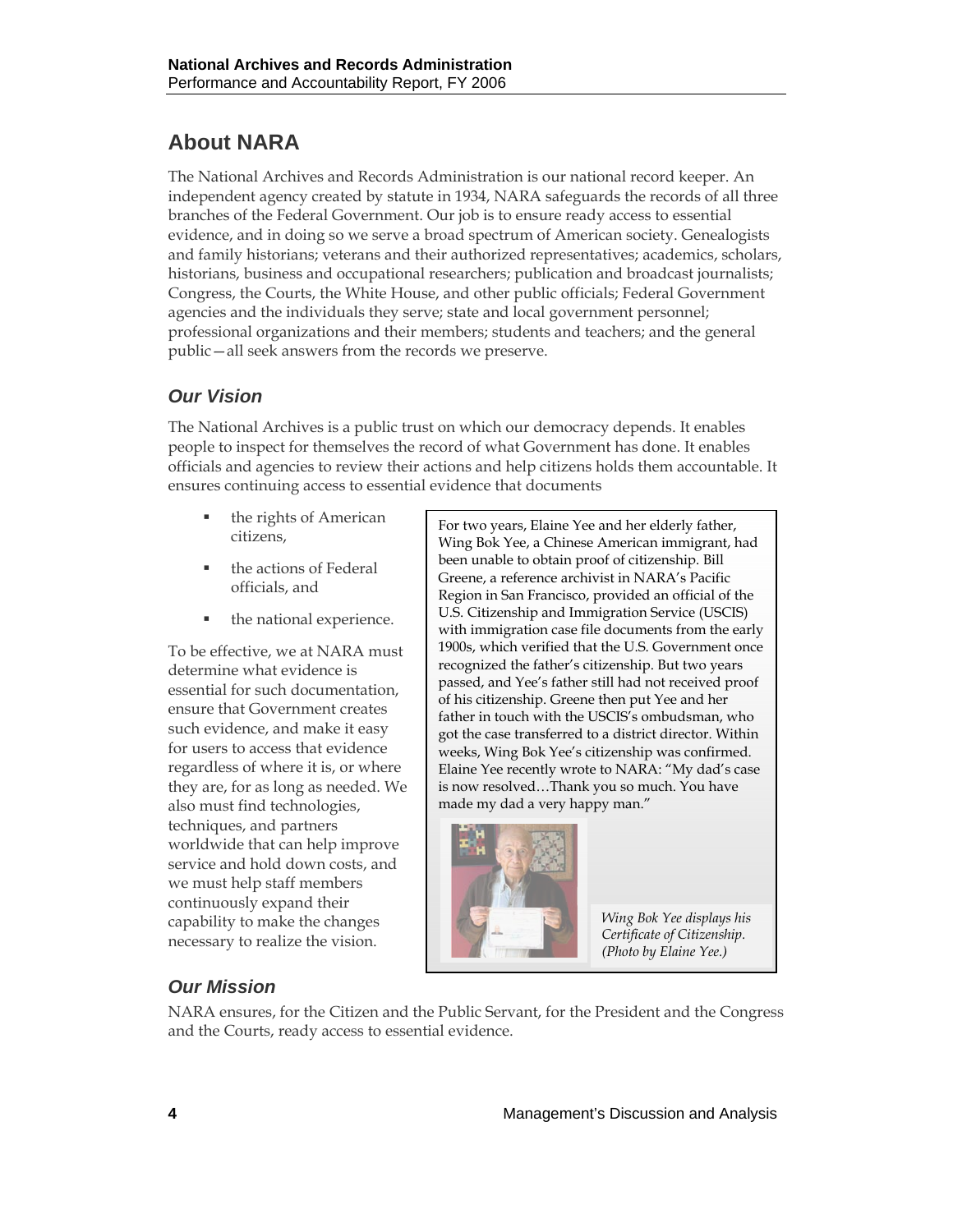## *Our Strategic Goals*

NARA's strategic goals are set forth in our Strategic Plan, which we revised in 2003, and covers the period through FY 2006. This revision acknowledged recent achievements, especially in e-Government; assessed new conditions facing us; and committed us to measure our value to the taxpayer by setting aggressive outcome-oriented performance targets.

Our five strategic goals are:

- Essential evidence is created, identified, appropriately scheduled, and managed for as long as needed.
- Electronic records are controlled, preserved, and made accessible for as long as needed.
- Essential evidence is easy to access regardless of where it is or where users are for as long as needed.
- All records are preserved in an appropriate environment for use as long as needed.
- NARA strategically manages and aligns staff, technology, and processes to achieve our mission.

## *Our Organizational Structure*

We carry out our mission through a national network of archives and records services facilities stretching from Washington, DC, to the West Coast, including Presidential libraries documenting administrations back to Herbert Hoover. Additionally, we publish the *Federal Register* and*,* administer the Information Security Oversight Office (ISOO). We preserve and make available, in response to hundreds of thousands of requests, the records on which the entitlements of citizens, the credibility of Government, and the accuracy of history depend. More and more people are using our services and gaining access to our records through the Internet, whether by requesting copies of records through our Inquire form at *Archives.gov*, commenting on regulations at the Governmentwide site *Regulations.gov*, searching online databases of records and information, or engaging in a host of other activities through *Archives.gov*. We continue to encourage this trend, by adding online services and contributing to several of the President's e-Government initiatives, so that citizens everywhere have access to our vast holdings. The organizational chart in figure 1 provides an overview of NARA's structure.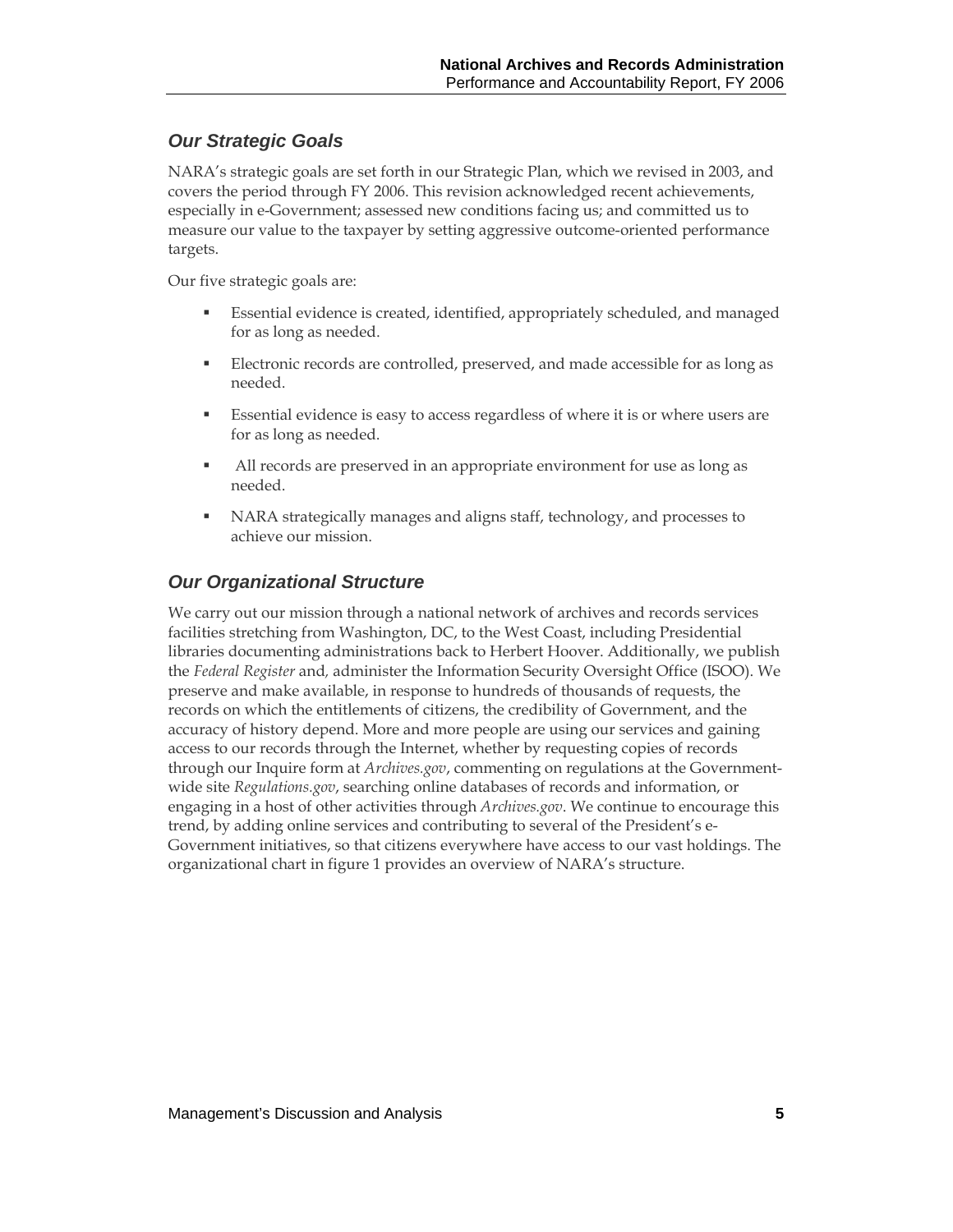

Figure 1. NARA's Organizational Structure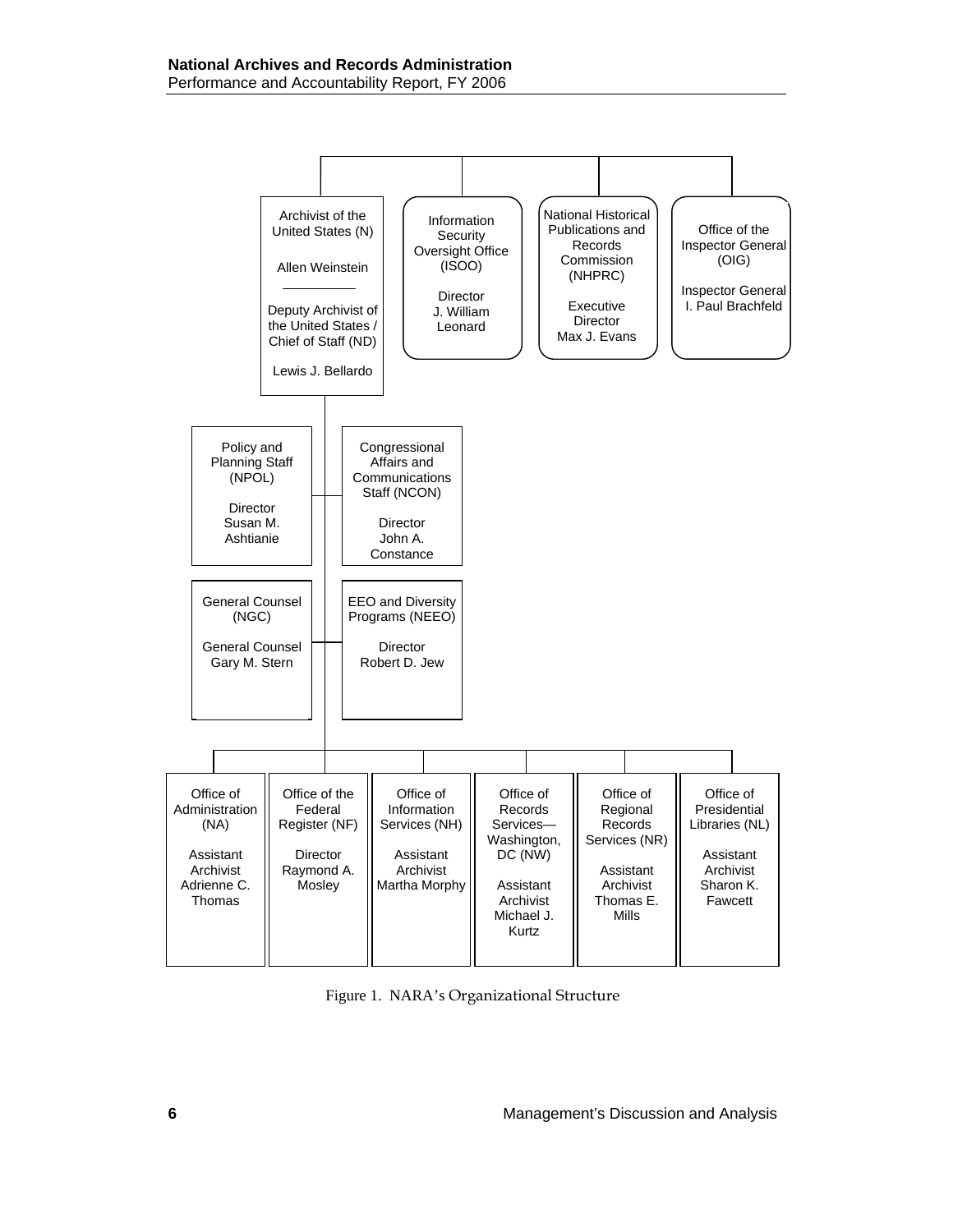## **NARA's Challenges and Management's Actions to Address These Challenges**

We at the National Archives and Records Administration (NARA) take our job of serving the public seriously. And never before have we played such an indispensable role in our Government. We are doing this work in the face of multiple challenges that affect the entire Government and our citizens.

- As a Federal agency, NARA must deal with new and evolving concerns about security, continuity of operations, and emergency preparedness. Additionally, continuity of Federal operations depends on the records of government. Protecting, recovering, and making these records available will require new, more flexible solutions.
- The dramatic emergence of an electronic Government has brought to the fore new records management issues that have implications far beyond our Government. Inspired by the challenges of electronic records, NARA is transforming itself from an agency that manages predominantly paper to a leader in electronic records management.
- **Deterioration of both the holdings that NARA must keep for posterity and the** facilities in which they are housed is a fact of life. We must address with a steady hand the never-ending challenge of maintaining and preserving our holdings—paper, electronic, special media and artifacts—and our infrastructure—both physical facilities and information technology.

Our mission is to ensure that Government officials and the American public have ready access to essential evidence, and this mission puts us at the very heart of intergovernmental electronic communication challenges. After providing the 9/11 Commission with thousands of documents crucial to their work, we now maintain the Commission's web site and are processing all of the Commission's records for use by Government officials and eventually the public.



*Wendy Hollingsworth and Air Force veteran Stanley Seymour. (Photo by David Hollingsworth)* 

Wendy Hollingsworth of the National Personnel Records Center (NPRC) in St. Louis was approached by an Air Force retiree, Stanley Seymour, at a VFW national convention. He told her his medical file had somehow gotten lost, and he needed it now to seek disability benefits for a hearing loss and back and knee injuries incurred in service. He had seen it at his hospital, but officials there said they returned it to NPRC. Hollingsworth, a 34-year NARA employee, suspected it had been mistakenly included among any one of several shipments of other kinds of medical records that the same hospital had sent to the Center. Eventually, she found it. Later, Seymour called to thank her because he was awarded a 40-percent disability compensation from the Department of Veterans Affairs.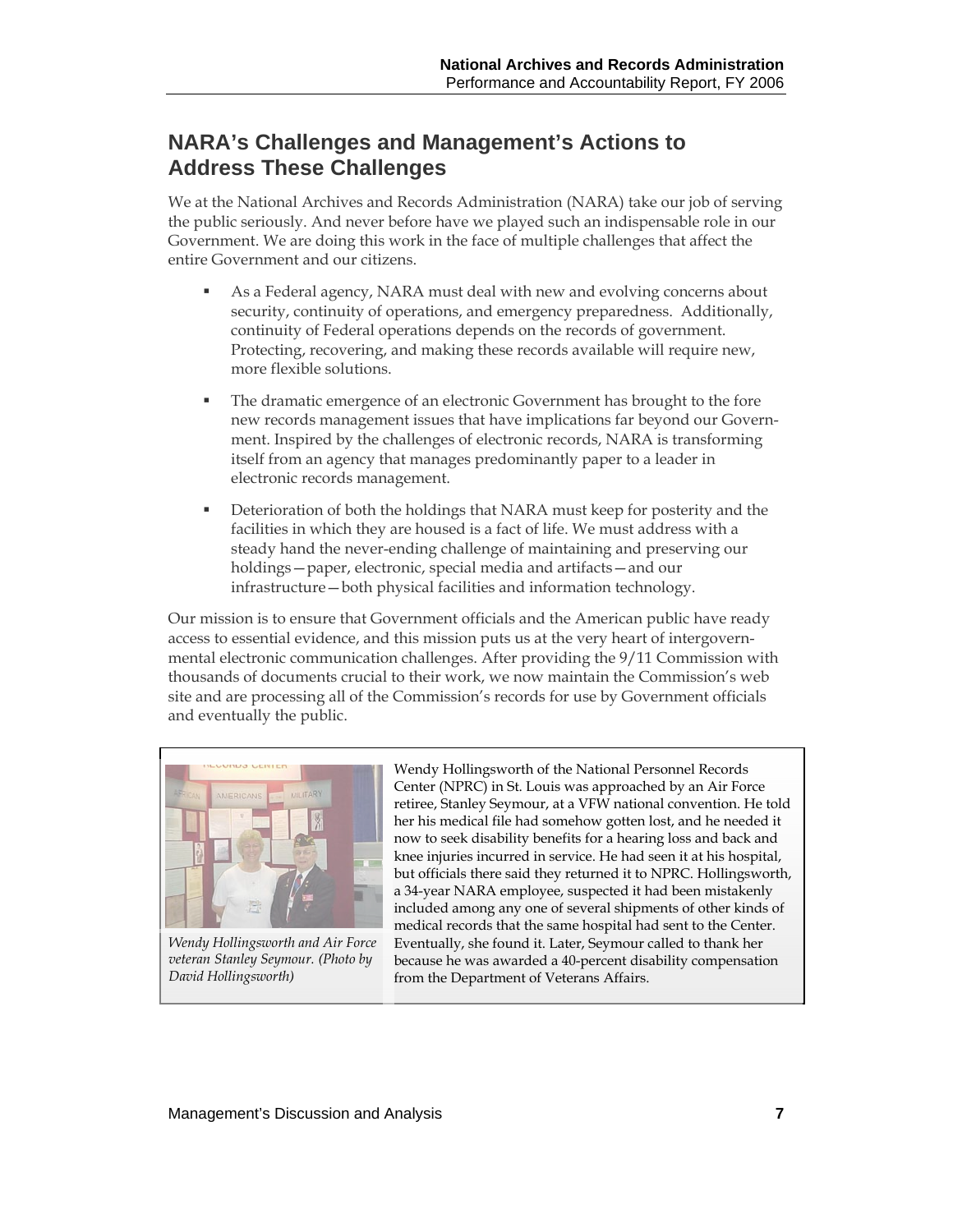In response to requests for documents related to Supreme Court Justice nominees John Roberts and Samuel Alito, we provided both public and congressional access to tens of thousands of documents from our holdings. By digitizing key documents and making them available online, we ensured the broadest possible access to these materials.

Whether publishing the *Federal Register*, protecting the vital records assets of Federal agencies nationwide, serving America's veterans, meeting the challenges of electronic records, or displaying our nation's Charters of Freedom—the Declaration of Independence, the Constitution, and the Bill of Rights—to inspire the American public, NARA plays a critical role in keeping America safe, secure, and focused on our democratic ideals.

The following are just a few examples of the ways in which the Government and the public are relying on NARA to meet vital needs.

- The *Federal Register* must be published each business day, regardless of weather, terrorist attacks, or other emergencies that may close other Federal operations. Publication, even during emergencies, is critical because many of the actions that Executive departments and the President need to take require the legal authority that comes from publication in the *Federal Register*.
- NARA responds to more than one million requests a year for information from or copies of Official Military Personnel Files (OMPFs). Many of these requests come from veterans, their families, or organizations working on behalf of veterans to verify their military service, apply for benefits, or research medical conditions. A veteran's ability to obtain a job, housing, or medical care often depends on our ability to meet their information needs quickly.
- NARA protects the essential records of hundreds of Federal agencies and courts as well as the records of the Congress, the Supreme Court, and 13 Presidential administrations in 36 facilities nationwide. These records include everything from highly classified National Security Council policy memorandums to congressional committee records to architectural drawings of Federal facilities to satellite photographs of major cities to the tax returns of individual Americans. All of this information and more is saved for as long as needed because it is essential for the effective operations of our government, protecting the rights and entitlements of our citizens, understanding past decisions and informing future policy choices, holding appropriate officials accountable for their actions, and ensuring the safety and security of our country.
- Our greatest challenge is to ensure that valuable electronic records—from electronic OMPFs to geographic information systems to State Department cable files to transportation security databases—are managed and preserved *over time* so that key information is not lost in obsolescent hardware and software and continues to be available to meet the needs of the Government and the public. To meet this challenge, NARA is developing the Electronic Records Archives (ERA), a revolutionary system that will capture electronic information, regardless of its format, save it permanently, and make it accessible on whatever hardware or software is currently in use.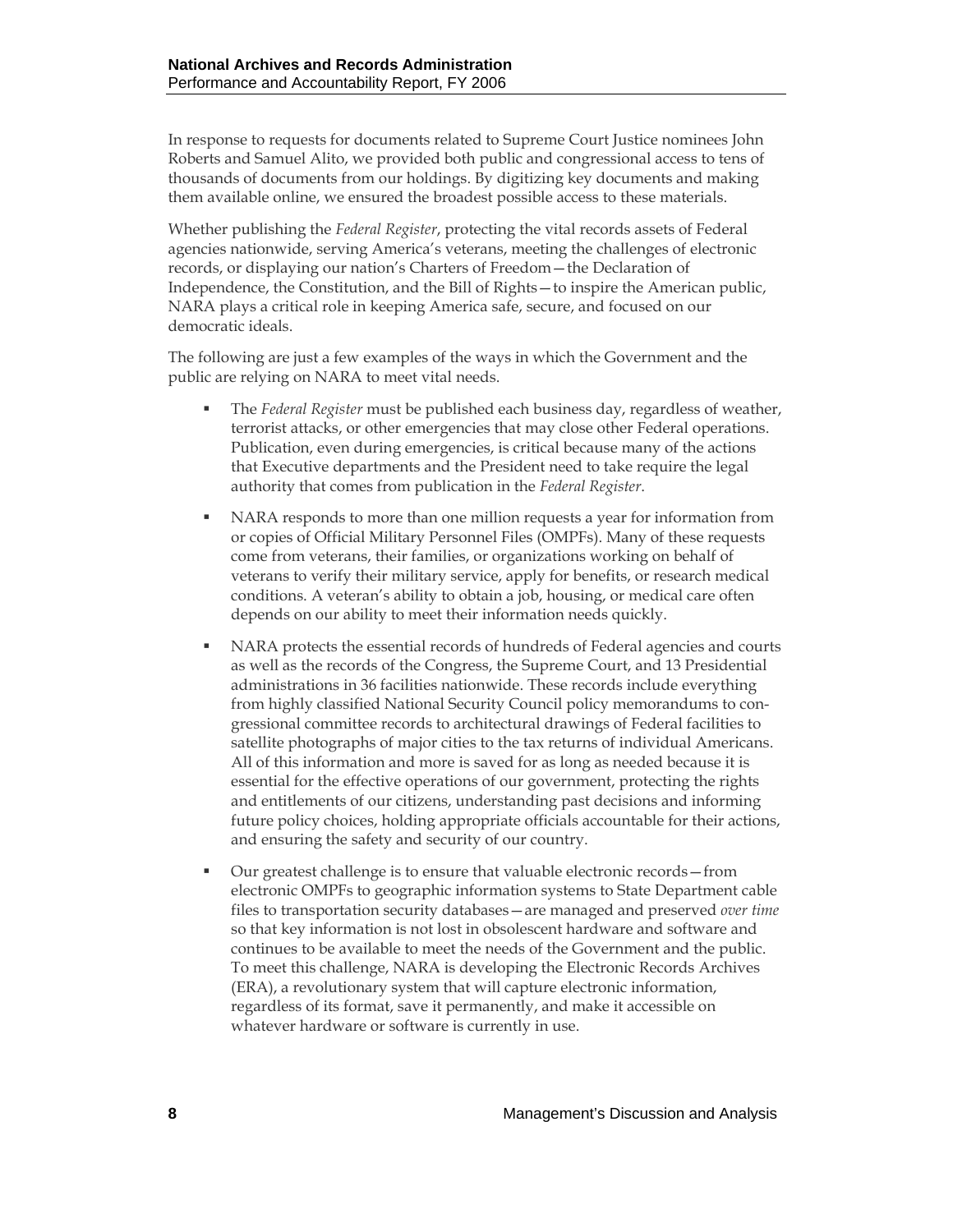Let us turn to the specific challenges NARA faces:

*Records Management, and specifically Electronic Records Management*. In this world of exponentially increasing volumes and formats of electronic records, having the ability to find, manage, use, share, and dispose of records—which is the essence of records management—is vital for the efficient and effective functioning of the Federal Government. Records management is an essential component of knowledge management, and yet records and information are rarely managed as agency business assets and records management remains marginalized in many agencies. This undermines the authenticity, reliability, integrity, and usability of Federal records and information essential for Government business, particularly electronic Government and public use.

This Government-wide challenge requires collaborative, creative solutions with benefits that are obvious to Federal agencies. That is why we are undertaking a multi-pronged approach to improving Federal records management through a suite of strategies, policies, standards, and tools that facilitate the effective and efficient management of Federal records. (Our progress in implementing these strategies is described on page 91.) Ultimately, records management should become so seamlessly integrated into agencies' business processes that it becomes "second nature"; and the information is easy to find and in a usable form. Getting to this outcome requires that we both transform our own records management program and records management across the Government.

- Strategic Directions for Federal Records Management—a series of coordinated strategies to transform NARA's approach to Federal records management.
- E-Government Initiatives—these include the ongoing Electronic Records Management E-Government Initiative and initiatives to implement the Interagency Committee on Government Information (ICGI) recommendations for section 207(e) of the E-Government Act of 2002.
- Electronic Records Archives (ERA)—the key tool that will allow NARA and Federal agencies to manage, preserve, and have access to electronic records over space and time.

*Information Technology*. The pace of technological change and innovation challenges the entire Federal Government. At the same time these changes offer wide-ranging opportunities for improved information management. Information technology particularly the World Wide Web—has become integral to providing government services and moving the Federal Government's immense stores of information and services out of the "back office," onto the Internet, and into the home and business sectors. As a result, customer expectations have mounted for more new and expanded online services. Our Strategic Plan acknowledges that we must be equipped to meet these changing needs and expectations. As NARA moves to fully embrace e-Government and seize new technological opportunities, we must be able to quickly adapt to new technologies and leverage technical expertise to meet expectations for quality service.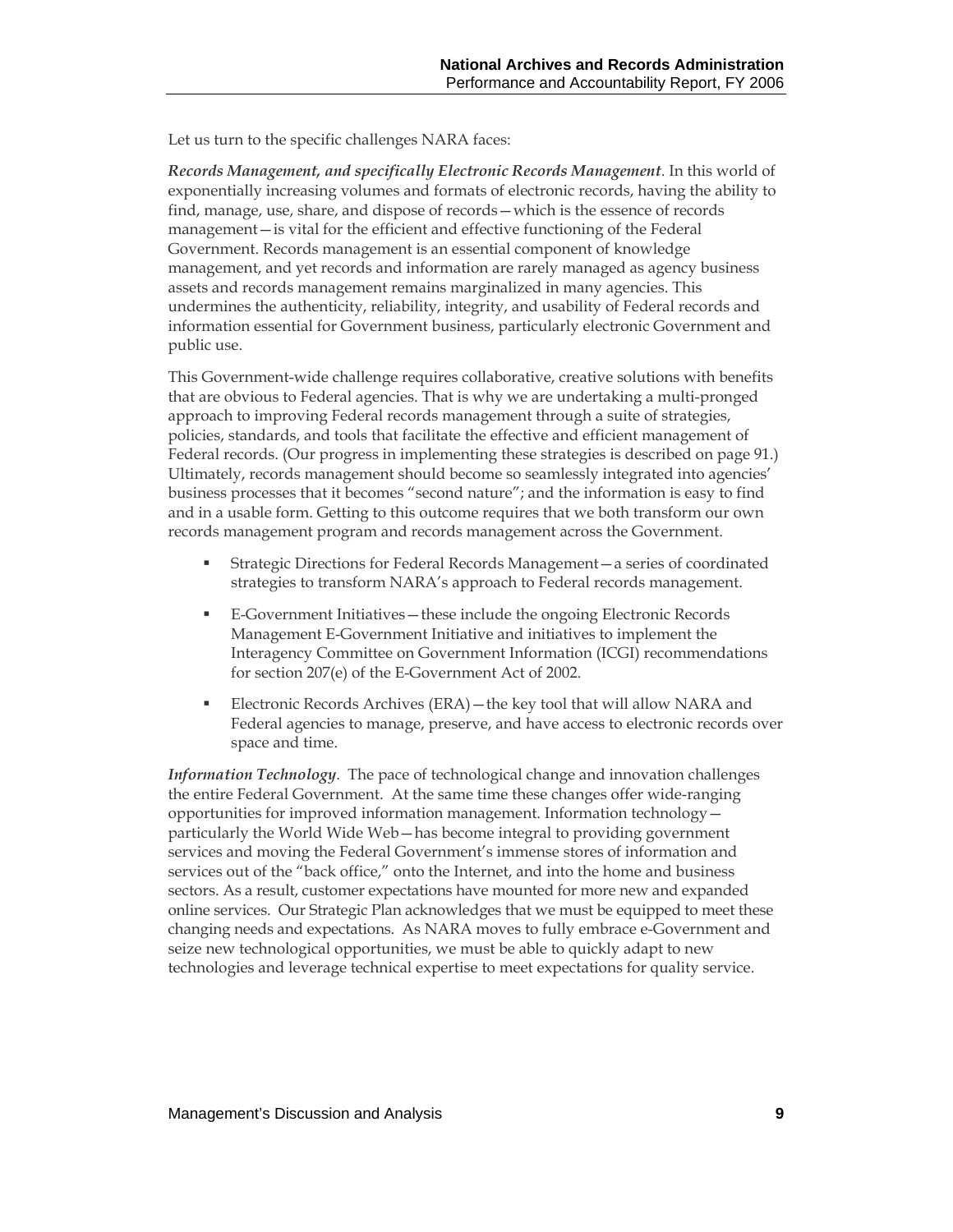We have three immediate areas of focus in meeting this larger challenge:

- IT security: This challenge, shared by all Federal agencies, is constantly evolving, particularly as the demand for electronic services increases and more business is transacted over the Internet. We continue to work to strengthen and protect our infrastructure against viruses and unauthorized intrusions.
- Strengthening our IT infrastructure: We will continue to make strategic investment decisions to ensure that our IT infrastructure evolves to support the changing IT environment. This environment must support NARA's business and ever-increasing customer needs.
- ERA deployment: The design, development, and implementation of a system that will aid in the Federal Government's ability to manage, preserve, and access its electronic records well into the future is a major challenge for NARA. Proper oversight and use of industry and government best practices are key to our ability to deploy a usable ERA in a timely and cost effective manner.

*Records Access*. Central to NARA's mission is our ability to provide the records of the Federal Government to the citizens, to whom the records belong. A major challenge to successfully accomplishing this goal is the sheer volume of unprocessed materials—both classified and unclassified—that awaits our attention. This problem is not unique to NARA, but exists at archival institutions around the world. While archival materials continue to grow, the resources and tools devoted to processing these materials have not kept pace due to competing priorities. We are studying the scope of this situation and looking for ways to streamline and speed our processing methods, while at the same time examining more effective ways to apply the resources needed to meet this challenge.

Declassification review is an integral part of the processing NARA must do for the classified records it holds. Federal agencies have a deadline of December 31, 2009, to review and resolve (by declassifying or exempting) their equities in security-classified documents more than 25 years old that have been referred to them by other agencies. We estimate that there are approximately 80 million pages in NARA's holdings that must be acted on by the agencies before the 2009 deadline. Many of these documents must be reviewed by two or more agencies. Our challenge is to make these documents available to the agencies in a systematic fashion to enable them to accomplish their missions,

permanently protect valuable Federal records, and prevent unauthorized releases of still sensitive information. We are reengineering NARA's internal processes to make them as effective as possible against this looming deadline.

Finally, classified records in our Presidential libraries pose a huge challenge for us because they are often extremely sensitive, filled with multiple equities, and highly sought

#### **NARA Holdings Summary**  FY 2006

|                                  | <b>Artifacts</b><br>(in items) | Traditional<br>Holdings<br>(in cu. ft.) | Electronic<br>Holdings<br>$(in$ LDR* $)$ |
|----------------------------------|--------------------------------|-----------------------------------------|------------------------------------------|
| Washington, DC, Area<br>Archives | 1,488                          | 2,369,575                               | 10,511,709,254                           |
| <b>Regional Archives</b>         | 20                             | 684.569                                 |                                          |
| <b>Records Centers</b>           | 0                              | 25,138,683                              |                                          |
| Presidential Libraries           | 542.056                        | 232,835                                 | 35,308,040                               |
| <b>Affiliated Archives</b>       | 0                              | 12,425                                  |                                          |
| <b>TOTAL</b>                     | 543.564                        | 28,438,087                              | 10,547,017,294                           |

\*LDR=Logical Data Records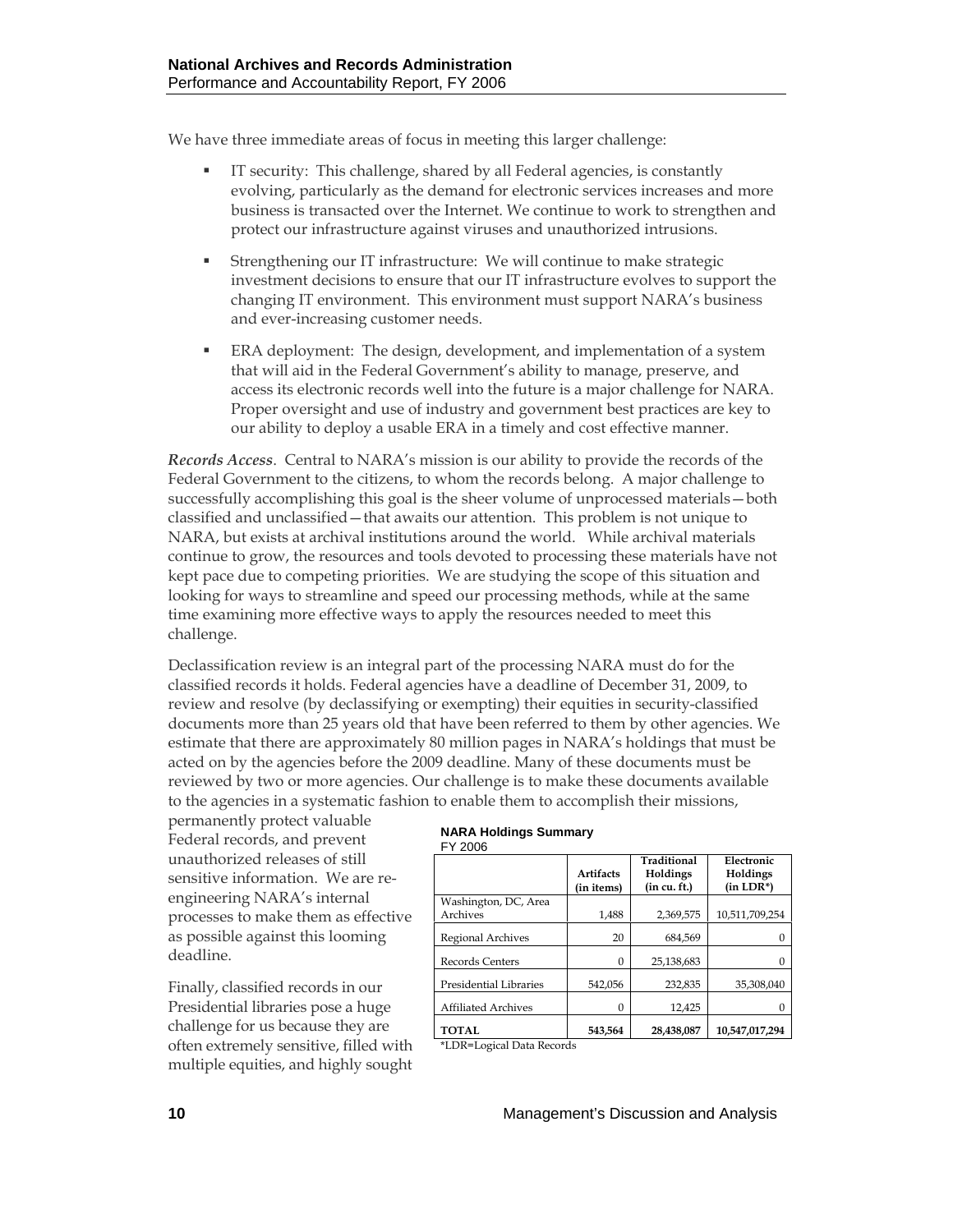after by Government officials and the public. The Reagan Library holds the next Presidential collection to which the Executive Order must be applied and has textual classified holdings of approximately eight million pages. This represents more classified pages than all of the previous libraries combined. Previously, we implemented the Remote Archives Capture (RAC) Project, a collaborative program with the CIA and other classifying agencies through which classified Presidential materials at field locations are electronically scanned and sent to Washington for review by equity-holding agencies. So far this project has scanned nearly three million pages from the Truman, Eisenhower, Kennedy, Johnson, Nixon, Ford, and Carter Libraries, but the dramatic increase in volume of classified records from the Reagan administration presents significant challenges to our ability to comply with the Executive Order.

*Facilities.* Our 36 facilities are our first line of defense for records preservation. Providing appropriate physical and environmental storage conditions is the most cost-effective means to ensure records preservation. Yet operating costs—rent, guards, and utilities have skyrocketed in recent years and show no signs of abatement. We face an ongoing challenge to ensure that all of our facilities meet necessary standards for the storage of Federal, and particularly archival, records. We also must ensure that other entities that store Federal records comply with existing facility standards. Our Strategic Plan includes several strategies for meeting our goal to preserve all records in an appropriate environment for use as long as needed. Our ability to meet our storage and preservation challenges will be a key factor in the future course of our agency.

*Security*. We store more than 28 million cubic feet of Federal records and Presidential materials in our nationwide facilities, and we have the vital responsibility to protect these records, the staff who care for them, and the public who visit our facilities to use them. To do this, we must be able to face multiple types of threats and we must plan for emergencies that could leave our facilities vulnerable or require us to provide shelter for staff and the public.

Currently, NARA has a material weakness in collections security. We are responsible for the security of billions of records, and we do not have item-level control over our holdings—nor can we ever expect to. Because these records belong to the American people, however, they cannot simply be locked away in inaccessible vaults. We have three primary challenges in this area:

- We must provide quality services to our customers while instituting reasonable internal controls to prevent theft. We must also maintain documentation to support the recovery of missing holdings and subsequent prosecution of those who would steal records that belong to all Americans. We must provide these services in the face of fewer resources for security.
- We must take every reasonable measure possible to limit access to sensitive records and act quickly to coordinate recovery efforts with appropriate law enforcement as needed.
- We must protect and safeguard our facilities, the staff who work in our facilities, and the people who visit our facilities to mitigate the potential for damage and destruction through both natural and deliberately precipitated acts.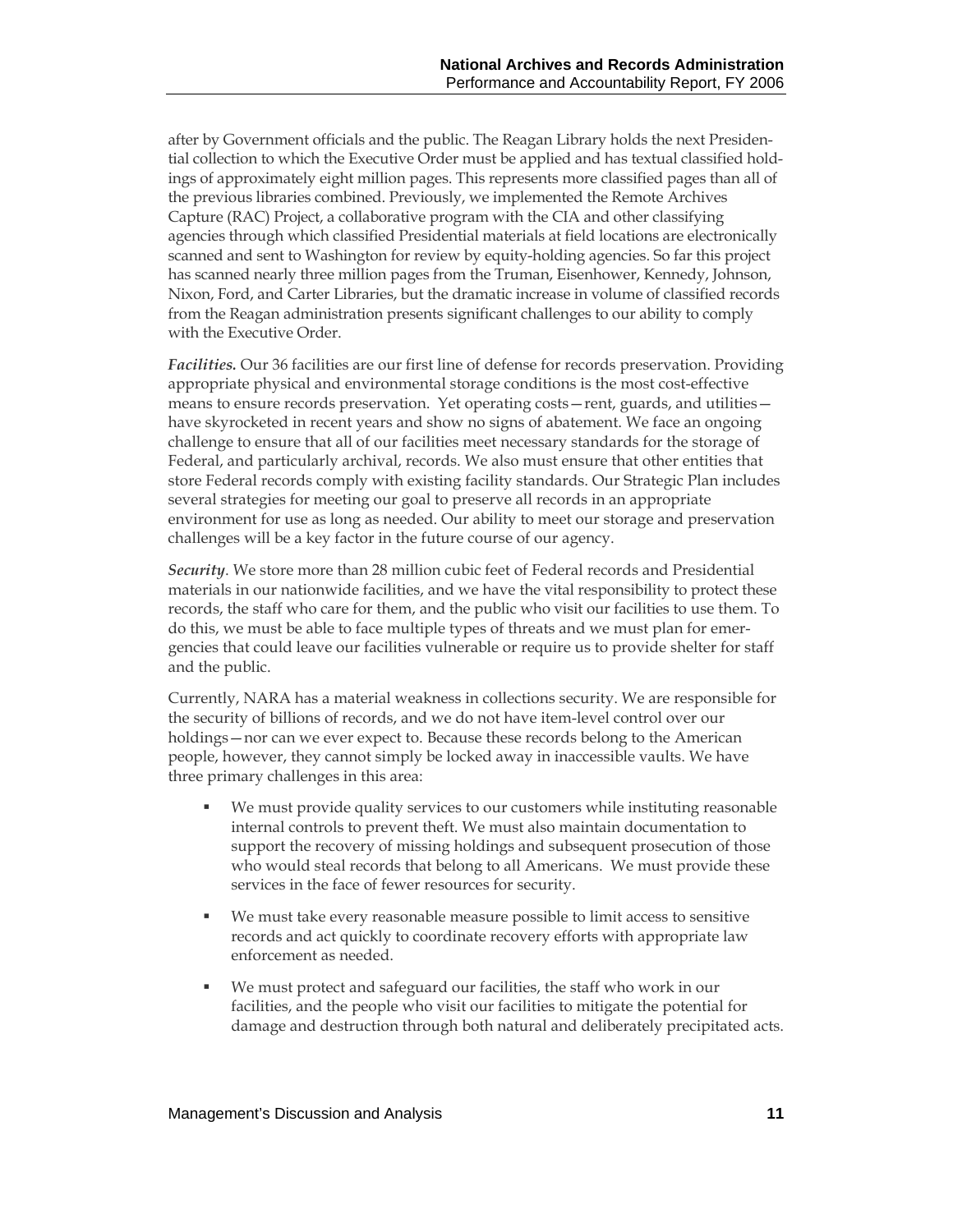Having an effective security posture requires that we take a big picture, holistic view of all our facilities and holdings. We are making strong gains in the comprehensive plan to address our security weaknesses that we discussed in our Performance and Accountability Report last year.

*Civic Literacy.*Throughout America's history, each generation develops the basic ideas and values of their Government, society, culture, and the way they interpret history. This generational development of civic literacy is an important characteristic of how democracy evolves, shaping our society for the future. NARA plays a unique and important role in this evolution. We safeguard the facts of history. Access to these holdings is the right of all Americans. Yet the volume and value of this information is not always apparent to the public. We see it as an essential mission of this agency to make the public aware of the materials we hold for them and to educate them about how to use these primary sources, a proven tool for advancing civic literacy. Through the power of the Internet, learning experiences through exhibits, programs, and events, as well as an initiative to bring learning materials to the classroom, NARA is working to promote civic literacy. And we are assisted by partners and volunteers who are key to this advocacy.

*Preservation.* As noted earlier, our storage facilities are our first line of defense for preservation of our holdings and are the most cost-effective way to preserve records. However, we face challenges in preservation that storage alone will not solve. Over the last ten years, NARA's electronic holdings have grown 100 times faster than traditional paper records. These records are created in a wide variety of formats—email, databases, audio files, web pages, digital images, satellite imagery—and many more. And they are increasingly complex; for example, e-mails have attachments and web pages are made up of many files and documents embedded in them. Our goal with the Electronic Records Archives is to preserve these records, ensuring their authenticity, and make them available far into the future.

Recent agency-wide assessments of our textual and non-textual holdings indicate a significant backlog of preservation work required to ensure that the records will be available for future generations. At this time, 70 percent of the holdings—more than two million cubic feet of records—need one or more kinds of preservation. The backlog will require many decades to be addressed. We are prioritizing preservation work to address the most urgent needs first and have improved our internal controls so we have better visibility into the problem.

Another preservation challenge we face is that the marketplace is forcing the use of digital technology through the discontinuation of analog materials, supplies, and equipment. More than 16 million items in NARA's holdings are in analog formats, which we reformat periodically to preserve the original records and make copies for access. The transition from analog to digital has already taken place for audio recordings and other tapes using a magnetic signal. Major photographic manufacturers are reducing or eliminating traditional analog product lines for business reasons. Within five years, few, if any, of the photographic and other analog products will be available for reformatting original records. NARA needs to make the transition from analog to digital processes over the next several years. Rather than seeing this as another hurdle, we are viewing this as an opportunity to partner with the private sector in helping us to not only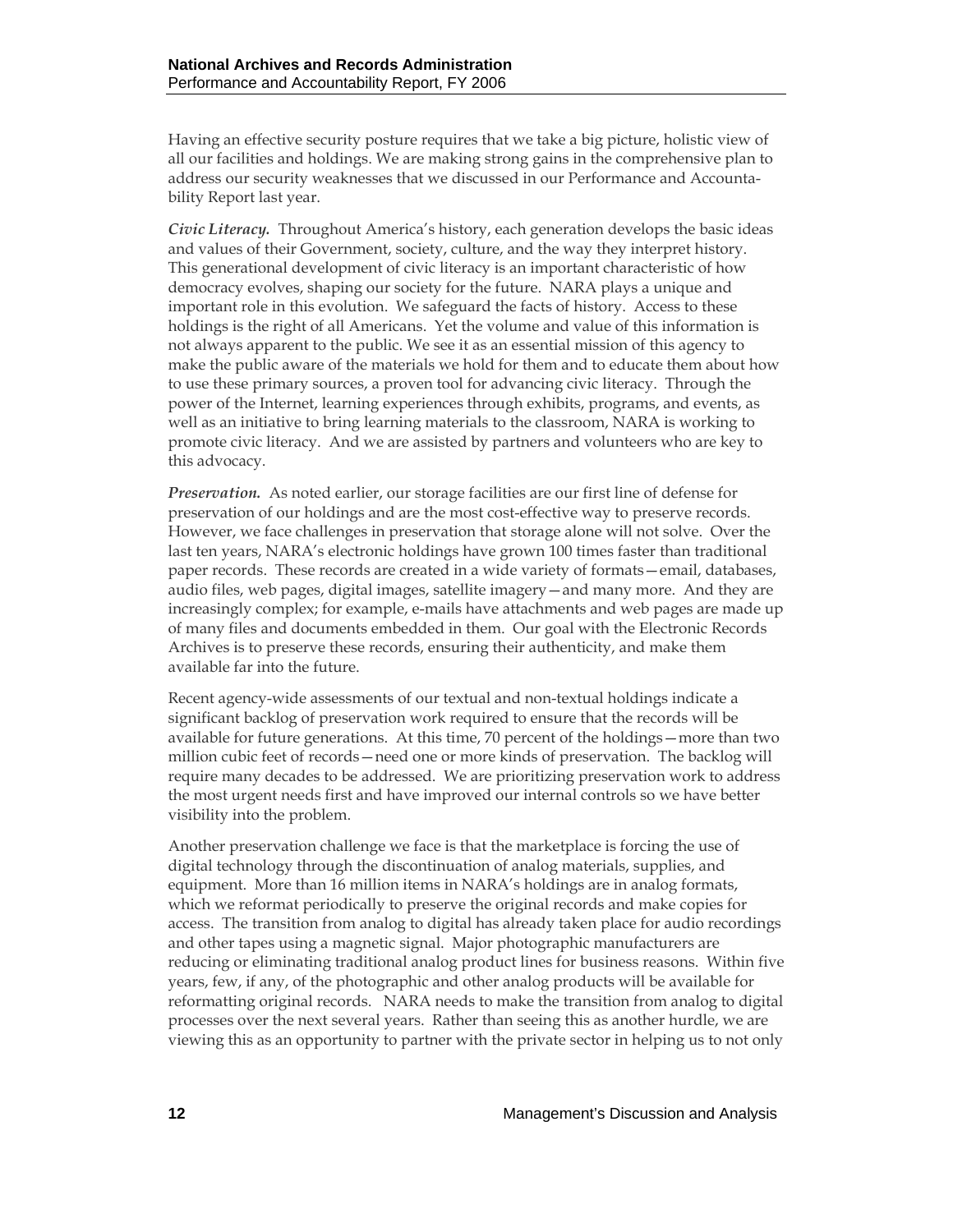tackle the reformatting challenge, but to go the next step and make many of these holdings available via the Internet.

*Staff.* The Federal Government is looking to NARA, as the nation's record keeper, to deliver these creative, entrepreneurial solutions. We must respond to this call for leadership if we want to actively deliver value and innovation rather than simply react to the changes taking place around us. To do this, we must ensure that our staff has the skills and competencies needed to provide leadership in records services in the 21st century, and we must ensure that the systems and processes we use to acquire and manage our staff are efficient, streamlined, flexible, and appropriate for today's modern workforce.

Our Strategic Plan commits us to hiring, developing, sustaining, and retaining staff according to the competencies needed to achieve our strategic goals. In addition, the President's Management Agenda and Human Capital Assessment and Accountability Framework instruct agencies to engage in serious consideration of the skills and competencies needed to perform the work of the Government in the 21st century, to align human resources to support mission-critical activities, and to streamline and enhance delivery of essential human resources services by leveraging technology and other process flexibilities.

Our future success as the Government's leader for records services will depend in large part on the staff that we hire today. We must ensure that we have the right people in the right positions at the right time to move the agency forward at this extraordinary time in our history.

Finally, we are committed to working with our Inspector General (IG) to identify and address significant challenges. The Inspector General's Top 10 Management Challenges, which are highlighted in the IG's semiannual reports to Congress and include the audits, investigations, and reviews they have undertaken to identify and address them, are included in the full version of this report at *www.archives.gov/about/plansreports/performance-accountability/.* 

For more than 20 years, Wesley Shoop has been searching for the remains of his uncle, Machinist Mate William George Jamison, killed in action in the Philippines in 1942. This year, with the help of archivist Barry Zerby of NARA's Modern Military Records Section, Shoop found the captain's log from Jamison's ship. It described how Jamison was hit, how he died, and where he was buried. The diary's discovery has persuaded the Navy to reopen the search for Jamison's remains on the Philippine island of Caballo. "My uncle was killed in action early in the war and has laid by himself on the island," Shoop said. "His family never knew where he was and he was never visited. With a little more effort, we will change that."



*Machinist Mate William George Jamison. (Photo courtesy of Wesley Shoop)*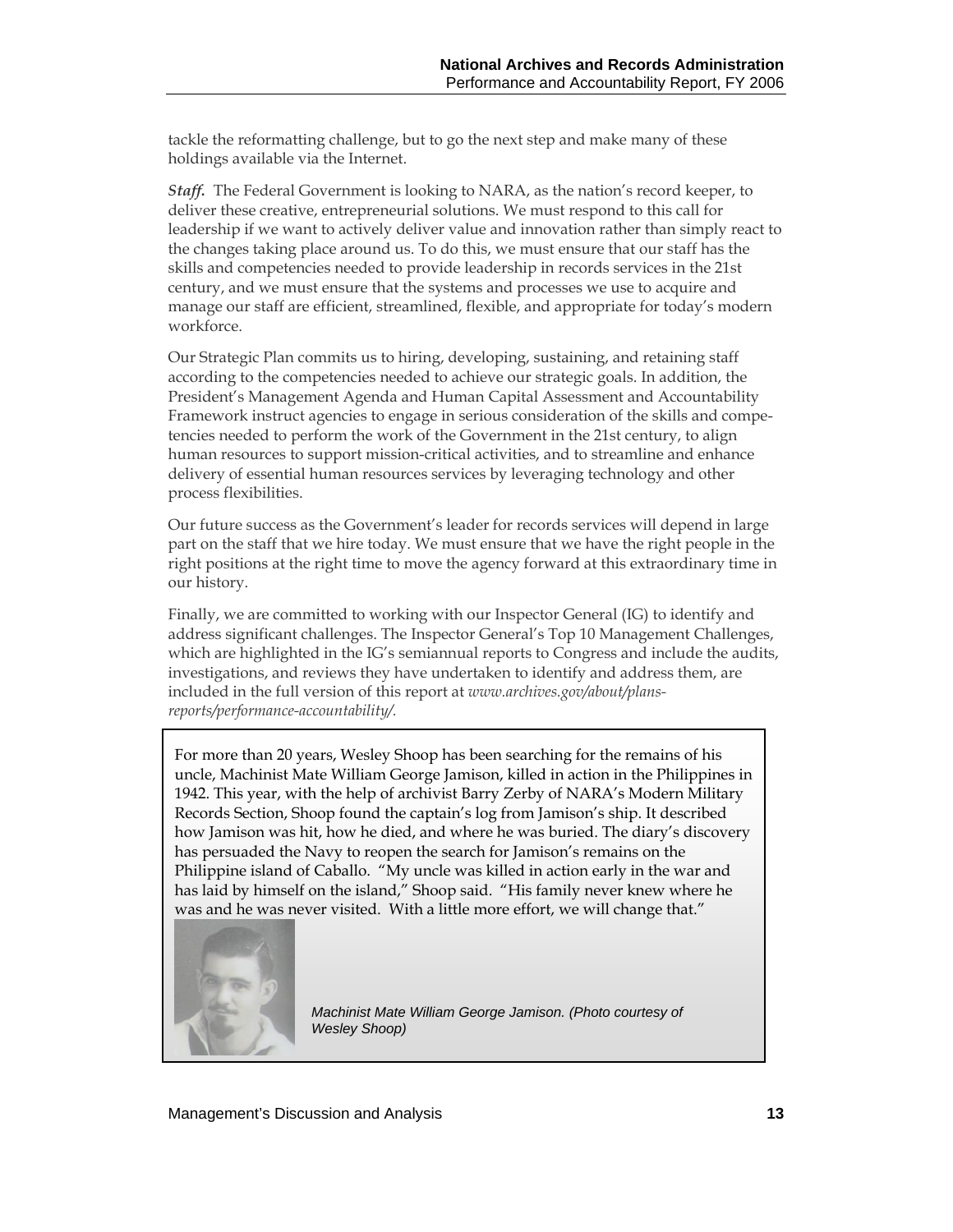# **Performance Highlights**

## *Spotlight on the Electronic Records Archives*

As the nation's record keeper, the National Archives and Records Administration (NARA) safeguards and preserves the records of our Government, ensuring that the people can discover, use, and learn from this documentary heritage. We ensure continuing access to the essential documentation of the rights of American citizens and the actions of their Government.

In the past, NARA primarily dealt with paper records, but over the past 10 years our electronic records holdings have grown 100 times faster than holdings of traditional paper records. In the next three years, an unprecedented volume of historically important



*NARA's current, fully accessioned electronic records are stored on tapes on shelves (above).* 

*Below, a grid brick is a disk-based storage and management device made from commercially available components. ERA Research Staff are testing these grid bricks as a component of the ERA Research Prototype Persistent Archives. The VCR-sized grid brick has the capacity to store all of the records stored on the tapes on the shelves above. The grid brick technology won the Internet2 IDEA Award in June 2006.* 



electronic records will be ready for transfer to NARA, including an exponential increase in electronic Presidential and Vice Presidential records of the George W. Bush Administration.

Electronic records pose a technological challenge that is historic in scope. NARA must find a way to preserve, find, manage, and use electronic records and make them available far into the future, as this ability is vital for the effective functioning of our democracy and the preservation of our nation's history.

Benefiting from partnerships with world class institutions in both the private and public sectors, NARA has spent a decade conducting research and developing a comprehensive strategy for handling the electronic records of the Federal Government. This investment laid the groundwork for the Electronic Records Archives (ERA) the backbone of the archives of the future.

ERA is NARA's leading edge project to build a comprehensive and dynamic system that preserves and provides continuing access to authentic electronic records over time, independent of hardware and software. ERA is creating

**14** Management's Discussion and Analysis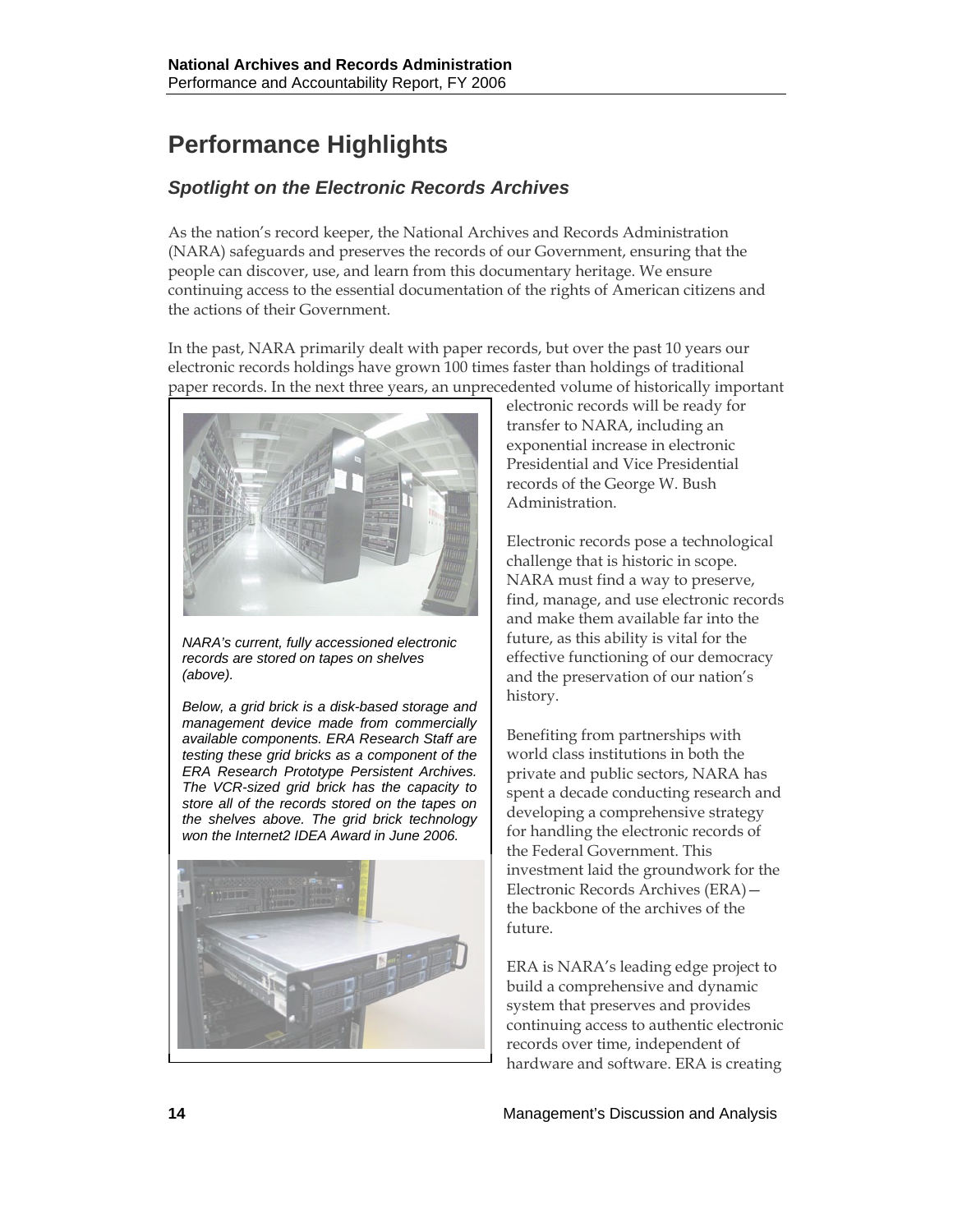the link that connects the public and Government officials to the nation's vital electronic records, thus ensuring continuing access to this essential information.

NARA has made important progress in the development of ERA in FY 2006. In September 2005, after a year-long design competition, NARA awarded the contract to build ERA to Lockheed Martin, who then began a two-year design phase. The development of the first increment of the ERA system is now well underway, and will be deployed for use by NARA staff and selected Federal agencies in two stages.

Before either of these deployments, Lockheed Martin will deliver to NARA an initial version of the ERA system that will enable NARA to test the hardware and software on which all business processes related to electronic records will run. Early installation and testing of the infrastructure will ensure basic capacity and operability of the system before NARA staff depends on it in their work.

The first operational deployment of ERA will be in September 2007, and will support a number of business processes related to the transfer, ingest, and storage of both electronic and non-electronic records and to the life cycle management of transferred records. In April 2008, the system will be fully functional in regards to these processes.

To prepare for ERA deployment, NARA is currently working with four Federal agencies to test procedures to ensure the smoothest possible transition to ERA. The first four agencies to submit electronic records to NARA through ERA are the National Nuclear Security Agency, the Bureau of Labor Statistics, the U.S. Patent and Trademark Office and the Naval Oceanographic Office. These four agencies were carefully selected based on factors including a demonstrated motivation on the part of the agency to schedule electronic records, a good internal training



program, and experience with managing change successfully. The contributions and feedback of these participants will make a significant difference for other agencies as they begin submitting electronic records through ERA in the future.

Other important milestones during FY 2006 included successful preliminary design reviews in November and February and critical design reviews over the summer. The final critical design review of the proposed system was completed in September. During these reviews, NARA staff and stakeholders examined the system design in detail to ensure that it met specific criteria and requirements.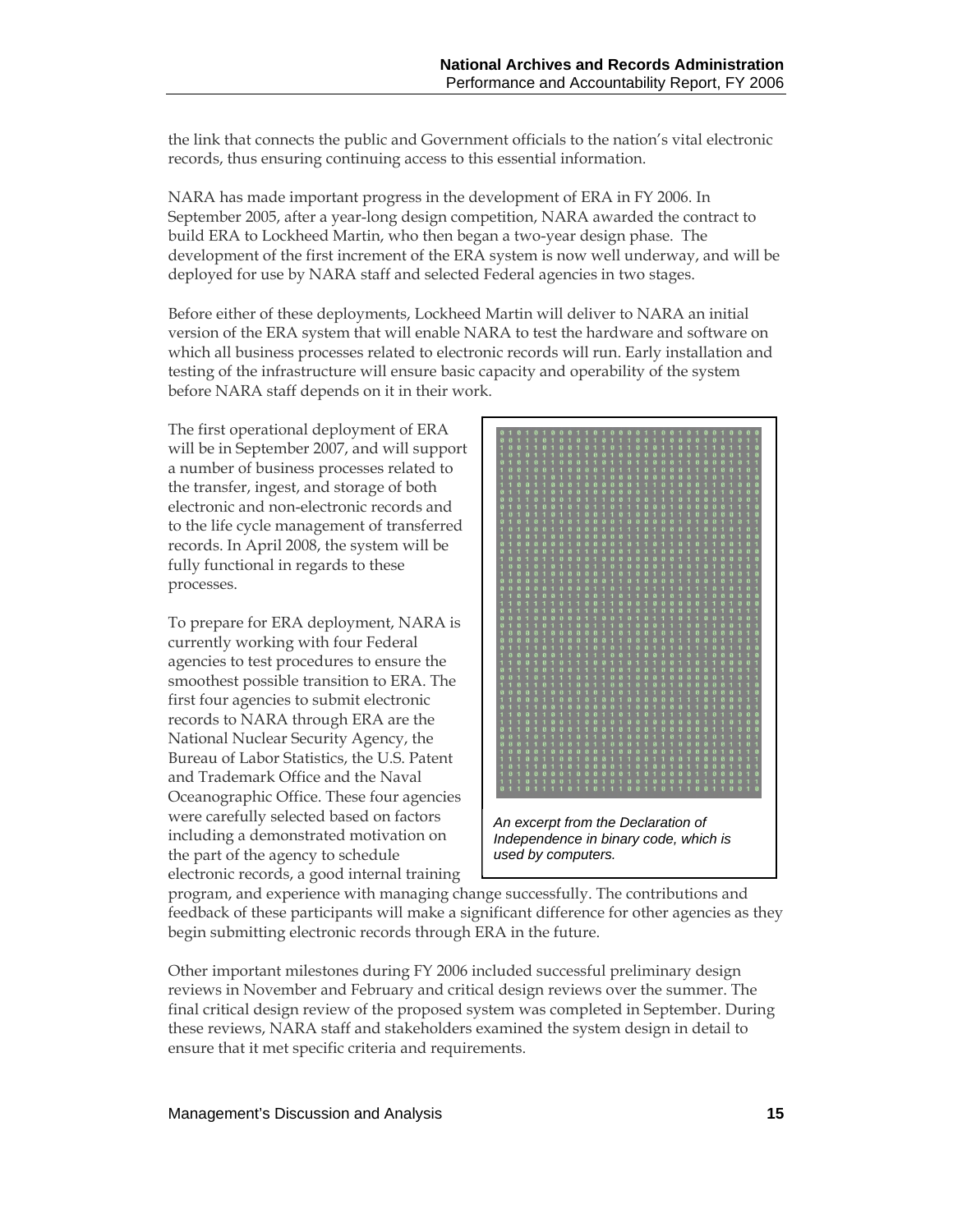Collaboration with a variety of partners has been key to the advancement of the ERA program since its beginning. In June 2006, NARA and one of our first ERA partners, the San Diego Supercomputer Center (SDSC) signed a landmark Memorandum of Understanding that provides an avenue for preserving valuable digital data collections. This agreement marks the first time NARA has established an affiliated relationship for preserving digital data with an academic institution, and it will enable research and education, support national security and emergency preparedness, and catalyze continuing technology research and innovation.

Just as electronic records have forever changed the way the Government does business, the ERA system will change how NARA cares for Government records and how the public gains access to our holdings. Today we have access to records from decades and centuries ago that tell the stories of our nation and its people. We have these records because actions were taken and decisions made that allowed these pieces of history to be preserved and made available years later. Decades and centuries from now, people will look to ERA and those who created, developed, implemented, and refined it as the fundamental reason the early electronic records of America are safe, authentic, and accessible.

*To find out more . . .* 

About the Electronic Records Archives, visit *http://www.archives.gov/era.*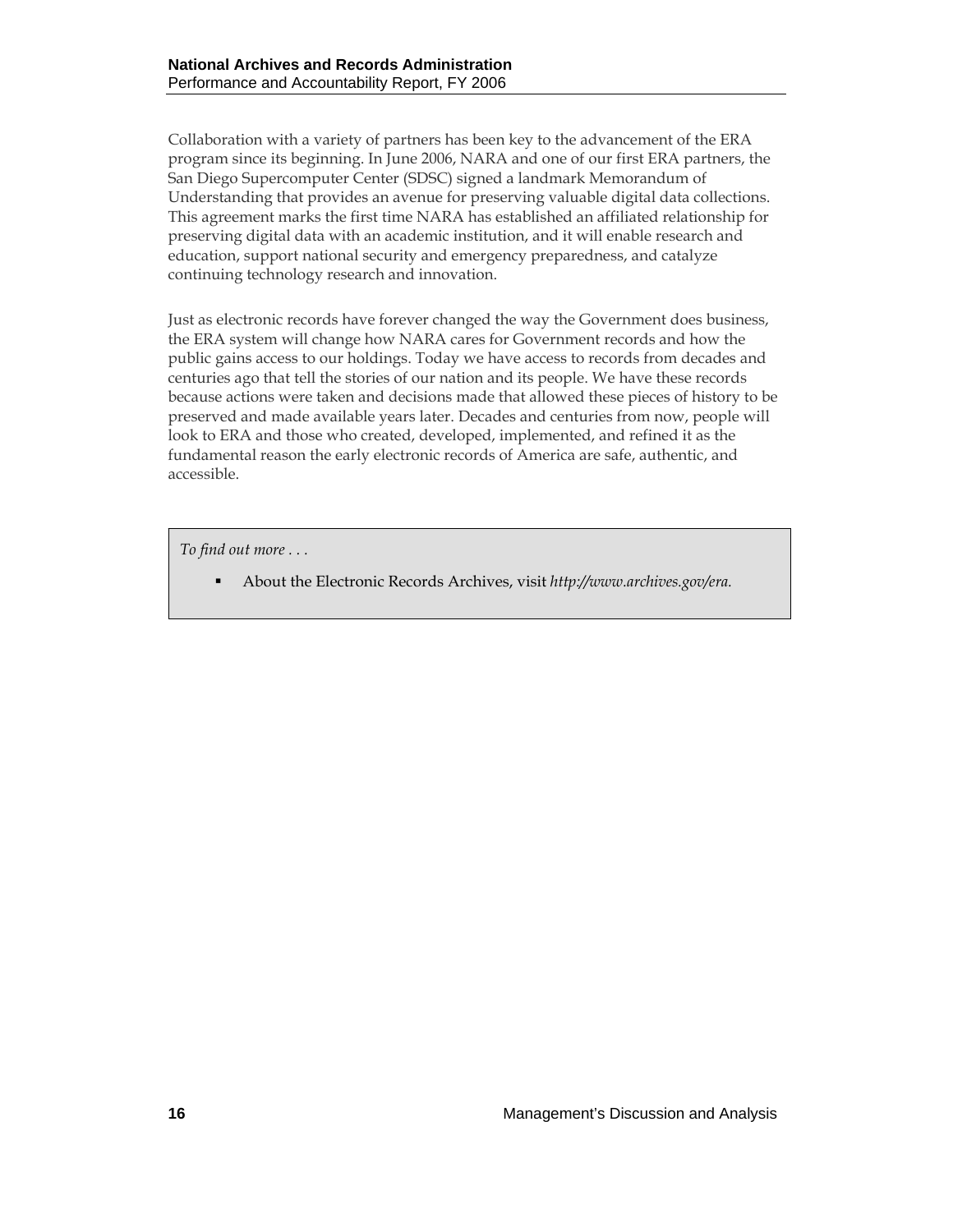## *Spotlight on Partnerships in Education*

### *Redefining Access, Reaching a National Audience*

In FY 2006, the National Archives made progress towards a vision of access that embraces our role in service to the general public. While fulfilling our important function in meeting the needs of government officials, professional researchers and those seeking specific rights under the law, we have also made major advances in addressing the needs of average Americans who look to the National Archives as a resource for education, inspiration, and civic engagement. By partnering with others to increase our public programs and shifting the focus of many of them from local to national, we are bringing our holdings to more people than ever before.



*NARA opened the doors to the ReSource Room in the new Learning Center at the National Archives Building in April 2006. (Photo by Earl McDonald)* 

Our efforts began with the 13 museums (12 Presidential libraries across the nation and the National Archives Experience in Washington, DC) that are part of NARA. In FY 2006 these museums hosted more than two million visitors in person and millions more on the worldwide web.

In April, in partnership with the Foundation for the National Archives,

NARA opened the ReSource Room of the Learning Center at the National Archives Building. This space was designed to accomplish two main objectives—to provide educators and parents with methods and materials for using primary sources as teaching tools; and, to provide members of the general public with engaging activities that introduce them to the holdings of the National Archives and encourage further research. The ReSource Room is a materials headquarters where visitors can make copies of facsimiles and exercises, learn more about what the National Archives has to offer, and exchange ideas with others. The second phase of the Learning Center is scheduled to open in the spring of 2007. It will be a Learning Lab geared to middle school students featuring an immersive environment that is linked to pre-visit and post-visit in-class activities related to the U.S. Constitution.

New exhibits, created out of public-private partnerships, like the Air Force One Pavilion at the Reagan Library and the "Eyewitness: American Originals" exhibit in Washington, DC, not only attracted huge crowds to our facilities but also built new awareness through extensive media coverage. Success in these endeavors led us to a new partnership this year with the National Park Service aimed at creating our first permanent exhibit outside of the NARA museums, at the Federal Hall Memorial in New York City.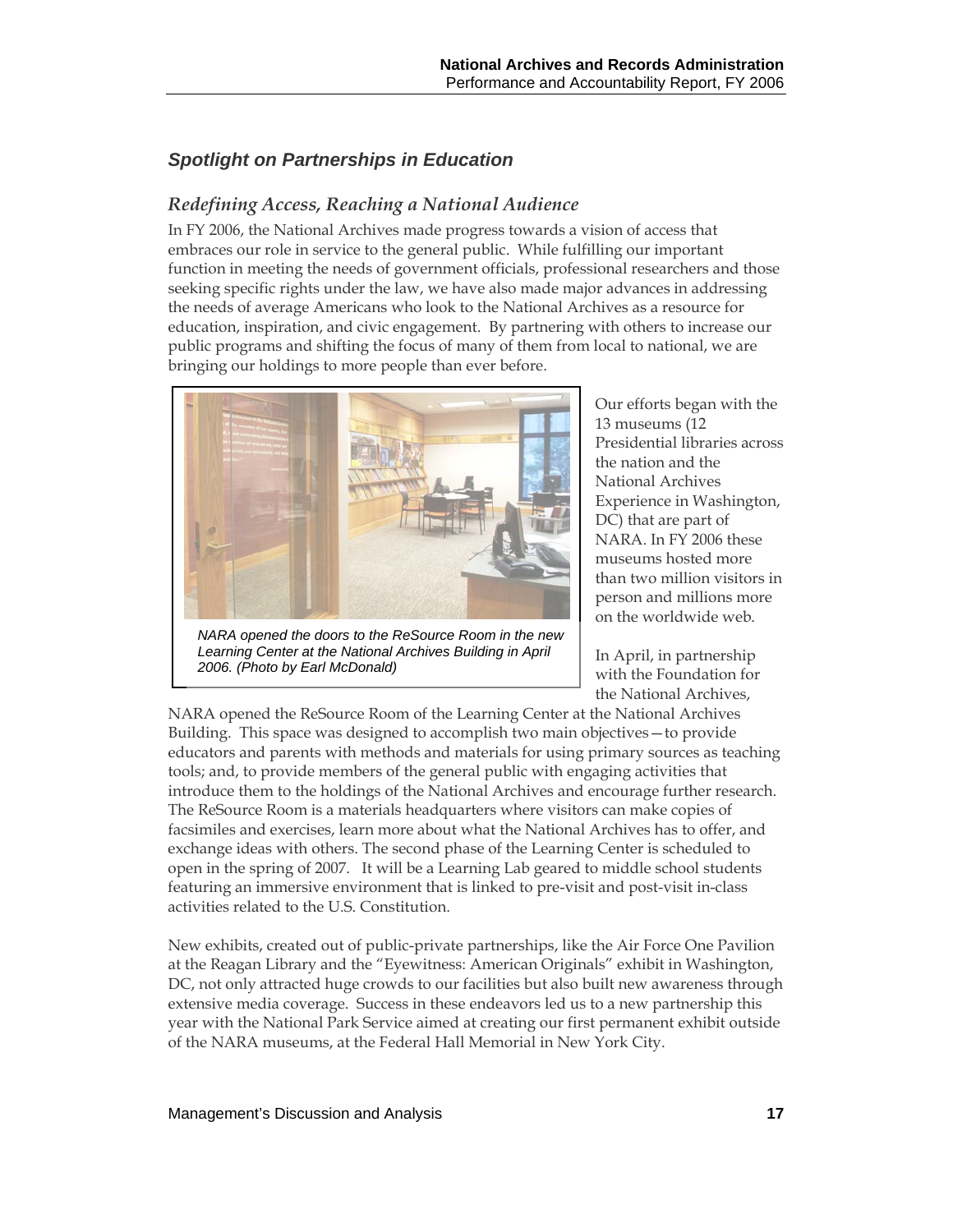In addition to these opportunities for informal learning, we continued our outreach to the formal educational community. We helped to develop a cadre of teachers trained to make effective use of primary sources in the classroom. In FY 2006, our much acclaimed "Primarily Teaching" program was expanded from its single venue in Washington, DC, to reach audiences at the Eisenhower Presidential Library and the regional archives in Laguna Niguel. NARA facilities across the country played important roles in facilitating programs and many sites took a more active role in National History Day. Over the course of FY 2006, the Presidential library system prepared its first system-wide teaching tool on the web, the "Presidential Timeline." Using a single web interface, the Timeline provides guided educational activities that incorporated digitized copies of materials from all the Libraries.

NARA has also used videoconferencing technology to reach more educators and students. In FY 2006, education specialists in Washington, DC, conducted dozens of workshops for hundreds of participants on topics ranging from "Teaching with Documents," to "The Constitution," to "Researching the Cold War Using NARA's Online Resources."

Finally, NARA made extensive use of its presence in 20 states to fulfill the educational needs of lifelong learners through programs, symposia, and public events rooted in the holdings of the agency. The Archivist of the United States' new "American Conversation" series brought some of the most thoughtful people about American civic life to our McGowan Theater stage in Washington. Guests included John Hope Franklin, Ken Burns, Lynne Cheney, and Cokie Roberts, among others. The Kennedy Library

hosted a symposium on "Vietnam and the Presidency" that for the first time brought together scholars and participants across multiple administrations. The Ford Library organized a program in DC that provided both a thoughtful review of the challenges of Ford's presidency and a moving tribute to the former president. In every regional archives as well, workshops and public programs made the National Archives truly accessible, not just to those who know what we hold, but also to the myriads for whom we hold the promise of discovery.

By providing opportunities for learning for people of all ages, NARA gives the public the chance to see for themselves the wealth of information available in our holdings. To shape and influence the future, our citizens must understand the past, and we are committed to providing the tools and access to records to foster this understanding.



*In June, NARA's Northeast Region (New York) hosted a student workshop that turned second graders into genealogy sleuths. Here, two students search NARA records for information about their teacher's father, who entered the United States through Seattle, served in the Army during World War II, and became a real estate developer in New York. (Photo by Jennifer Elliot. )*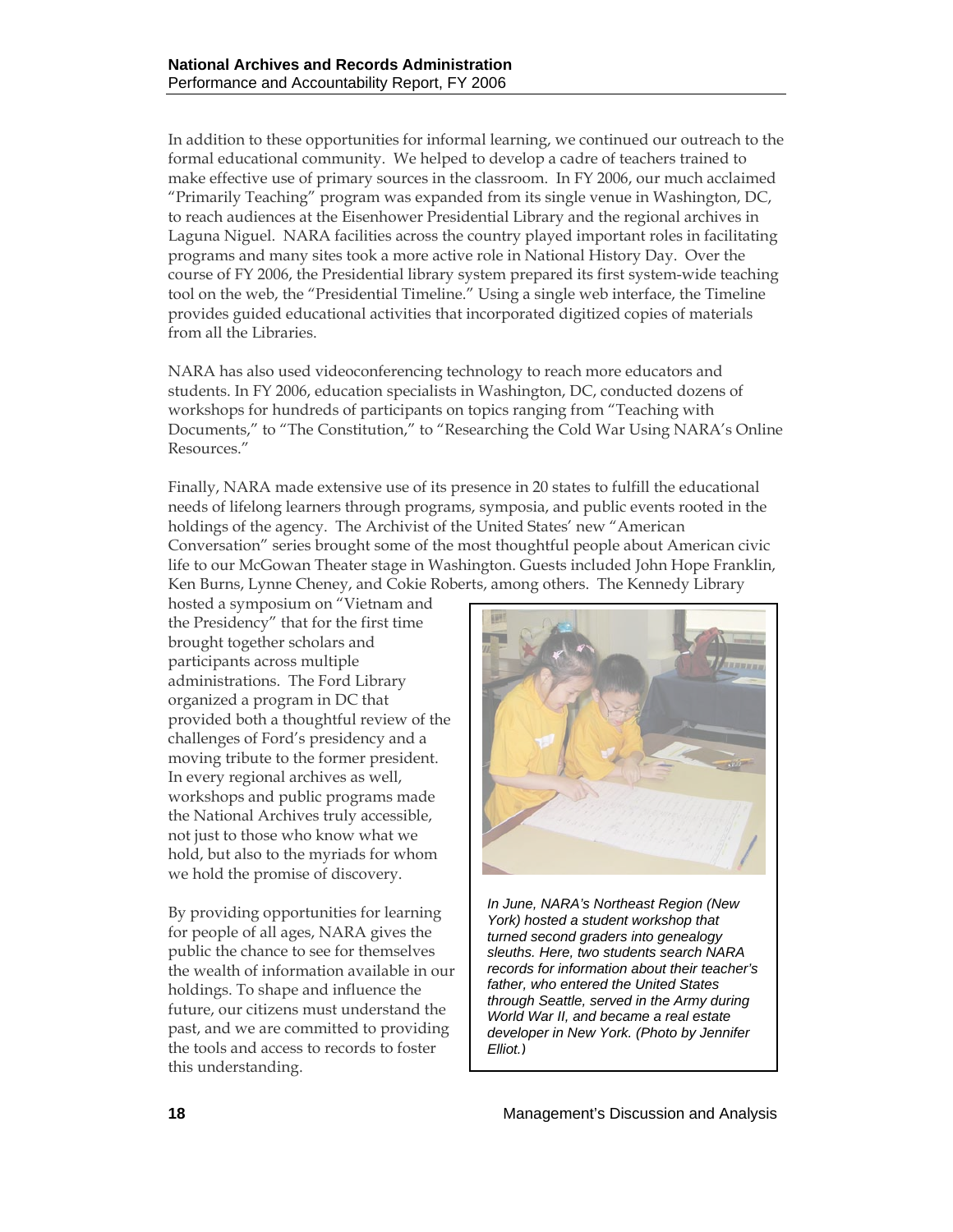*To find out more . . .* 

- *The Digital Classroom*, the National Archives gateway for resources about primary sources as well as activities and training for educators and students, can be accessed at *www.archives.gov/education/.*
- Explore *Our Documents,* 100 milestone documents of American history, at *www.ourdocuments.gov/.*
- For links to education-related pages hosted by the Presidential libraries, visit *www.archives.gov/education/presidential-libraries.html*.
- For links to education resources available in the regional archives, go to *www.archives.gov/education/regional-resources.html.*
- For information on the Truman Library's White House Decision Center, go to *[www.trumanlibrary.org/whdc/](http://www.trumanlibrary.org/whdc/).*
- For information on the National History Day event in Philadelphia coordinated by the Mid Atlantic Region, go to *www.archives.gov/midatlantic/ education/nhd*.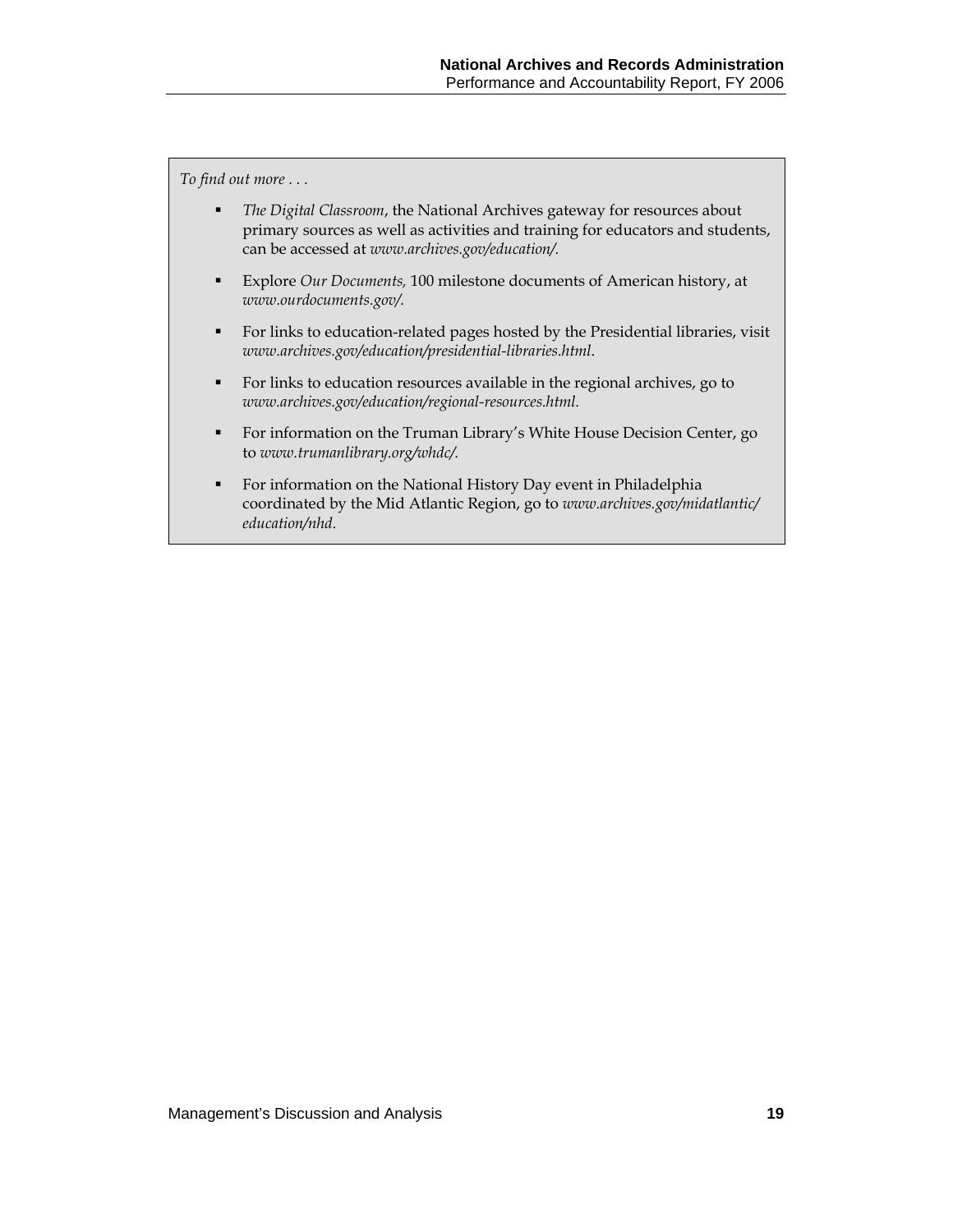## *Spotlight on First Preservers*

When Hurricanes Katrina and Rita struck the states of Louisiana, Texas, and Mississippi in 2005, millions of people lost loved ones, homes, jobs, and possessions. The daunting task of rebuilding their lives was made even more difficult by the fact that many individuals lost their identities as well. Vital records such as birth certificates, property deeds, and personal papers, as well as records that document rights and entitlements such as Social Security and veteran's benefits were all in the paths of the hurricanes.

These kinds of records are crucial to the recovery and rebuilding process for individuals, families, communities, and institutions. Not only had so many people lost their way of life, they could not even prove their own identity.

Also at risk were records that document routine operation of the Federal Government the actions of regional offices of departments and agencies and Federal Courts in those areas. NARA, working with state and local archives, stepped in to help assess, recover, and preserve vital records. These are some of NARA's accomplishments:

At the Federal Register, editors stopped the presses to publish an important Treasury Department rule authorizing checks for hurricane victims without requiring identification. This action was important because the rule would not go into effect until it was published in the *Federal Register*.



*Outside the Orleans Parish Coroner's Office, Hilary Kaplan (left), a NARA conservator, watches as John Smith (right) of NARA's Southwest Region (Fort Worth) adjusts his personal protective gear. The two are preparing to enter and examine areas that were affected by mold. (Photo by* 

NARA staff members worked with Federal agencies and our partners in state and local government to begin to identify and recover records.

NARA conservators held training sessions and workshops for Federal and state officials and others dealing with damaged or contaminated documents.

At FEMA's request, NARA conservators assisted in rescuing the records from the offices of officials in Orleans Parish, LA, where flood waters had risen up to seven feet. NARA supervised the transfer of these very wet records to freezer trucks, which were then taken to a facility in New York State. Once they were dry, the records were evaluated and returned to Orleans Parish. Some recovery of information on water-damaged computer hard drives was also possible.

*Kathy Ludwig)* The National Personnel Records Center in St. Louis expedited hurricane-related requests from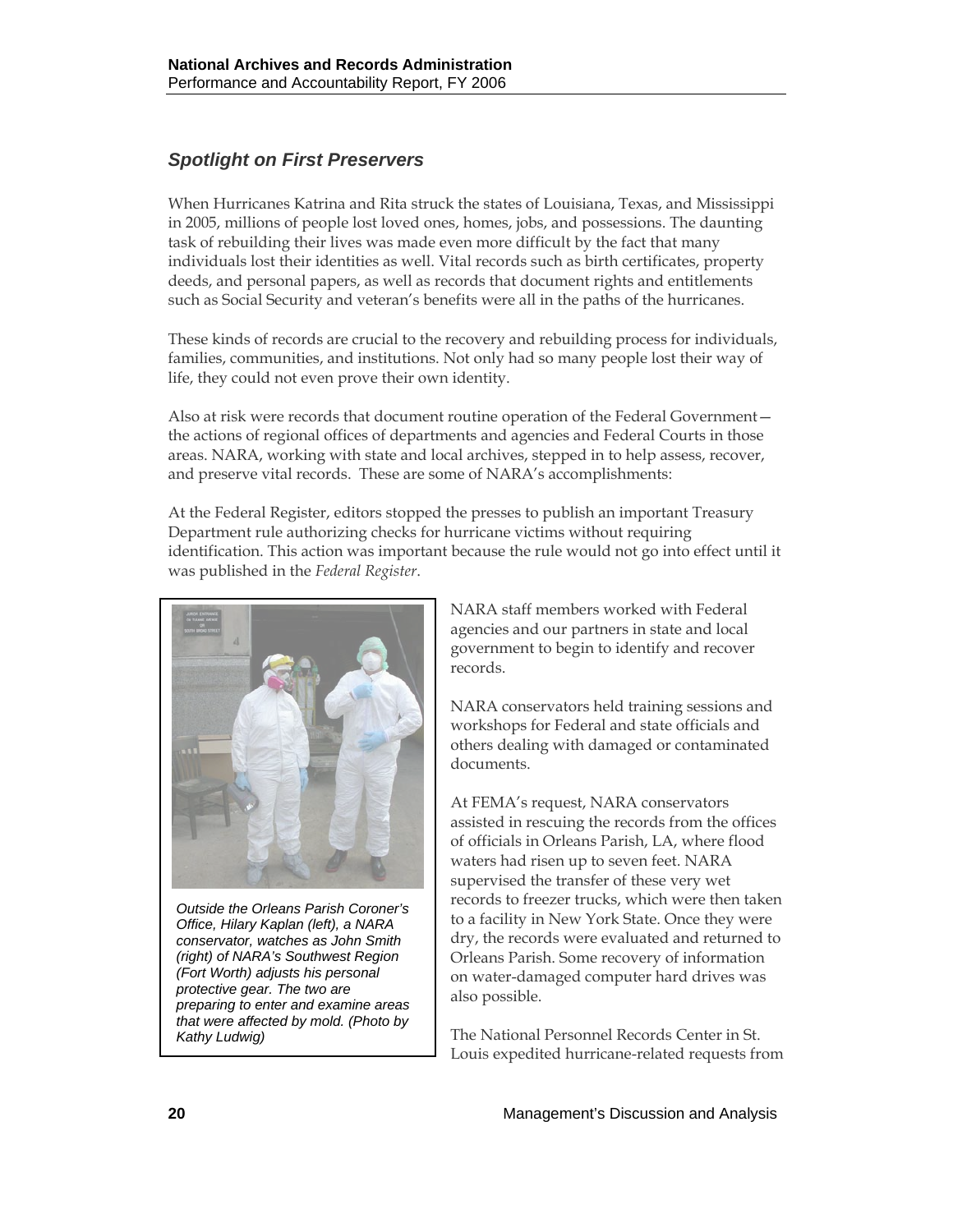veterans and retired civil servants who needed documents from their personnel files so they could re-establish their identities to qualify for government benefits.

A special section on NARA's web site, *Archives.gov*, listed agency contacts and provided links to information on records recovery and preservation for federal agencies and courts, state and local governments, cultural institutions, and the general public.

NARA worked closely with the appropriate Federal authorities to secure representation on teams that evaluate damaged buildings to determine the nature of records damage and the type of assistance needed.

Emergency grants of up to \$25,000 from the National Historical Publications and Records Commission (NHPRC) were authorized for the state archives in Texas, Louisiana, and Mississippi for disaster assessment and response activities.

In today's world, planning for a disaster you hope will never occur is not something that can be put off until tomorrow. Disaster preparedness is now a vital part of any business, and NARA has prepared to do its part as the steward of records that document our rights and entitlements and define us as individuals and as a nation.

*To find out more . . .* 

- To read the Archivist's comments on Disaster Preparedness and Recovery, visit *http://www.archives.gov/about/speeches/2006/08-05a-06.html.*
- To read about NARA's role as First Preserver after Hurricane Katrina, visit *http://www.archives.gov/publications/prologue/2006/spring/first-preserver.html.*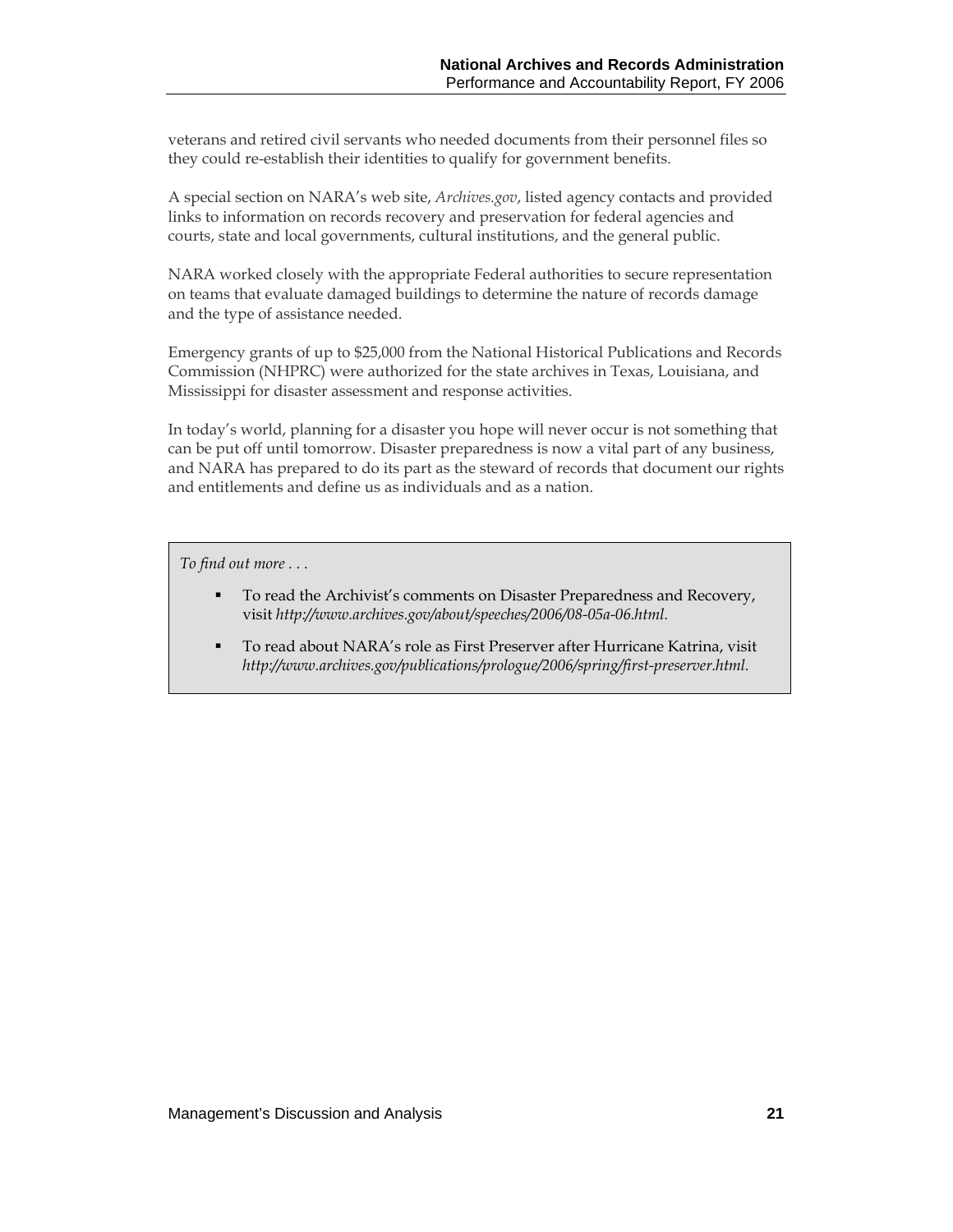### **Using the National Archives and Records Administration**  FY 2006

|                                            | <b>Researchers</b><br>Microfilm | Researchers<br>Other<br><b>Records</b> | Written<br>Requests | Public<br>Program<br><b>Attendees</b> | Museum<br><b>Visitors</b> |
|--------------------------------------------|---------------------------------|----------------------------------------|---------------------|---------------------------------------|---------------------------|
| Washington, DC, Area                       | 14,312                          | 45,631                                 | 35,372              | 1,834                                 | 1,003,730                 |
| <b>Office of Regional Records Services</b> |                                 |                                        |                     |                                       |                           |
| Northeast Region (Boston)                  | 9,131                           | 1,006                                  | 2,840               | 1,109                                 |                           |
| Northeast Region (Pittsfield)              | 2,530                           |                                        | 864                 | 356                                   | -                         |
| Northeast Region (New York)                | 7,656                           | 2,420                                  | 5,897               | 821                                   | —                         |
| Mid Atlantic Region(Philadelphia)          | 6,608                           | 475                                    | 1,263               | 638                                   |                           |
| Southeast Region (Atlanta)                 | 5,177                           | 821                                    | 2,295               | 346                                   | —                         |
| Great Lakes Region (Chicago)               | 2,443                           | 542                                    | 3,721               | 377                                   |                           |
| Great Lakes Region (Dayton)                |                                 |                                        |                     | 229                                   |                           |
| Central Plains Region (Kansas City)        | 2,075                           | 635                                    | 3,176               | 148                                   | —                         |
| Southwest Region (Fort Worth)              | 3,649                           | 906                                    | 2,833               | 1,579                                 | $\overline{\phantom{0}}$  |
| Rocky Mountain Region (Denver)             | 2,843                           | 665                                    | 369                 | 353                                   | —                         |
| Pacific Region (Laguna Niguel)             | 3,411                           | 701                                    | 1,995               | 466                                   | —                         |
| Pacific Region (San Bruno)                 | 2,941                           | 1,692                                  | 2,711               | 532                                   | $\overline{\phantom{0}}$  |
| Pacific Region (Anchorage)                 | 1,410                           | 529                                    | 395                 | 16                                    | -                         |
| Pacific Alaska Region (Seattle)            | 3,302                           | 1,020                                  | 1,638               | 732                                   | -                         |
| National Personnel Records Center          | 5                               | 109                                    | 1,110,627           |                                       |                           |
| <b>Regional Records Services Total</b>     | 53,181                          | 11,521                                 | 1,140,624           | 7,702                                 |                           |
| <b>Presidential Libraries</b>              |                                 |                                        |                     |                                       |                           |
| Hoover                                     | $\overline{\phantom{0}}$        | 495                                    | 1,241               | 26,660                                | 50,077                    |
| Roosevelt                                  |                                 | 1,389                                  | 2,548               | 10,306                                | 108,589                   |
| Truman                                     |                                 | 1,013                                  | 2,601               | 17,446                                | 135,316                   |
| Eisenhower                                 | —                               | 1.343                                  | 3.325               | 9.796                                 | 69.248                    |
| Kennedy                                    | $\overline{\phantom{0}}$        | 1,227                                  | 2,052               | 25,654                                | 191,986                   |
| <b>Johnson</b>                             |                                 | 1,361                                  | 2,635               | 16,951                                | 210,473                   |
| Nixon                                      | -                               |                                        | 1,833               | 100                                   |                           |
| Ford                                       |                                 | 1.270                                  | 2,388               | 8,775                                 | 58,784                    |
| Carter                                     |                                 | 571                                    | 853                 | 8,954                                 | 62,223                    |
| Reagan                                     | —                               | 562                                    | 675                 | 20,515                                | 440,301                   |
| Bush                                       | $\overline{\phantom{0}}$        | 361                                    | 1,156               | 33,020,                               | 140,674                   |
| Clinton                                    | -                               | 228                                    | 2,946               | 23,866                                | 302,151                   |
| <b>Presidential Libraries Total</b>        | -                               | 9.820                                  | 24,253              | 202,043                               | 1,769,822                 |
| Archives.gov                               |                                 |                                        |                     |                                       |                           |
| <b>TOTAL</b>                               | 67,493                          | 66,972                                 | 1,200,249           | 388,304                               | 2,773,552                 |

#### **Personnel on Board\***

| All funds as of September 30, 2006    |          | Washington, DC, Area<br><b>Field Locations</b> |       |                         |          | Nationwide Total |                        |       |       |
|---------------------------------------|----------|------------------------------------------------|-------|-------------------------|----------|------------------|------------------------|-------|-------|
|                                       | $Full -$ |                                                |       | $FU$ <sub>11</sub> $IU$ |          |                  | $FU$ <sub>11</sub> $-$ |       |       |
| Programs                              | Time     |                                                |       | Time                    |          |                  | Time                   |       |       |
|                                       | Perm     | Other                                          | Total | Perm                    | Other    | Total            | Perm                   | Other | Total |
| Records Services                      | 843      | 124                                            | 967   |                         | 0        | $\Omega$         | 843                    | 124   | 967   |
| Regional Records Services             | 76       | $\overline{ }$                                 | 83    | 1.008                   | 301      | 1.309            | 1.084                  | 308   | 1,392 |
| Presidential Libraries                | 130      | 5                                              | 135   | 284                     | 80       | 364              | 414                    | 85    | 499   |
| <b>Information Security Oversight</b> |          |                                                |       |                         |          |                  |                        |       |       |
| Office                                | 26       | $\Omega$                                       | 26    | $\Omega$                | $\Omega$ | $\Omega$         | 26                     | 0     | 26    |
| Federal Register                      | 74       |                                                | 75    |                         | $\Omega$ | $\Omega$         | 74                     | 1     | 75    |
| National Historical Publications and  |          |                                                |       |                         |          |                  |                        |       |       |
| Records Commission                    | 13       | 0                                              | 13    |                         | $\Omega$ | $\Omega$         | 13                     | 0     | 13    |
| Electronic Records Archives           | 35       | $\overline{7}$                                 | 42    |                         | $\Omega$ |                  | 35                     | 7     | 42    |
| Total                                 | 1.197    | 144                                            | 1.341 | 1.292                   | 381      | 1.673            | 2.489                  | 525   | 3.014 |

\* Admin Staff distributed across Program Offices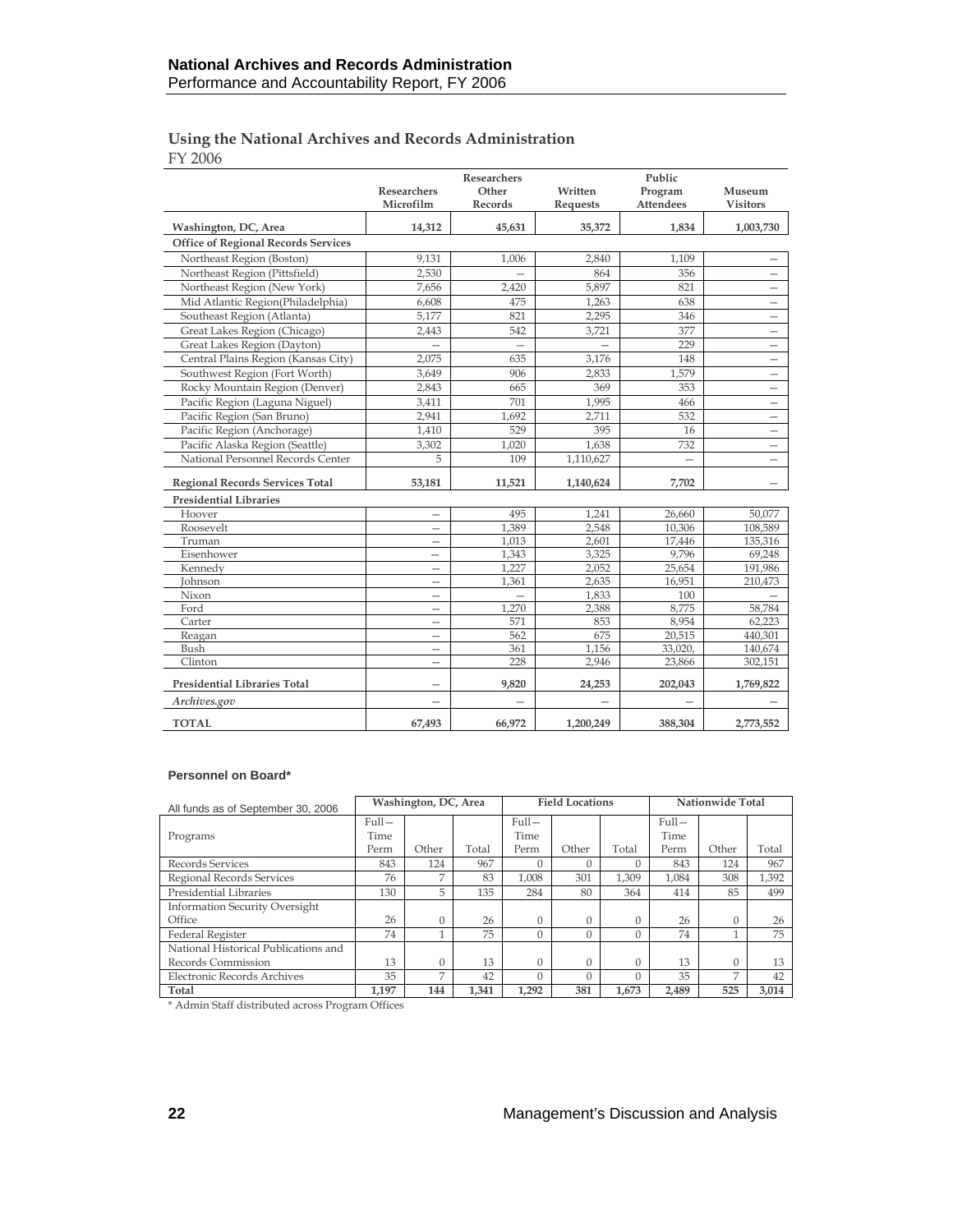### *Performance Overview*

We break down our strategic goals into long-range performance targets and set annual targets in our Annual Performance Plan each year. The following chart provides a synopsis of our FY 2006 performance. Details of some of this year's major accomplishments under each strategic goal follow the chart.

### *Snapshot of 2006 Performance*

**Strategic Goal 1:** *Essential Evidence Is Created, Identified, Appropriately Scheduled, and Managed for as Long as Needed.*

1.1: By 2008, 95% of agencies view their records management program as a positive tool for asset and risk management.

1.2: By 2008, 95% of approved capital asset plans have approved records schedules by the time those systems begin creating records.

| 1.3: By 2008, 95% of customers are satisfied with NARA scheduling and appraisal services. |
|-------------------------------------------------------------------------------------------|

| Performance Indicator                           | 2002   | 2003   | 2004   | 2005   | 2006   | 2006   |
|-------------------------------------------------|--------|--------|--------|--------|--------|--------|
|                                                 | Actual | Actual | Actual | Actual | Target | Actual |
| Annual percent of targeted assistance           |        |        |        |        |        |        |
| partnership agreements delivering the results   | 100    | 100    | 100    | 100    | 99     | 100    |
| promised.                                       |        |        |        |        |        |        |
| Median time for records schedule items          | 470    | 155    | 253    | 372    | 180    | 334    |
| completed (in calendar days).                   |        |        |        |        |        |        |
| Percent of Federal agencies satisfied with NARA |        |        |        | 57     |        | 78     |
| scheduling and appraisal services.              |        |        |        |        | 63     |        |

**Strategic Goal 2:** *Electronic Records Are Controlled, Preserved, and Made Accessible for as Long as Needed.*

2.1: By 2008, NARA's Records Center Program accepts and services electronic records.

2.2: By 2008, 80% of scheduled archival electronic records are accessioned by NARA at the scheduled time.

2.3: By 2008, 80% of archival electronic records are managed at the appropriate level of service.

2.4: By 2008, the median time from the transfer of archival electronic records to NARA until they are available for access is 35 days or less.

2.5: By 2008, the per megabyte cost for managing archival electronic records through the Electronic Records Archives decreases each year.

| Performance Indicator                                                                                                              | 2002<br>Actual | 2003<br>Actual | 2004<br>Actual | 2005<br>Actual | 2006<br><b>Target</b> | 2006<br>Actual |
|------------------------------------------------------------------------------------------------------------------------------------|----------------|----------------|----------------|----------------|-----------------------|----------------|
| Percent increase in number of archival electronic<br>holdings accessible online.                                                   |                |                | 51             | 20             | 20                    | 13             |
| Median time from the transfer of archival<br>electronic records to NARA until they are<br>available for access (in calendar days). |                | 450            | 736            | 413            | 250                   | 259            |
| Percent of NARA's electronic holdings stabilized<br>in preparation for their transfer to the Electronic<br>Records Archives.       | 98             | 97             | 93             | 997            | 80                    | 96             |

**Strategic Goal 3:** *Essential Evidence Is Easy to Access Regardless of Where It Is or Where Users Are for as Long as Needed.* 

3.1: By 2007, access to records and services and customer satisfaction levels meet or exceed NARA's published standards.

3.2: By 2007, 70% of NARA services are available online.

3.3: By 2008, 80% of NARA archival holdings are described in an online catalog.

3.4: By 2007, Government-wide holdings of 25-year-old or order records are declassified, properly exempted, or appropriately referred under the provisions of Executive Order 12958, as amended, through a series of ISOOled interagency efforts.

3.5: By 2007, NARA archival holdings of 25-year-old or older records are declassified, properly exempted, or appropriately referred under the provisions of Executive Order 12958, as amended.

3.6: By 2007, 10% of records of a two-term President or 15% of records for a one-term President are open and available for research at the end of the five-year post-Presidential period specified in the Presidential Records Act.

3.7: By 2007, 90% of all National Historical Publications and Records Commission-assisted projects produce results promised in approved grant applications.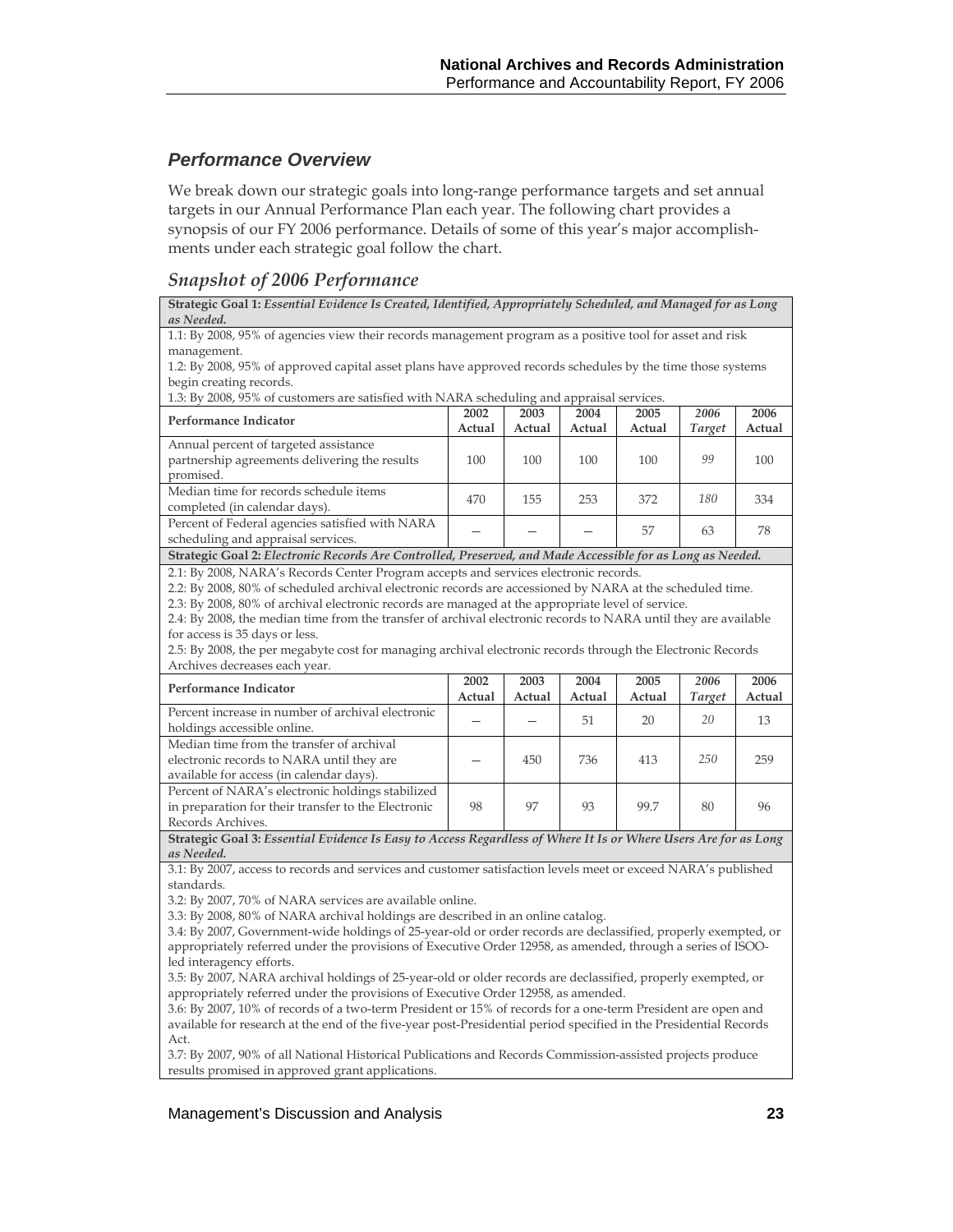### **National Archives and Records Administration**  Performance and Accountability Report, FY 2006

| Performance Indicator                                                                                                               | 2002<br>Actual | 2003<br>Actual | 2004<br>Actual | 2005<br>Actual | 2006<br><b>Target</b> | 2006<br>Actual     |
|-------------------------------------------------------------------------------------------------------------------------------------|----------------|----------------|----------------|----------------|-----------------------|--------------------|
| Percent of written requests answered within 10                                                                                      |                |                |                |                |                       | 97                 |
| working days.                                                                                                                       | 93             | 94             | 95             | 96             | 95                    |                    |
| Percent of Freedom of Information Act requests                                                                                      |                |                |                |                |                       |                    |
| for Federal records completed within 20 working                                                                                     | 76             | 61             | 65             | 80             | 90                    | 87                 |
| days.                                                                                                                               |                |                |                |                |                       |                    |
| Percent of requests for military service                                                                                            |                |                |                |                |                       |                    |
| separation records at the National Personnel                                                                                        | 40             | 37             | 75             | 88             | 95                    | 91                 |
| Records Center in St. Louis answered within 10                                                                                      |                |                |                |                |                       |                    |
| working days.                                                                                                                       |                |                |                |                |                       |                    |
| Percent of items requested in our research rooms                                                                                    |                |                |                |                |                       |                    |
| furnished within one hour of request or                                                                                             | 94             | 96             | 98             | 98             | 95                    | 96                 |
| scheduled pull time.                                                                                                                |                |                |                |                |                       |                    |
| Percent of customers with appointments for                                                                                          | 99.8           | 99.9           | 99.3           | 99.4           | 99                    | 99.75              |
| whom records are waiting at the appointed time.                                                                                     |                |                |                |                |                       |                    |
| Percent of Federal agency reference requests in                                                                                     |                |                |                |                |                       |                    |
| Federal records centers that are ready when                                                                                         | 92             | 94             | 96             | 97             | 95                    | 99.75              |
| promised to the customer.                                                                                                           |                |                |                |                |                       |                    |
| Percent of records center shipments to Federal                                                                                      | 99.99          | 99.99          | 99.99          | 99.99          | 99                    | 97.61              |
| agencies that are the records they requested.                                                                                       |                |                |                |                |                       |                    |
| Percent of archival fixed-fee reproduction orders                                                                                   | 88             | 99             | 99.9           | 97.2           | 85                    | 96.8               |
| that are completed in 35 working days or less.                                                                                      |                |                |                |                |                       |                    |
| Percent of education programs, workshops, and                                                                                       | 96             | 95             | 99             | 99             | 95                    | 99                 |
| training courses meeting attendees' expectations.                                                                                   |                |                |                |                |                       |                    |
| Percent of NARA services available online.                                                                                          | 25             | 30             | 40             | 50             | 60                    | 52                 |
| Percent of traditional holdings in an online                                                                                        | 19             | 20             | 33             | 42             | 50                    | 51                 |
| catalog.                                                                                                                            |                |                |                |                |                       |                    |
| Percent of artifact holdings in an online catalog.                                                                                  | 19             | 17             | 40             | 43             | 50                    | 57                 |
| Percent of electronic holdings in an online                                                                                         | 0.02           | 0.02           | 10             | 31             | 20                    | 43                 |
| catalog.                                                                                                                            |                |                |                |                |                       |                    |
| Annual number of Presidential pages scanned                                                                                         | 332            | 470            | 500            | 563            | 500                   | 506                |
| (in thousands).                                                                                                                     |                |                |                |                |                       |                    |
| Cumulative percent of Clinton Presidential and                                                                                      |                |                |                |                |                       |                    |
| Vice Presidential traditional holdings processed                                                                                    | $\mathbf{1}$   | $\mathbf{1}$   | $\overline{2}$ | 3              | $\overline{4}$        | 3                  |
| for opening January 20, 2006.                                                                                                       |                |                |                |                |                       |                    |
| Percent of NHPRC grant-funded projects that                                                                                         | 79             | 86             | 88             | 85             | 88                    | 88                 |
| produced results promised in grant applications.                                                                                    |                |                |                |                |                       |                    |
| Percent backlog of Official Military Personnel                                                                                      |                |                |                |                | 30                    | 41                 |
| Folders ever treated                                                                                                                |                |                |                |                |                       |                    |
| Strategic Goal 4: All Records Are Preserved in an Appropriate Environment for Use as Long as Needed                                 |                |                |                |                |                       |                    |
| 4.1: By 2009, 100% of NARA's archival holdings are in appropriate space.                                                            |                |                |                |                |                       |                    |
| 4.2: By 2009, 100% of NARA records centers comply with the October 2009 regulatory storage standards.                               |                |                |                |                |                       |                    |
| 4.3: By 2007, 50% of NARA's at-risk archival holdings are appropriately treated or housed so as to retard<br>further deterioration. |                |                |                |                |                       |                    |
|                                                                                                                                     | 2002           | 2003           | 2004           | 2005           | 2006                  | 2006               |
| Performance Indicator                                                                                                               | Actual         | Actual         | Actual         | Actual         | <b>Target</b>         | Actual             |
| Cost of archival storage space per cubic feet of                                                                                    |                |                |                |                |                       |                    |
| traditional holdings stored.                                                                                                        |                |                | \$6.11         | \$6.48         |                       | \$6.42             |
| Percent of cumulative backlog of NARA's at-risk                                                                                     | $\Omega$       | $\Omega$       | $A-1$          | 4 <sub>7</sub> | 22                    | $\Lambda$ $\Omega$ |

**Strategic Goal 5.** *NARA Strategically Manages and Aligns Staff, Technology, and Processes to Achieve Our Mission.*

5.1: By 2008, the average time a leadership position remains unfilled is 30 days or less.

5.2: By 2007, the percentages of NARA employees in underrepresented groups match their respective availability levels in the Civilian Labor Force.

5.3: By 2007, NARA accepts 100% of the validated legal documents submitted electronically for publication in the *Federal Register.*

Percent of cumulative backlog of NARA s at-risk<br>archival holdings ever treated.  $32 \begin{bmatrix} 35 \\ 41 \end{bmatrix}$  47  $33 \begin{bmatrix} 30 \\ 40 \end{bmatrix}$ 

5.4: By 2008, all public network applications are available 99.9% of the time.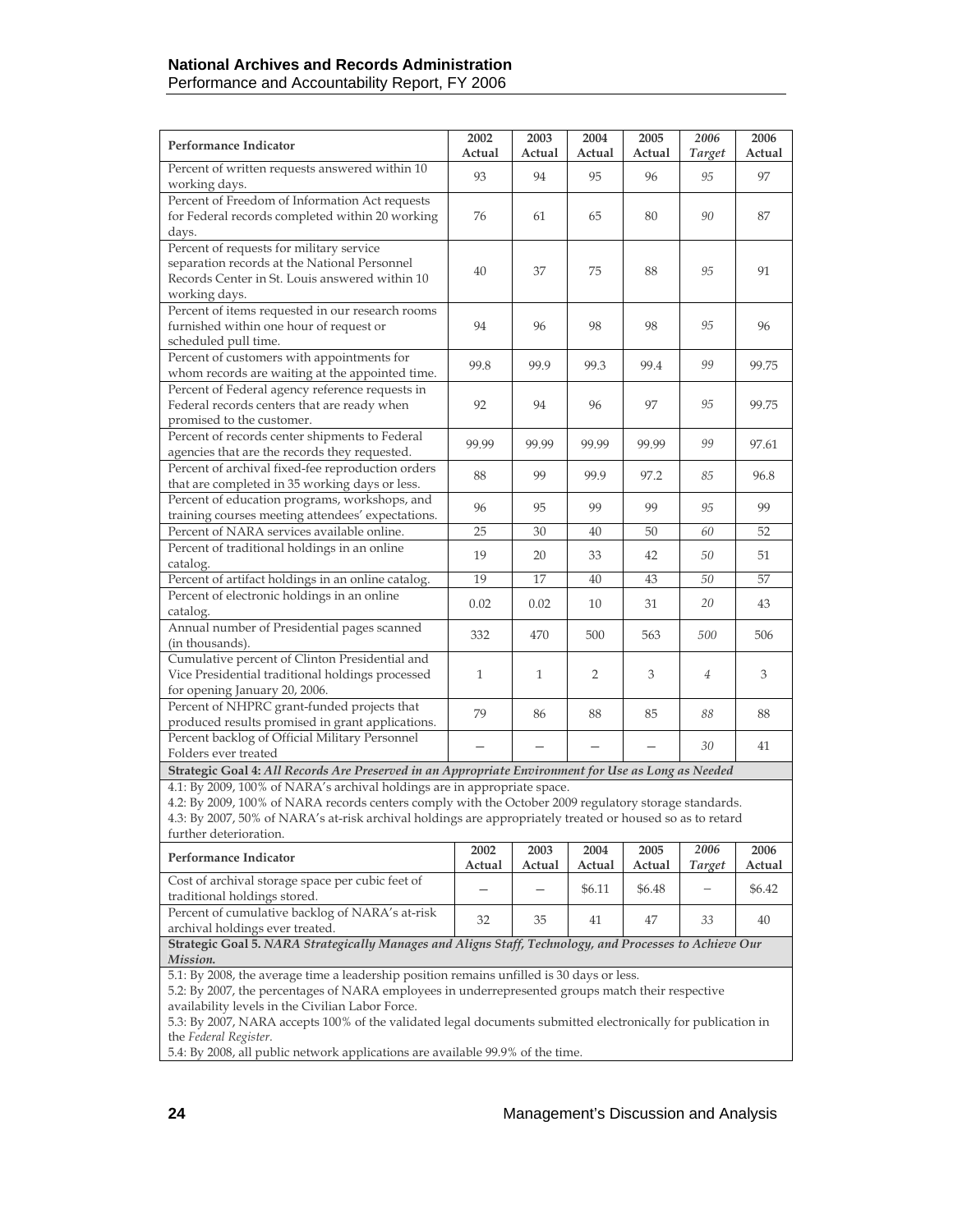| Performance Indicator                                                                                                    | 2002<br>Actual | 2003<br>Actual | 2004<br>Actual | 2005<br>Actual | 2006<br><b>Target</b> | 2006<br>Actual |
|--------------------------------------------------------------------------------------------------------------------------|----------------|----------------|----------------|----------------|-----------------------|----------------|
| Average time to fill leadership positions (days).                                                                        |                |                |                |                | 70                    | 43             |
| Percent of staff having performance plans linked<br>to strategic outcomes.                                               | 80             | 93             | 91             | 92             | 95                    | 93             |
| Percent of staff having staff development plans<br>linked to strategic outcomes.                                         | 1              | 91             | 52             | 78             | 95                    | 76             |
| Percent of applicant pools for positions at grades<br>GS-13 and above that contain people in<br>underrepresented groups. | 78             | 89             | 92             | 95             | 96                    | 88             |
| Percent of all Federal Register documents managed<br>electronically using eDocs (at year end).                           |                |                |                |                | 75                    | 75             |
| Percent of public network applications<br>availability.                                                                  |                |                | 98.7           | 98.9           | 98                    | 98.9           |

#### *Goal 1: Improving Records Management*

Providing records management training to Federal employees is essential to NARA's mission. In FY 2006 we exceeded our goal for training first time attendees in records management classes with 1,484 first time participants. In addition, this year we certified 320 records managers through our certification program, now it its second year. This program identifies the core competencies necessary for Federal records managers and tracks participants' progress in completing the necessary training.

Wayne Derrickson, 84, fought in Europe in World War II and returned to Indiana knowing he had been awarded the Silver Star but 60 years later had never received it. So his daughter, Janene Dubach, wrote the National Personnel Records Center (NPRC) for help. A 1973 fire destroyed Derrickson's file, but NPRC was able to certify the award, the nation's third highest honor for valor, with other documents. The medal arrived in mid-December, so his wife wrapped it up for Christmas morning, and he opened it as he spoke with Janene by phone. "There was silence on the phone," Dubach recalls, "I was crying, because I heard the shock and excitement in his voice." NARA gets her thanks: "Thank you so much . . . .This was a dream of mine and my daddy's and you made it happen."



*Wayne Derrickson opens his Silver Star on Christmas morning. (Photo by David Beckett.)* 

We measured the success of our records management leadership through a survey targeting Chief Information Officers at Federal agencies. We asked them how they view the role of their agency records management programs in managing the assets and risks in their agencies. Eighty-one percent of the respondents told us that records management was a positive tool for risk and asset management in their agencies.

We conducted our second Records Scheduling and Appraisal Services Customer Satisfaction Survey. The survey is a tool to gauge satisfaction in the areas of scheduling and appraisal. The actions we have taken since the first survey in 2003 have led to a 20 percent improvement in overall satisfaction.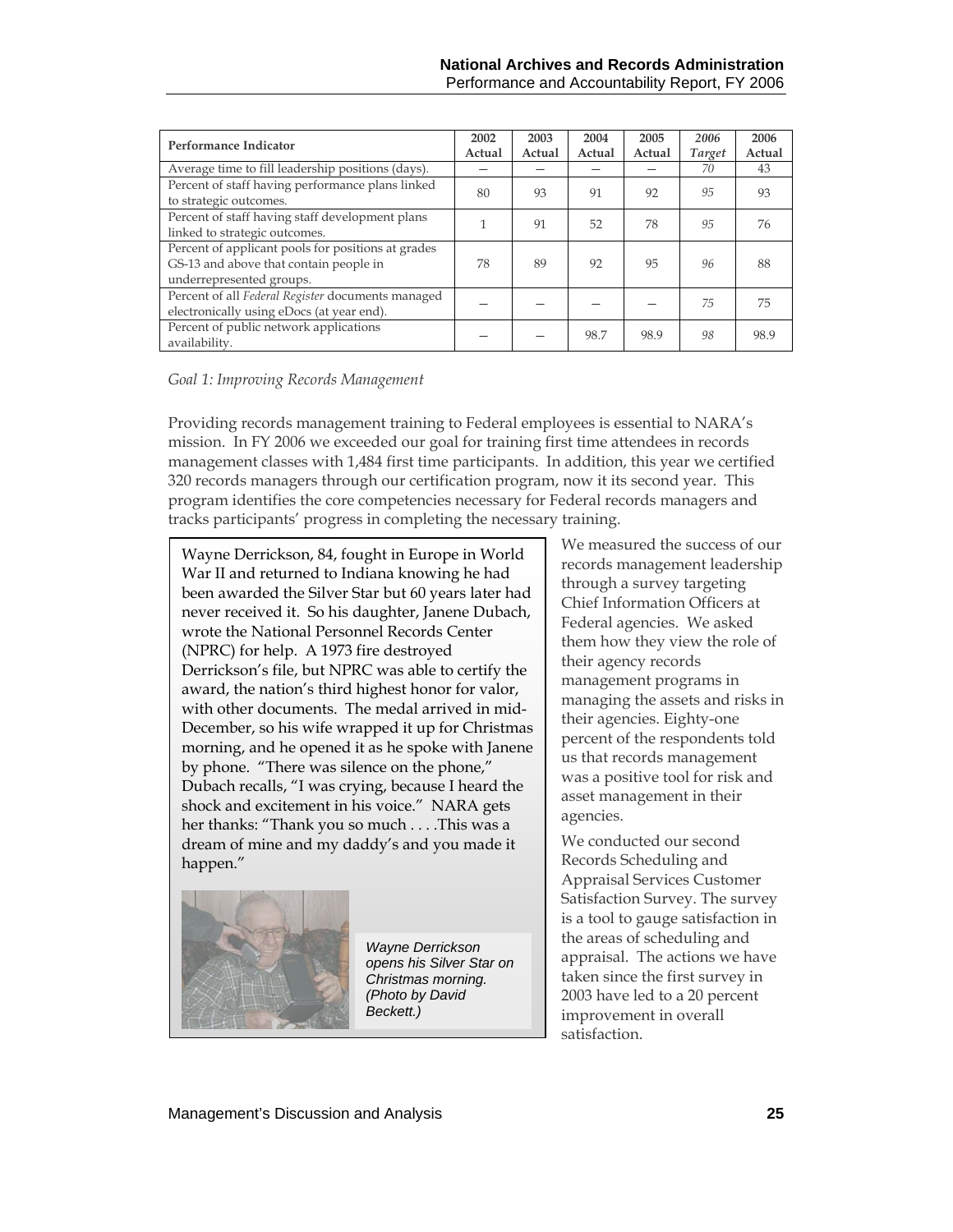We continued to work closely with Federal Agencies and private industry to develop software standards for records management applications. We produced requirements for software that align with OMB's Federal Enterprise Architecture and support NARA's Electronic Records Management Initiative for government software development practices.

We issued NARA Guidance for Implementing Section 207(e) of the E-Government Act of 2002. This bulletin provides an approach to improve the management of electronic records, including web records, as directed by Section 207(e) of the E-Government Act of 2002 [44 U.S.C. 3601]. All electronic records created and received by agencies are subject to the same existing statutory and regulatory records management requirements as records in other formats and on other media.

We also issued several significant guidance products for agencies this year. These included the Records Management Profile of the Federal Enterprise Architecture, the remaining enterprise-wide ERM guidance products for implementing ERM, and the *Toolkit for Managing Electronic Records*. The *Toolkit* is an online resource for Federal agencies to quickly and economically find tools and information on electronic records management topics. The collection is searchable by topic, by occupation, by the organization that created the tool, and within the descriptive text.

We continued to offer *targeted assistance* to Federal agencies nationwide with urgent records management problems. Through targeted assistance partnerships, our records management experts spent time on-site at the offices of other Federal agencies to train



personnel, help plan records inventories, assist in scheduling records for disposal or transfer to NARA, and aid in writing records management plans. Since 1999, we have initiated 379 targeted assistance projects with more than 100 Federal agencies and field offices, and have completed 285 projects.

*Goal 2: Meeting Electronic Records Challenges*

The *Electronic Records Archives* (ERA) is our program to create tools that will capture electronic records and information, regardless of format, save them permanently, and make them accessible on whatever hardware or software is currently in use. This year we completed application-related software specifications for ERA's Ingestion, Dissemination, Preservation, and Records Management functions. We

Management's Discussion and Analysis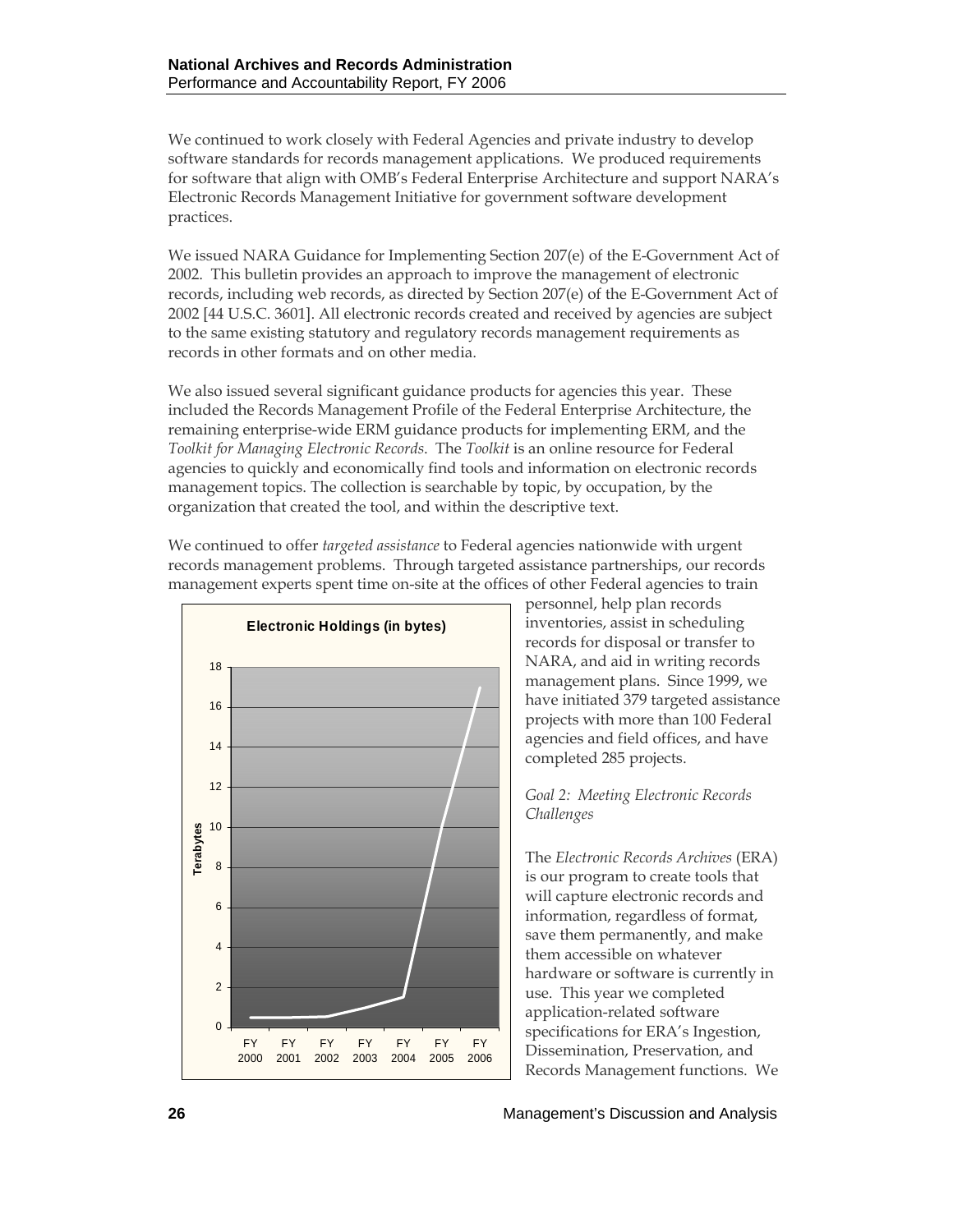also designed business processes and business objects that contributed to the completion of the Critical Design Review (CDR) for the first increment of ERA. The CDR process verifies that the design under review satisfies cost, schedule, and performance requirements.

More than 86 million logical data records are now accessible online through our *Access to Archival Databases* (AAD), one of the early prototypes of a portion of the ERA system.

#### *Goal 3: Expanding Opportunities for Access*

We completed a major milestone in our effort to add descriptions of our holdings to the Archival Research Catalog (ARC), our online catalog of our nationwide holdings. At the end of the year, more than 1.6 million descriptions of our holdings were in ARC, exceeding our target of 50 percent. We have also described more than 300,000 artifacts and 4.5 billion electronic records.

To continue our improvement of customer service at the National Personnel Records Center in St. Louis, the Case Management and Reporting System (CMRS), now fully

deployed, makes a web portal available for the electronic submission of requests from veterans and Federal agencies. We continued to improve our response time in answering requests for military separation records and now answer more than 91 percent of the requests within 10 working days.

We continued to expand our electronic services through our Enhancing NARA's Online Services program, in which we looked for opportunities to make more of our services available electronically for



both Federal agencies and the public. We currently make more than 50 percent of our services available to the public online. One indication of the quality and interest in the information we provide is that in FY 2006 nearly 33 million visitors accessed our web sites, a 50 percent increase over last year. To help us continue to improve our web services, we have used information gathered in an online survey on our main public web site, *Archives.gov*. This survey, which uses the American Customer Satisfaction Index, gives us valuable information from our customers and we use the survey results to make improvements our site.

We continued to provide outstanding customer service exceeding our targets in nearly every area. More than 97 percent of the written requests we received from customers were answered within 10 working days, exceeding our goal of 95 percent. Ninety-eight percent of the items our customers requested in our research rooms were furnished within one hour of request or the scheduled pull time. Fully 98 percent of our customers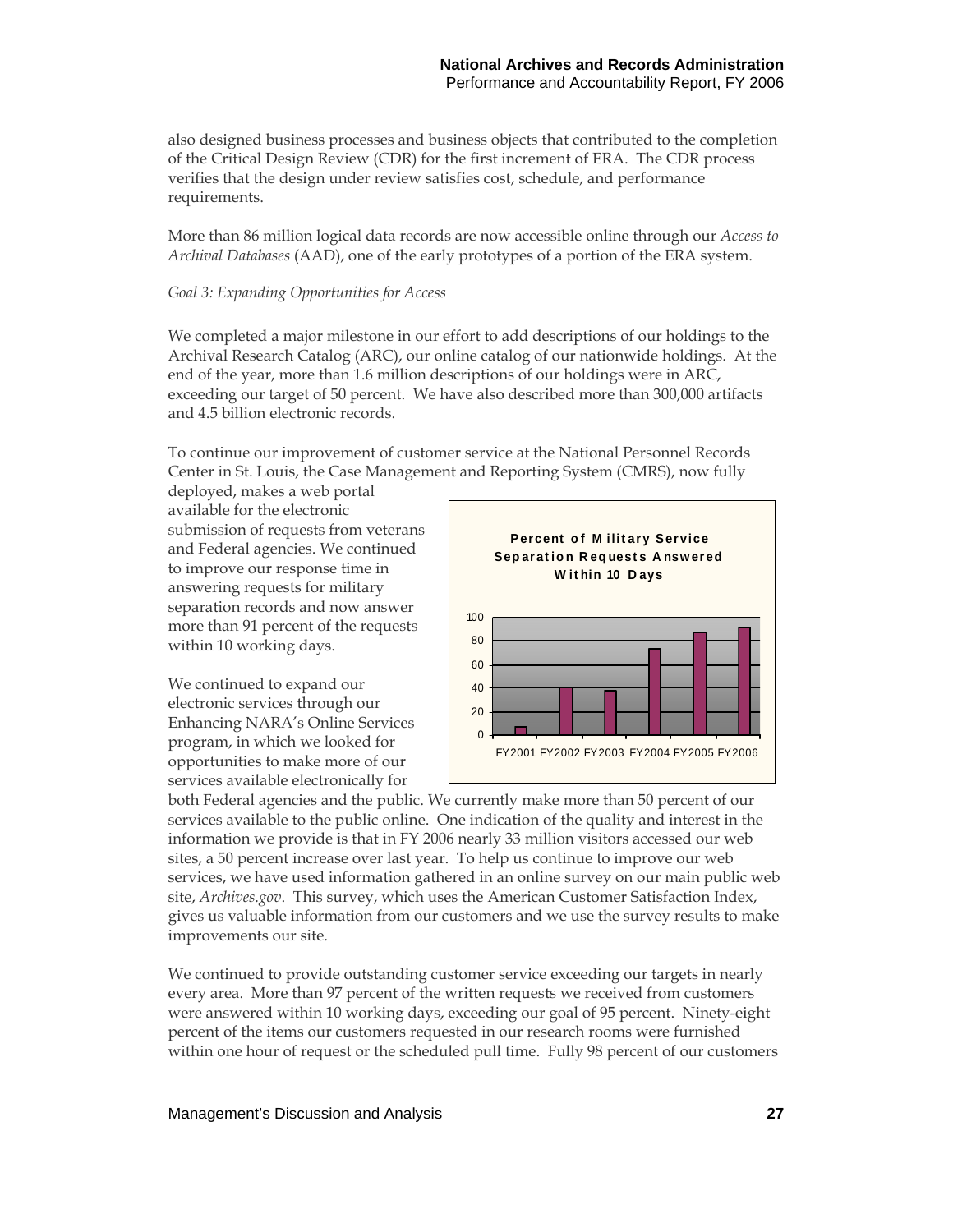also rated our educational programs, workshops, and training programs as meeting or exceeding their expectations.

#### *Goal 4: Meeting Storage and Preservation Needs of Growing Quantities of Records.*

We worked closely with the Richard Nixon Library and Birthplace Foundation and made significant strides in establishing the Richard Nixon Presidential Library and Museum as part of the NARA-operated Presidential Library System. As a result of 2005 legislation supporting the creation of a Federally-operated Nixon Library, the Nixon Foundation has undertaken a project to remodel space within the existing library in Yorba Linda, California, to house Nixon Vice Presidential and Presidential artifacts. Additional space is also being remodeled to provide for a NARA-operated research room, processing rooms, and administrative offices. Concurrently, NARA is nearing completion of the design for an approximately 15,000 square foot addition to the library to house the bulk of the Nixon Presidential Materials currently stored in College Park, Maryland.

The initial phase of the Foundation-sponsored remodeling project was substantially completed in August. At that time, under an interim occupancy agreement, NARA transferred the first holdings in its custody to the Nixon Library facility. These materials included Nixon Vice Presidential and other pre-Presidential artifacts and papers. The move of Nixon Presidential head of state and domestic gifts is expected to begin in November 2006 and continue through the spring of 2007. The second phase of the remodeling project will be completed in November 2006. Following the execution of a joint use agreement, the Archivist will then formally accept the Nixon Library on behalf of the United States for operation by NARA.

Final renovations of the National Archives Building were completed this year, upgrading the building to modern standards and bringing it into compliance with the Americans with Disabilities Act (ADA). The renovation included replacements of mechanical equipment, electronic distribution equipment, new emergency exits, fire alarm and security systems, and upgrades to the public spaces and office areas. It also included the preservation and re-encasement of the Charters of Freedom (the Declaration of Independence, the Bill of Rights, and the Constitution) in a new exhibit in the renovated

Rotunda that enables all people to view the Charters with ease and without assistance. To date, more than 2.5 million visitors have viewed the reopened Rotunda and its precious contents.

Water damage had a significant impact on operations in June and July of this year. Flooding and electrical outages in Washington, DC, in June forced the closure of the National Archives Building for nearly four weeks. Fortunately, no records were damaged from water or mildew. Additionally, the Washington



*In June, flooding at the National Archives Building in Washington, DC, submerged the stage and the first two rows of seats. (Photo by Jeffrey Reed)*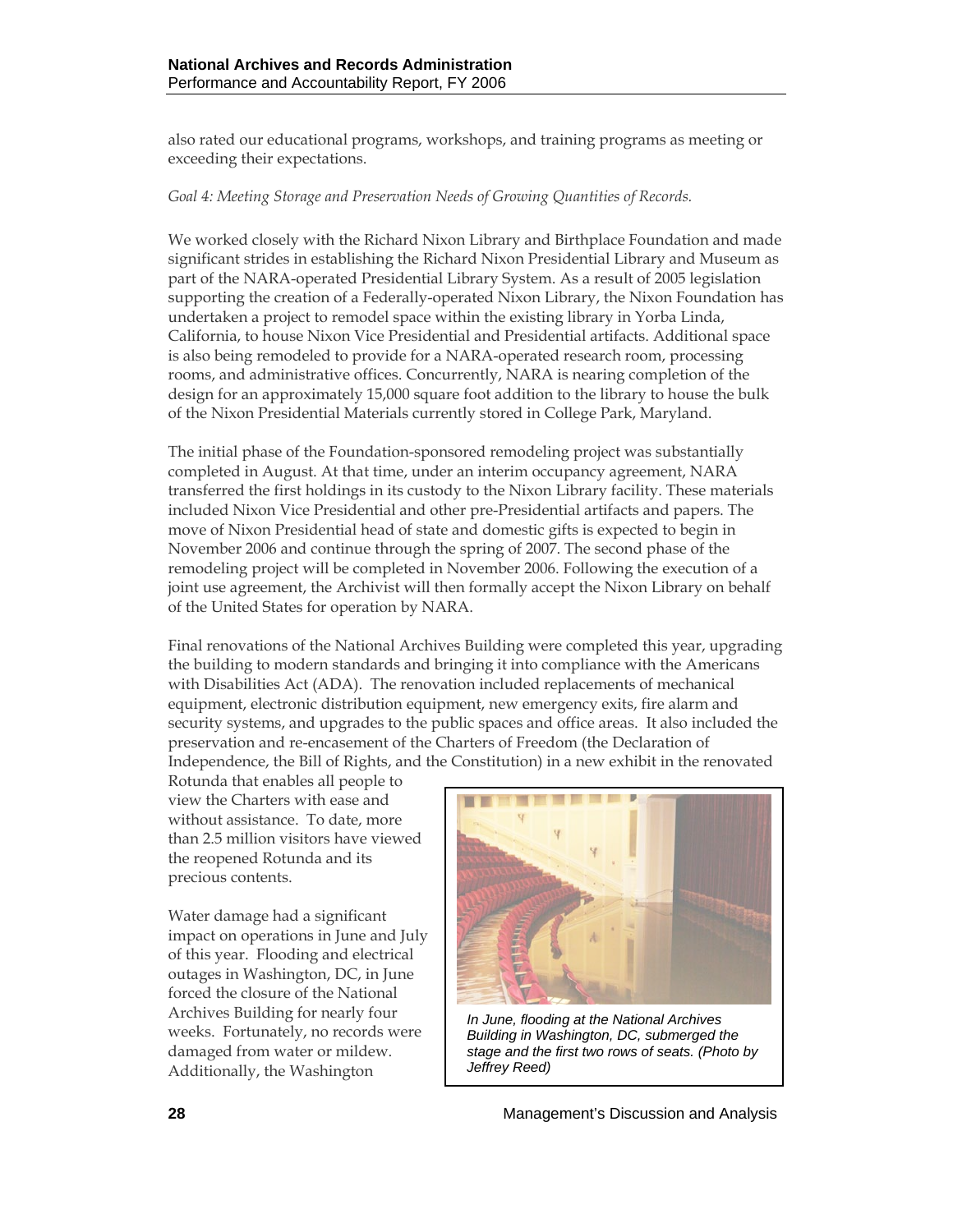National Records Center in Suitland, MD, had an 8-inch water main burst in the stacks, affecting 18,000 Federal Records Center boxes. Employees worked quickly to save these records, placing them into freezer trucks so they could be freeze-dried at our records recovery contractor's facility.

We opened new records storage facilities in Atlanta, GA, and Riverside, CA, and moved records from several substandard facilities. These storage facilities are compliant with our storage standards and will cost-effectively increase the life of all the records they store.

We also extended the life of the most fragile, at-risk records in our possession. We treated, rehoused, or copied more than 39 percent (29,000 cubic feet) of these records, which were in danger of being lost forever. A separate category of records, U.S. Official Military Personnel Folders (OMPF), are also at risk. In a 2003 assessment of OMPF's in St. Louis, we learned that 85 percent of the OMPFs were on a type of paper that deteriorates very quickly. This year we treated an additional 41 percent (7,100 cubic feet) of the most fragile of these files, a collection of military service records which dates back to 1885 and contains service records prior to World War II.

#### *Goal 5: Strategically Managing our Resources*

We continued to strengthen our information technology (IT) security through several tactics. We provided annual computer security training to our staff and held annual training to users of

Jonathan Hirabayashi was flipping through a book about World War II last year when one photograph jumped out at him. Taken by the noted photographer Dorothea Lange, it showed Japanese Americans lined up at a California relocation camp in June 1942, waiting for a meal. Hirabayashi experienced a "flood of emotion" when he recognized the woman in the white coat—his mother. For a copy of the photograph, he contacted Holly Reed of NARA's Still Pictures Branch, who located it. "The wan and forlorn look of my mother in the photograph seems disjoined and out of character for the mother and Grandmother we knew," Hirabayashi wrote later, "So, the photo becomes a lesson for me and my children about overcoming adversity. The photograph is a wonderful link from the past to the present and to the future."



*Johnathan Hirabayashi's mother, in the white coat, is among Japanese Americans lined up for a meal at a California relocation camp in 1942. (Photo by Dorothea Lange, 210-G-3C-632)*

classified systems. In addition, we completed initial certification and accreditation activities for each classified system. In FY 2006 we upgraded the physical security of NARA's computer servers at our National Archives at College Park building and tightened security procedures across the country.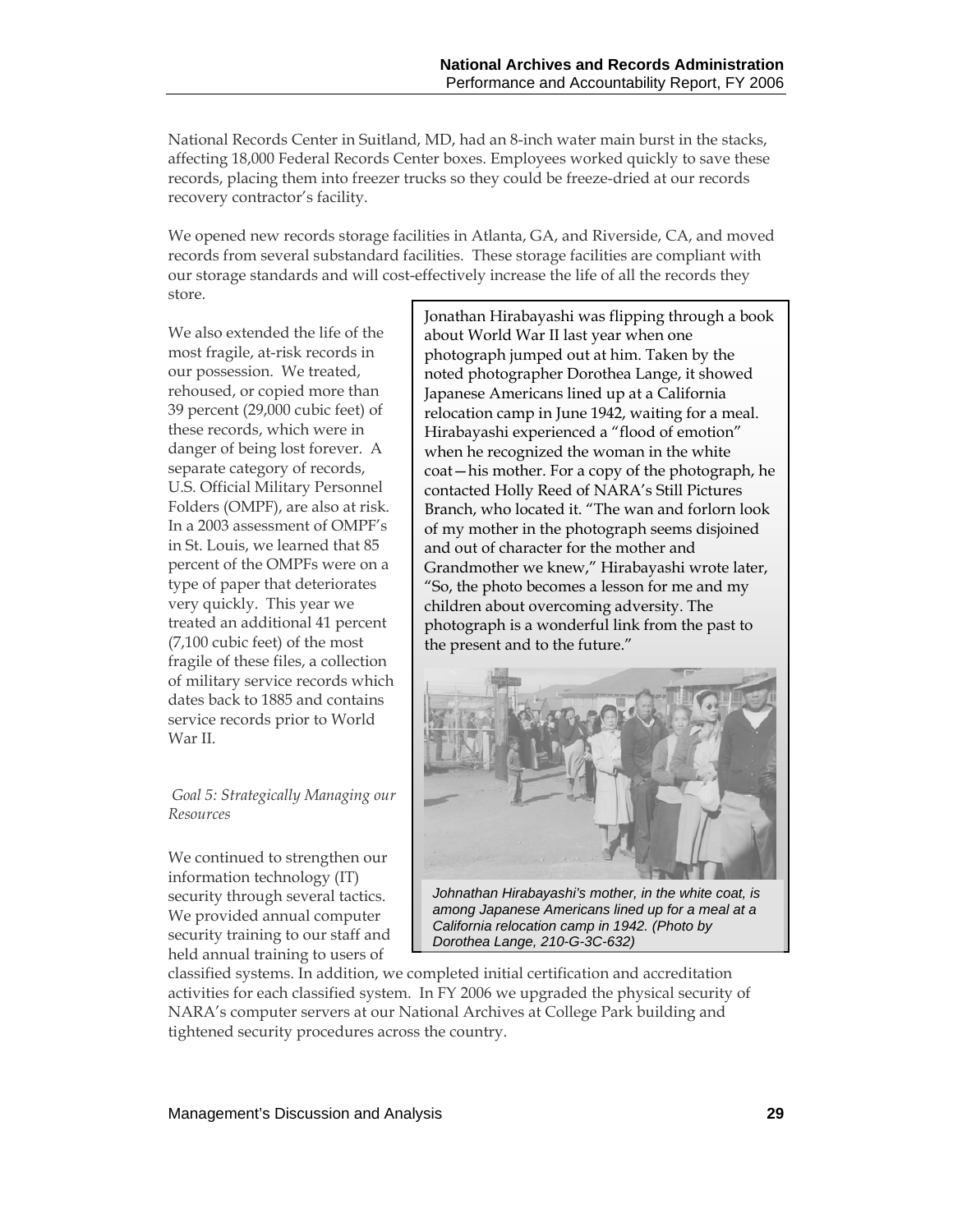We continued deployment of the Electronic Editing and Publishing System (eDOCS) into our daily *Federal Register* publication production operations in FY 2006. This year we received more than 31,000 documents and, by late in the year, had achieved our goal of managing 75 percent of them electronically via eDOCS. More than 157 million *Federal Register* documents were retrieved online by our customers. We are proud of these efforts that make the workings of government more readily accessible to citizens.

### *Linking Our Budget to Our Objectives*

Our long-term objectives are tied directly to our budget. The chart below illustrates, by strategic goal and long-term objective, the resources allocated to each of these goals. (The resources obligated to each of these goals are shown in figure 3 on p. 34.) The chart also links the major budget functions to each of our long-term objectives.

| NARA Goals & Long-Term Objectives<br>(\$ and FTE allocated to each Goal)                                                                                                 | Records Services | Related Services<br>Archives- | Electronic Records<br>Archives | Revolving Fund | Trust Fund | NHPRC | Repairs &<br>Restoration |
|--------------------------------------------------------------------------------------------------------------------------------------------------------------------------|------------------|-------------------------------|--------------------------------|----------------|------------|-------|--------------------------|
| Goal 1: \$17,365,000 and 144 FTE                                                                                                                                         |                  |                               |                                |                |            |       |                          |
| 1.1 By 2008, 95% of agencies view their records man-<br>agement program as a positive tool for asset and risk<br>management.                                             | ✔                |                               |                                |                |            |       |                          |
| 1.2. By 2008, 95% of approved capital asset plans have<br>approved records schedules by the time those systems<br>begin creating records.                                |                  |                               |                                |                |            |       |                          |
| 1.3. By 2008, 95% of customers are satisfied with NARA<br>scheduling and appraisal services.                                                                             | ✔                |                               |                                |                |            |       |                          |
| Goal 2: \$54,542,000 and 102 FTE                                                                                                                                         |                  |                               |                                |                |            |       |                          |
| 2.1. By 2008, NARA's Records Center Program accepts<br>and services electronic records.                                                                                  |                  |                               | ✔                              | ✔              |            |       |                          |
| 2.2. By 2008, 80% of scheduled archival electronic<br>records are accessioned by NARA at the scheduled time.                                                             | ✔                |                               | ✔                              |                |            |       |                          |
| 2.3. By 2008, 80% of archival electronic records are<br>managed at the appropriate level of service.                                                                     | ✔                |                               | ✔                              |                |            |       |                          |
| 2.4. By 2008, the median time from the transfer or<br>archival electronic records to NARA until they are<br>available for access is 35 days or less.                     | ✔                |                               |                                |                |            |       |                          |
| 2.5. By 2008, the per megabyte cost of managing archival<br>electronic records through the Electronic Records<br>Archives decreases each year.                           |                  |                               | ✔                              |                |            |       |                          |
| Goal 3: \$152,639,000 and 2,280 FTE                                                                                                                                      |                  |                               |                                |                |            |       |                          |
| 3.1. By 2007, access to records and services and customer<br>satisfaction levels meet or exceed NARA's published<br>standards.                                           | ✔                |                               |                                |                |            |       |                          |
| 3.2. By 2007, 70% of NARA services are available online.                                                                                                                 | ✔                |                               |                                | ✔              |            |       |                          |
| 3.3. By 2008, 80% of NARA archival holdings are<br>described in an online catalog.                                                                                       | ✔                |                               |                                |                |            |       |                          |
| 3.4. By 2007, Government-wide holdings of 25-year-old<br>or older records are declassified, properly exempted,<br>appropriately referred, or appropriately delayed under | ✔                |                               |                                |                |            |       |                          |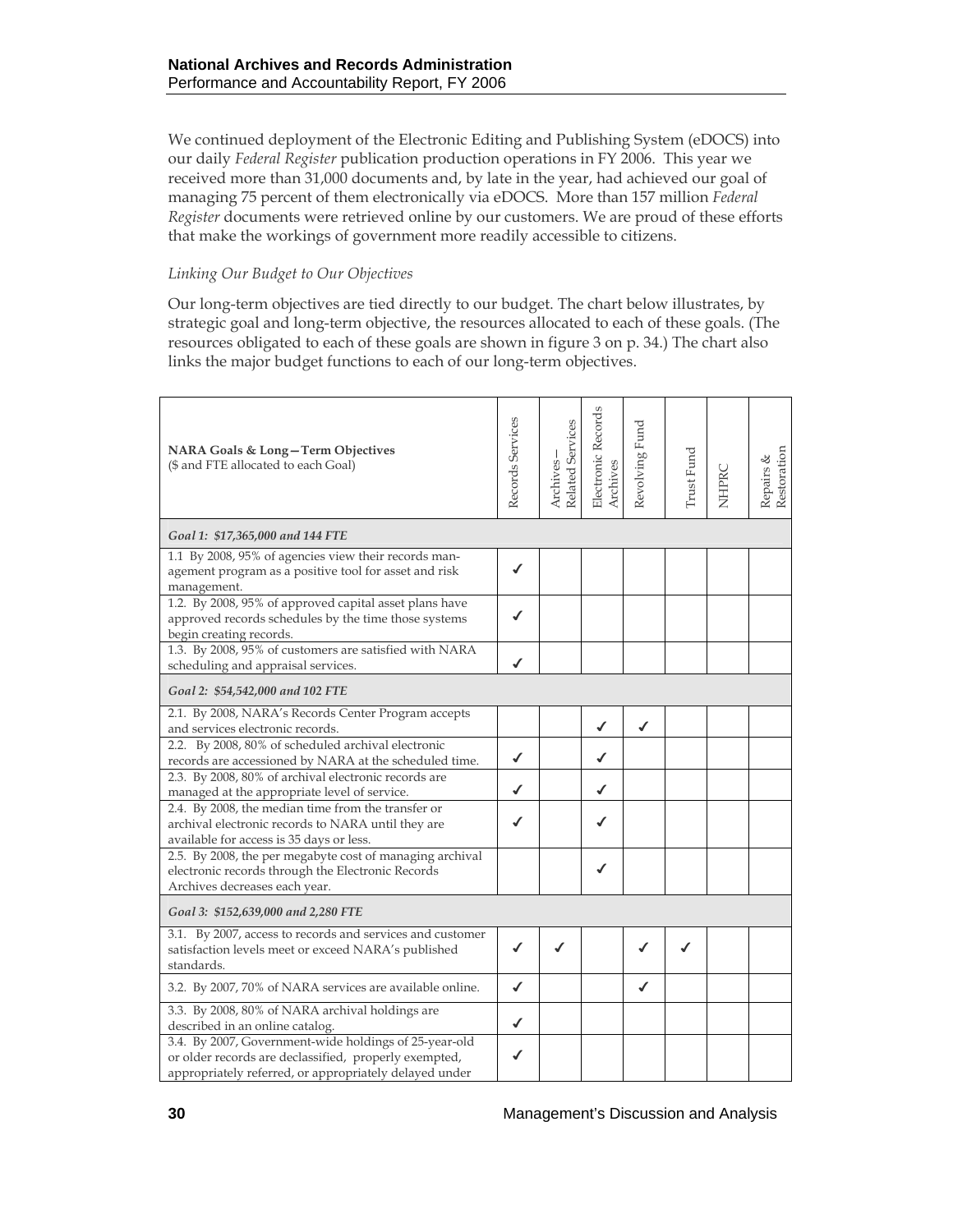| NARA Goals & Long-Term Objectives<br>(\$ and FTE allocated to each Goal)                                                                                                                                                                      | Records Services | Related Services<br>Archives. | Electronic Records<br>Archives | Revolving Fund | Trust Fund | NHPRC | Restoration<br>Repairs & |
|-----------------------------------------------------------------------------------------------------------------------------------------------------------------------------------------------------------------------------------------------|------------------|-------------------------------|--------------------------------|----------------|------------|-------|--------------------------|
| the provisions of Executive Order 12958, as amended,<br>through a series of ISOO-led interagency efforts.                                                                                                                                     |                  |                               |                                |                |            |       |                          |
| 3.5. By 2007, NARA archival holdings of 25-year-old or<br>older records are declassified, properly exempted,<br>appropriately referred, or appropriately delayed under<br>the provisions of Executive Order 12958, as amended.                | $\checkmark$     |                               |                                |                |            |       |                          |
| 3.6. By 2007, 10% of records of a two-term President or<br>15% of records for a one-term President are open and<br>available for research at the end of the 5-year post-<br>Presidential period specified in the Presidential Records<br>Act. | ✔                |                               |                                |                |            |       |                          |
| 3.7. By 2007, 90% of all NHPRC-assisted projects produce<br>results promised in grant applications approved by the<br>Commission.                                                                                                             |                  | ✔                             |                                |                |            | ℐ     |                          |
| Goal 4: \$67,798,000 and 185 FTE                                                                                                                                                                                                              |                  |                               |                                |                |            |       |                          |
| 4.1. By 2009, 100% of NARA's archival holdings are in<br>appropriate space.                                                                                                                                                                   | ✔                |                               |                                |                |            |       |                          |
| 4.2. By 2009, 100% of NARA records centers comply with<br>the October 2009 regulatory storage standards.                                                                                                                                      |                  |                               |                                | ✔              |            |       |                          |
| 4.3. By 2007, 50% of NARA's at-risk archival holdings are<br>appropriately treated or housed so as to retard further<br>deterioration.                                                                                                        | ✔                |                               |                                |                |            |       |                          |
| Goal 5: \$36,895,000 and 129 FTE                                                                                                                                                                                                              |                  |                               |                                |                |            |       |                          |
| 5.1. By 2008, the average time a leadership position<br>remains unfilled is 30 days or less.                                                                                                                                                  | ✔                | ℐ                             |                                | ℐ              |            |       |                          |
| 5.2. By 2007, the percentages of NARA employees in<br>underrepresented groups match their respective<br>availability levels in the Civilian Labor Force.                                                                                      |                  |                               |                                | ✔              |            |       |                          |
| 5.3. By 2007, NARA will accept 100% of the validated<br>legal documents submitted electronically for publication<br>in the Federal Register.                                                                                                  |                  |                               |                                |                |            |       |                          |
| 5.4. By 2008, all public network applications are available<br>99.9% of the time.                                                                                                                                                             |                  |                               |                                |                |            |       |                          |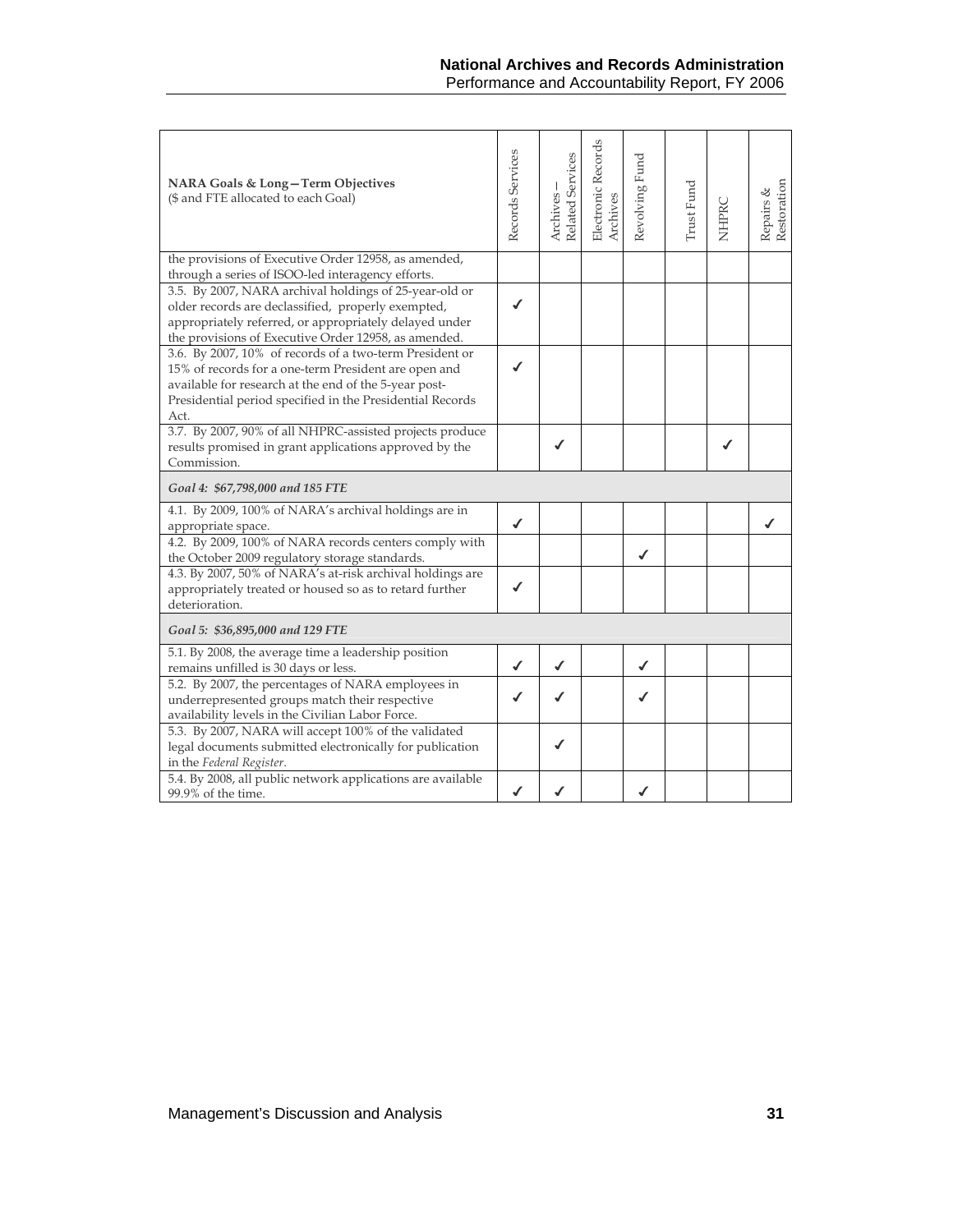# **Financial Highlights**

FY 2006 was the third year that NARA prepared consolidated financial statements for submission to OMB and Congress in accordance with the Chief Financial Officers (CFO) Act. The financial statements presented in this report have been prepared from NARA's accounting records in accordance with the generally accepted accounting standards prescribed for Federal entities by the Federal Accounting Standards Advisory Board (FASAB) and presentation standards prescribed by OMB Circular A-136, *Financial Reporting Requirements*.

## *Sources of Funds*

NARA is funded through appropriated budget authority which includes annual, multiyear and no-year appropriations which are available for use within certain specified statutory limits. Other financing sources include the National Archives Trust Fund, Gift Fund, and Revolving Fund revenues.

NARA's FY 2006 budget authority from appropriation was \$338.1 million. We carried over \$23.3 million in multi-year and no-year funds, and \$.3 million from FY 2005 was made available for obligation in FY 2006. FY 2006 rescissions totaled \$3.4 million. Total appropriated budget authority for FY 2006 was \$358.3 million (see Figure 2).



*Figure 2. Appropriated Budget Authority, FY 2006.*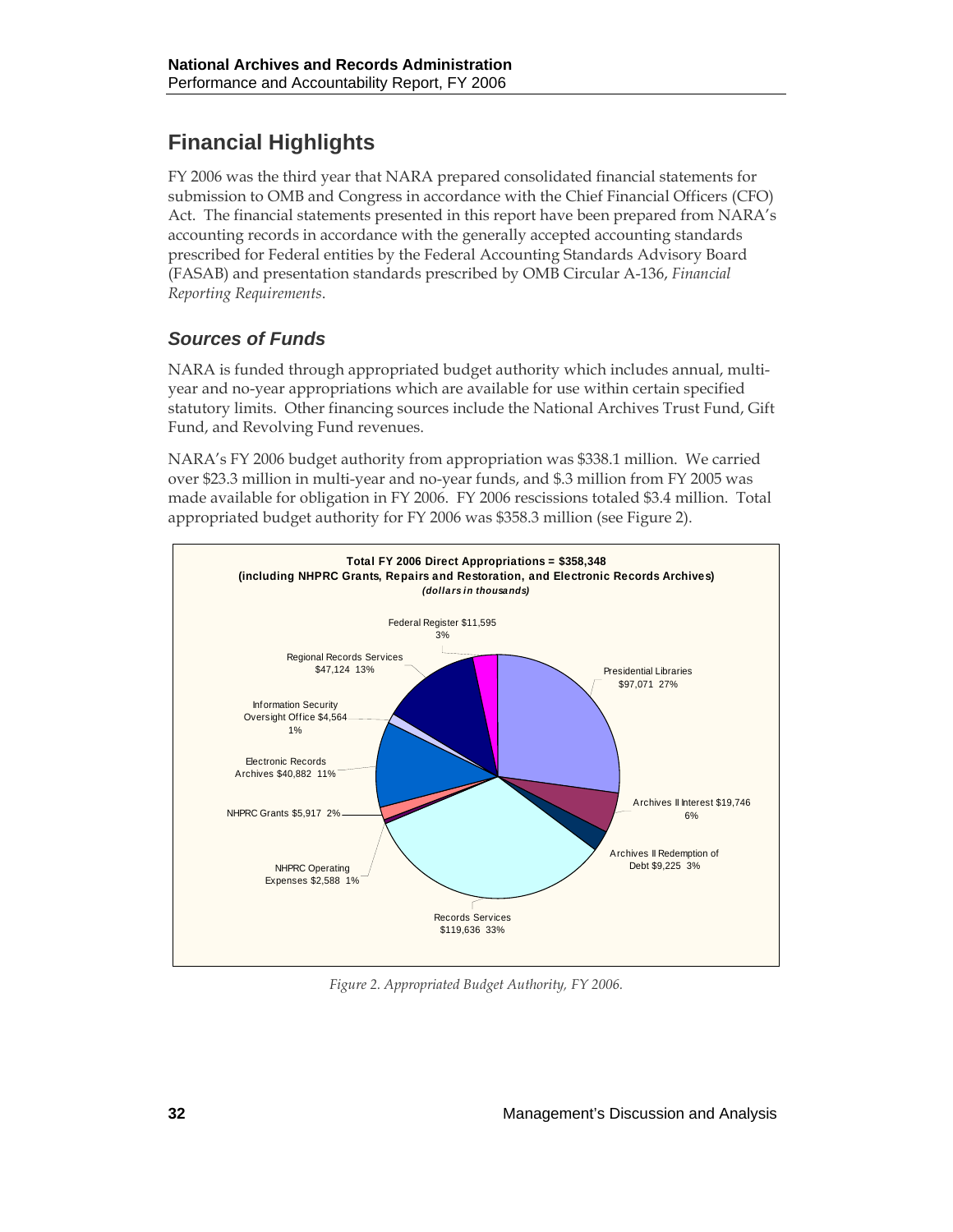The major operating appropriation funds basic operations comprising records services, archives-related services, and the National Archives at College Park. Records services provides for selecting, preserving, describing, and making available to the general public, scholars, and Federal agencies the permanently valuable historical records of the Federal Government and the historical materials and Presidential records in Presidential Libraries; for preparing related publications and exhibit programs; and for conducting the appraisal of all Federal records. Archives-related services provides for the publications of the *Federal Register*, the *Code of Federal Regulations*, the *U.S. Statutes at Large*, and Presidential documents, and for a program to improve the quality of regulations and the public's access to them. The \$302 million cost of construction of the National Archives at College Park, which serves as a major archival facility as well as the center for NARA's administrative offices, was financed by Federally-guaranteed debt issued in 1989. Annually, the Archivist seeks appropriations for the payment of interest and redemption of that debt.

In addition to the general operating expenses appropriation, NARA receives others that are more specific. The Electronic Records Archives appropriation funds NARA's effort to ensure the preservation of and access to Government electronic records. The repairs and restoration appropriation funds the repair, alteration, and improvement of archives facilities to provide adequate storage for holdings. The National Historical Publications and Records Commission grants program provides for grants to state, local, and private institutions to preserve and publish records that document American history. Figure 2 demonstrates the allotment of total available appropriated funds.

The National Archives Trust Fund and Presidential Library Trust Funds' budget authority includes revenues generated from the sale of publications, museum shop sales, paper reproductions, audio visual reproductions, library admissions, educational conferences, and interest income. Expenditures are made for the cost of museum shop inventory, personnel, operational and financial systems, equipment, and reproduction supplies. The National Archives Trust Fund and Presidential Library Trust Funds earned revenue of \$16.9 million in FY 2006.

The Gift Fund's budget authority includes donations and interest earned on those gifts and endowments. It was established to administer incoming gifts and bequests for the benefit of, or in connection with, the archival and records activities of the National Archives and Records Administration. Expenditures are made for various programs, including historical research, conferences, archival and cultural events, and publications. In FY 2006, the gift fund received donations of \$0.4 million.

The Revolving Fund's budget authority includes temporary Federal agency records stored in NARA service facilities. It provides storage, transfer, reference, re-file, and disposal services, for a standard fee. The Revolving Fund earned revenue of \$136 million, after intra-entity eliminations, in FY 2006.

## *Uses of Funds by Function*

NARA incurred new general fund obligations of \$334.8 million in FY 2006. Of this, \$3.6 million is for reimbursable work. The chart on the next page represents obligations by strategic goals.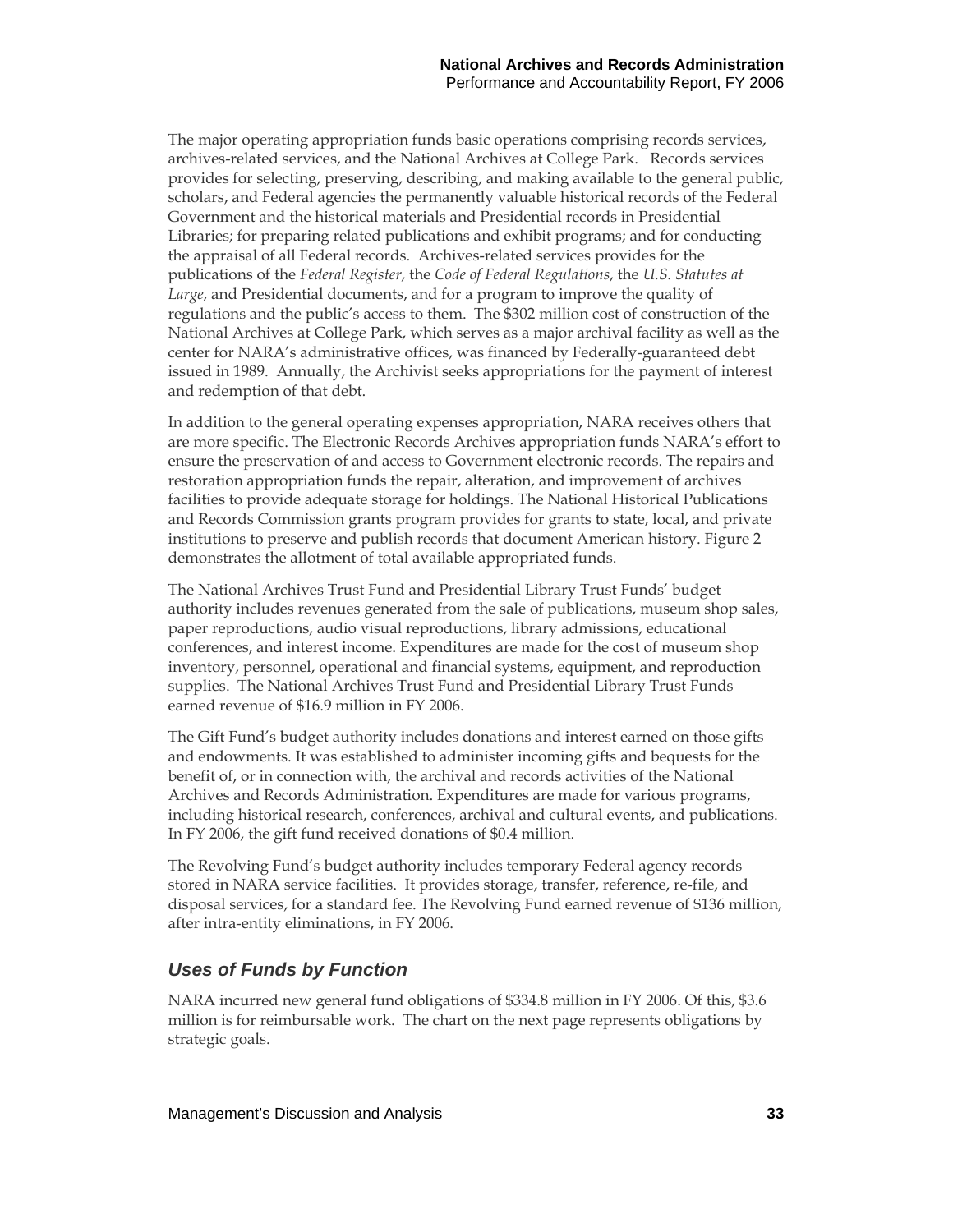

*Figure 3. Obligations by Function, FY 2006.* 

## *Audit Results*

NARA received an unqualified opinion on its FY 2006 financial statements and a qualified opinion on its FY 2005 financial statements. The FY 2005 opinion was qualified for the effects of such adjustments, if any, as might have been necessary had CG been able to perform adequate audit procedures on obligations and outlays related to investments. The auditors identified one material weakness in internal control and two reportable conditions. The auditors disclosed no instances of noncompliance with certain provisions of laws and regulations.

## *Financial Statement Highlights*

NARA's financial statements summarize the financial activity and financial position of the agency. The financial statements, footnotes, supplementary information, and supplementary stewardship information appear in Part III - Financial Section. An analysis of the principal statements follows.

## *Analysis of the Balance Sheet*

*Assets* 

NARA's assets were \$558.2 million as of September 30, 2006, an increase of \$40 million from the end of FY 2005. The assets reported in NARA's balance sheet are summarized in the accompanying table.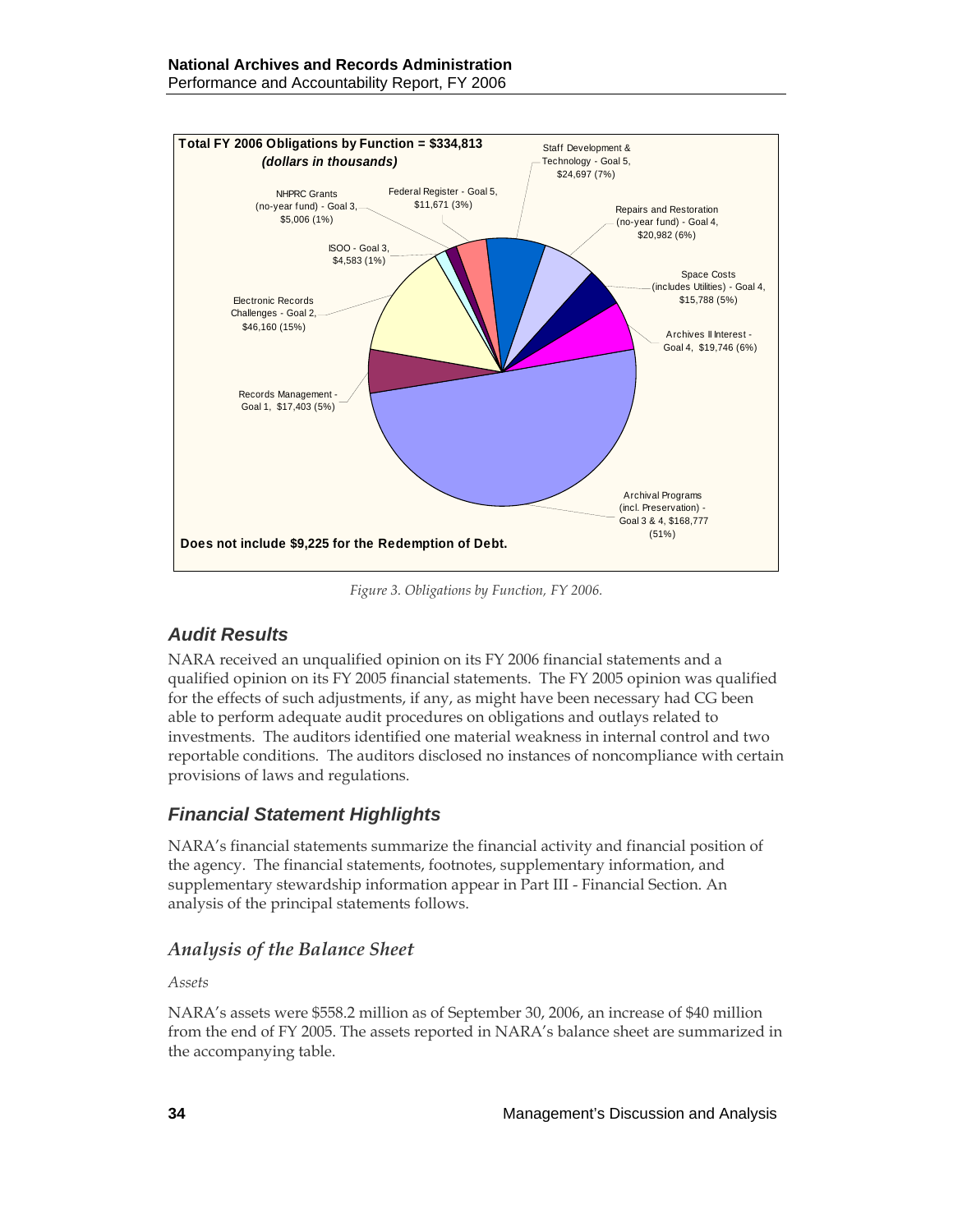| <b>Asset Summary (in millions)</b> | <b>FY 2006</b> | <b>FY 2005</b> |
|------------------------------------|----------------|----------------|
| Fund balance with Treasury and     |                |                |
| cash                               | \$174.7        | \$167.3        |
| General property, plant, and       |                |                |
| equipment, net                     | 339.8          | 311.8          |
| Investments                        | 28.5           | 26.7           |
| Accounts receivable, net           | 13.1           | 10.0           |
| Inventory                          | 1.1            | 1.1            |
| Other                              | 1.0            | 1.0            |
| <b>Total assets</b>                | \$558.2        | \$517.9        |

The fund balance with Treasury and cash represents approximately 31.3 percent of total assets. An increase of \$7.4 million from FY 2005 balance was funded by higher appropriation levels for ERA, as well as increased volume of business and resultant collections of fees for services. Property, plant, and equipment constitute 60.9 percent of total assets, with the National Archives Facility at College Park representing the greater part of the balance.

#### *Liabilities*

.

NARA's liabilities were \$298.8 million as of September 30, 2006, an increase of \$6.1 million from the end of FY 2005. Most of the increase in liabilities is due to higher levels of expenditures on services contracts (e.g., ERA) with longer invoicing lead times resulting in higher accruals, as well as significant increases in utility costs in the 4<sup>th</sup> quarter of 2006. Net increase in liabilities is offset by a reduction in debt by the amount of its annual debt repayment during the year. The liabilities reported in NARA's balance sheet are summarized in the accompanying table.

| Liabilities Summary (in millions) | <b>FY 2006</b> | <b>FY 2005</b> |
|-----------------------------------|----------------|----------------|
| Debt held by the public           | \$226.9        | \$236.3        |
| Accounts payable                  | 35.6           | 23.4           |
| Other                             | 36.3           | 33.0           |
| <b>Total liabilities</b>          | \$298.8        | \$292.7        |

Debt held by the public accounts for approximately 76 percent of total liabilities and represents certificates of participation issued to the public through a trustee to cover the construction costs of the National Archives at College Park. Liabilities totaling \$246.5 million, or 82.5 percent of total liabilities, were unfunded, i.e., budgetary resources were not yet available. For most unfunded liabilities, budgetary resources will be made available in the years balances are due, in accordance with OMB funding guidelines. The major elements of unfunded liabilities are \$226.9 million for debt held by the public, \$10.6 million for workers' compensation, and \$9 million for unfunded annual leave.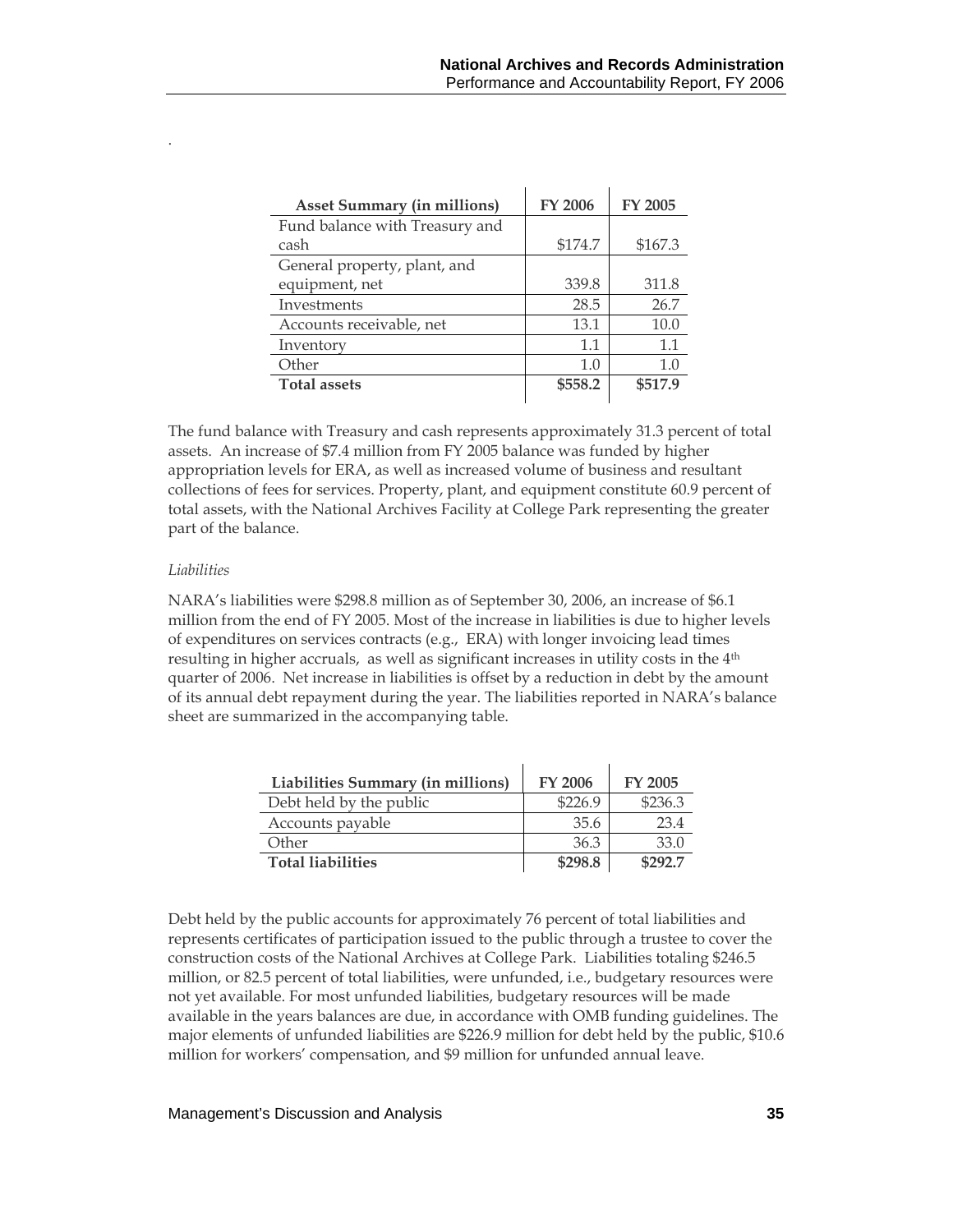#### *Net Position*

The difference between total assets and total liabilities, net position, was \$259.4 million as of September 30, 2006. The increase of \$34.2 million from FY 2005 year-end balance is due mainly to capitalizing, as work-in-progress, of FY2006 expenditures for software development activity on the ERA project. The net position reported in NARA's balance sheet is summarized in the accompanying table.

| <b>Net Position Summary</b>      |                |                |
|----------------------------------|----------------|----------------|
| (in millions)                    | <b>FY 2006</b> | <b>FY 2005</b> |
| Unexpended appropriations        | \$108.9        | \$117.6        |
| Cumulative results of operations | 150.5          | 107.6          |
| Total net position               | \$259.4        | \$225.2        |

Unexpended appropriations is the amount of authority granted by Congress that has not been expended. Cumulative results of operations represents net results of operations since NARA's inception, reflecting results of revolving fund operations and funding of capital needs of the agency

### *Analysis of the Statement of Net Cost*

The statement of net cost presents the net cost of NARA's six major programs. NARA's net cost of operations for the year ended September 30, 2006, was \$314.9 million. The decrease of \$30.5 million in the net cost of operation is due largely to the increased development costs in the Electronic Records Archives program (ERA), which are moved from operating expenses to capitalized work- in-progress account, offset by increases in cost of utilities and security services, and payroll cost of living increases on the operating expenses program line. Net costs by program are shown in the accompanying table.

| Net Cost of Operations (in millions)                                      | <b>FY 2006</b> | <b>FY 2005</b>     |
|---------------------------------------------------------------------------|----------------|--------------------|
| Records and archives-related services                                     | \$284.0        | \$279.7            |
| Trust and Gift Funds                                                      | (2.8)          | $\left( .2\right)$ |
| Electronic Records Archives                                               | 6.4            | 35.7               |
| National Historical Publications and Records<br>Commission grants         | 7.0            | 7.3                |
| Archives facilities and Presidential libraries repairs<br>and restoration | 12.5           | 11.1               |
| Records center storage and services                                       | 7.8            | 11.8               |
| Net cost of operations                                                    | \$314.9        | \$345.4            |

### *Analysis of the Statement of Changes in Net Position*

The statement of changes in net position reports the change in net position during the reporting period. Net position is affected by changes in its two components—Cumulative Results of Operations and Unexpended Appropriations. The increase in net position of \$34.2 million from FY 2006 to FY 2005 is comprised of the increase in cumulative results of operations of \$42.9 million and a decrease in unexpended appropriations of \$8.7 million. The overall increase is indicative of the higher expenditures for capital needs of the organization, such as ERA development activity described above.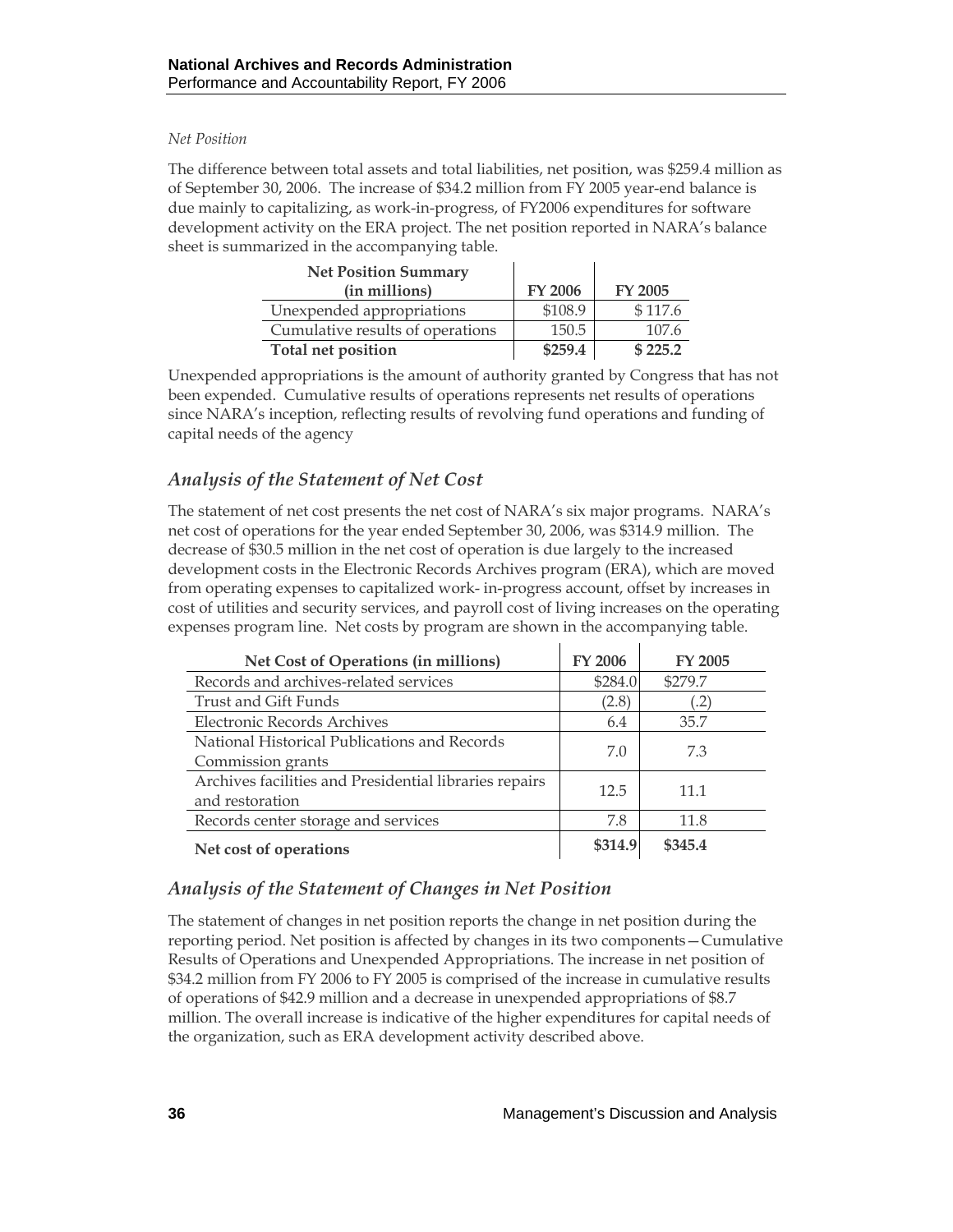### *Analysis of the Statement of Budgetary Resources*

The statement of budgetary resources presents the sources of budgetary resources and their status at the end of the period, as well as demonstrates the relationship of obligations to outlays. For FY 2006, NARA had budgetary resources available of \$583.8 million, an increase of 2.7 percent over \$568.7 million in FY 2005. The majority of the increase resulted from new budget authority.

### *Analysis of the Statement of Financing*

The statement of financing is designed to reconcile obligation-based (budgetary accounting) information in the statement of budgetary resources and accrual-based (financial accounting) information in the statement of net cost by reporting the differences and explaining them. This reconciliation ensures that the proprietary and budgetary accounts in the financial management system are in balance. The statement of financing takes budgetary obligations of \$519 million and reconciles to the net cost of operations of \$314.9 million by deducting non-budgetary resources, costs not requiring resources, and financing sources to be provided in the future.

### *Debt Management*

.

The Bureau of Public Debt (BPD) and the General Services Administration (GSA) assist NARA with the management of employee debts. NARA contracts with GSA for payroll services. Under this cross-servicing agreement, GSA tracks employee debts and pursues delinquent debts from NARA employees through salary offset and administrative wage garnishment. NARA has a cross-servicing agreement with BPD for accounting services. In compliance with the Debt Collection Improvement Act of 1996, BPD actively pursues delinquent non-Federal claims and, upon request by NARA, transmits delinquent claims to the U.S. Department of the Treasury Financial Management Service (FMS) for collection cross-servicing.

### *Erroneous Payments Management*

NARA does not have any high risk programs, as defined by OMB and the Improper Payments Information Act, or programs and activities that meet the \$10 million and 2.5 percent threshold established by the Office of Management and Budget as a definition of significant erroneous payments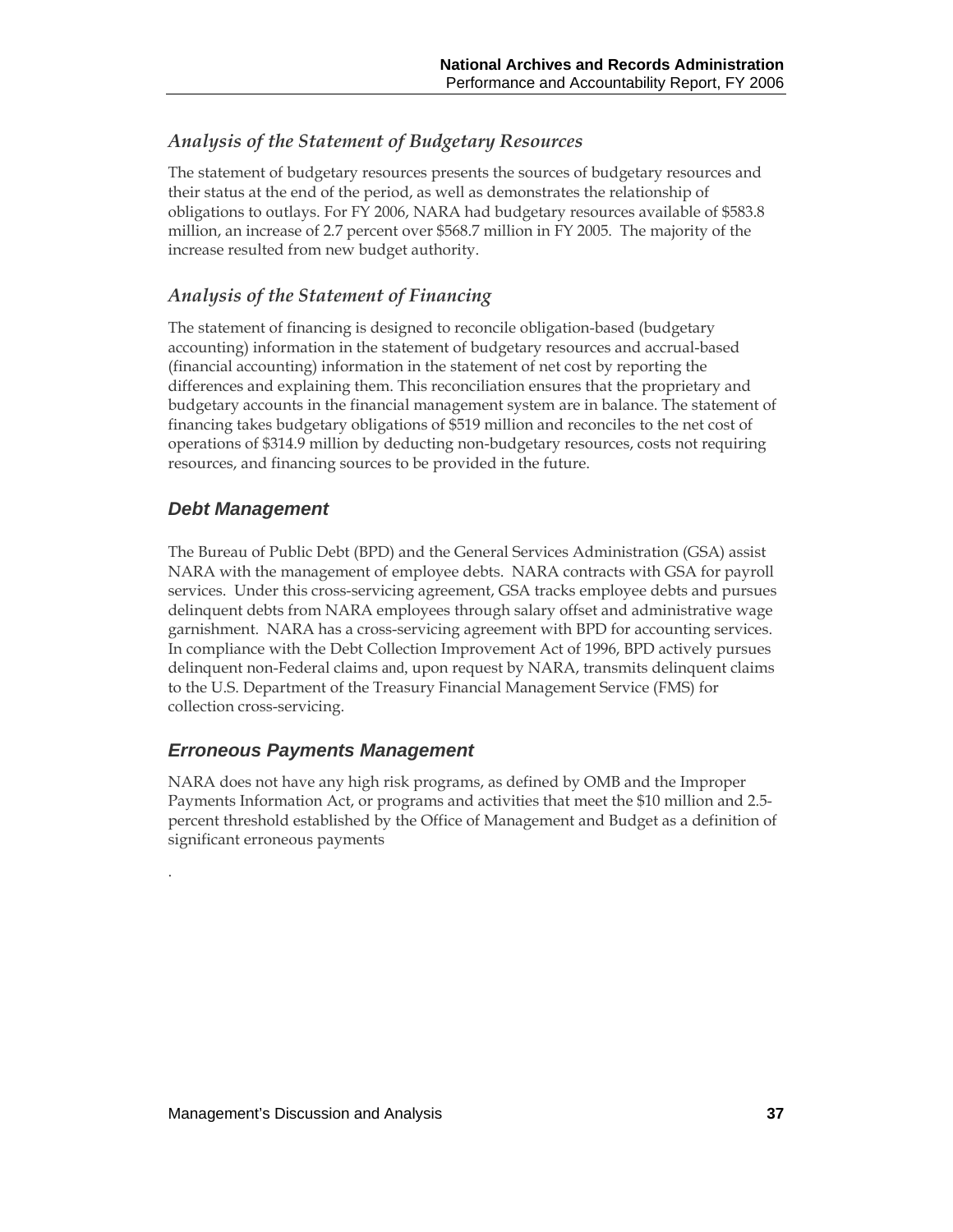# **Systems, Controls, and Legal Compliance**

This section provides information about NARA's compliance with the

- **Federal Manager's Financial Integrity Act**
- Federal Information Security Management Act
- **Federal Financial Management Improvement Act**
- **Prompt Payment Act**
- Inspector General Act

## *Federal Managers' Financial Integrity Act*

The Federal Managers' Financial Integrity Act mandates that agencies establish controls that reasonably ensure that (i) obligations and costs comply with applicable law; (ii) assets are safeguarded against waste, loss, unauthorized use, or misappropriation; and (iii) revenues and expenditures are properly recorded and accounted for. This act encompasses operational, program, and administrative areas, as well as accounting and financial management. It requires the Archivist to provide an assurance statement to the President on the adequacy of internal controls and conformance of financial systems with Government-wide standards.



It is my informed judgment that there is reasonable assurance that NARA's internal controls are achieving their intended objectives.

La Decretion

Allen Weinstein Archivist of the United States November 2006

## *Internal Controls Program*

NARA's internal controls worked to ensure the attainment of our mission and FY 2006 goals, maintain efficient operations, and reduce fraud and the misuse of taxpayerprovided resources. NARA managers submitted an annual assurance statement, along with a management control plan, to the Archivist of the United States at the end of the fiscal year. These statements were based on various sources and included

- Management knowledge gained from daily operation of programs
- Management reviews
- Program evaluations
- Audits of financial statements
- **Reviews of financial systems**
- Annual performance plans and periodic performance reporting to the Archivist
- **Senior Staff reviews and briefings**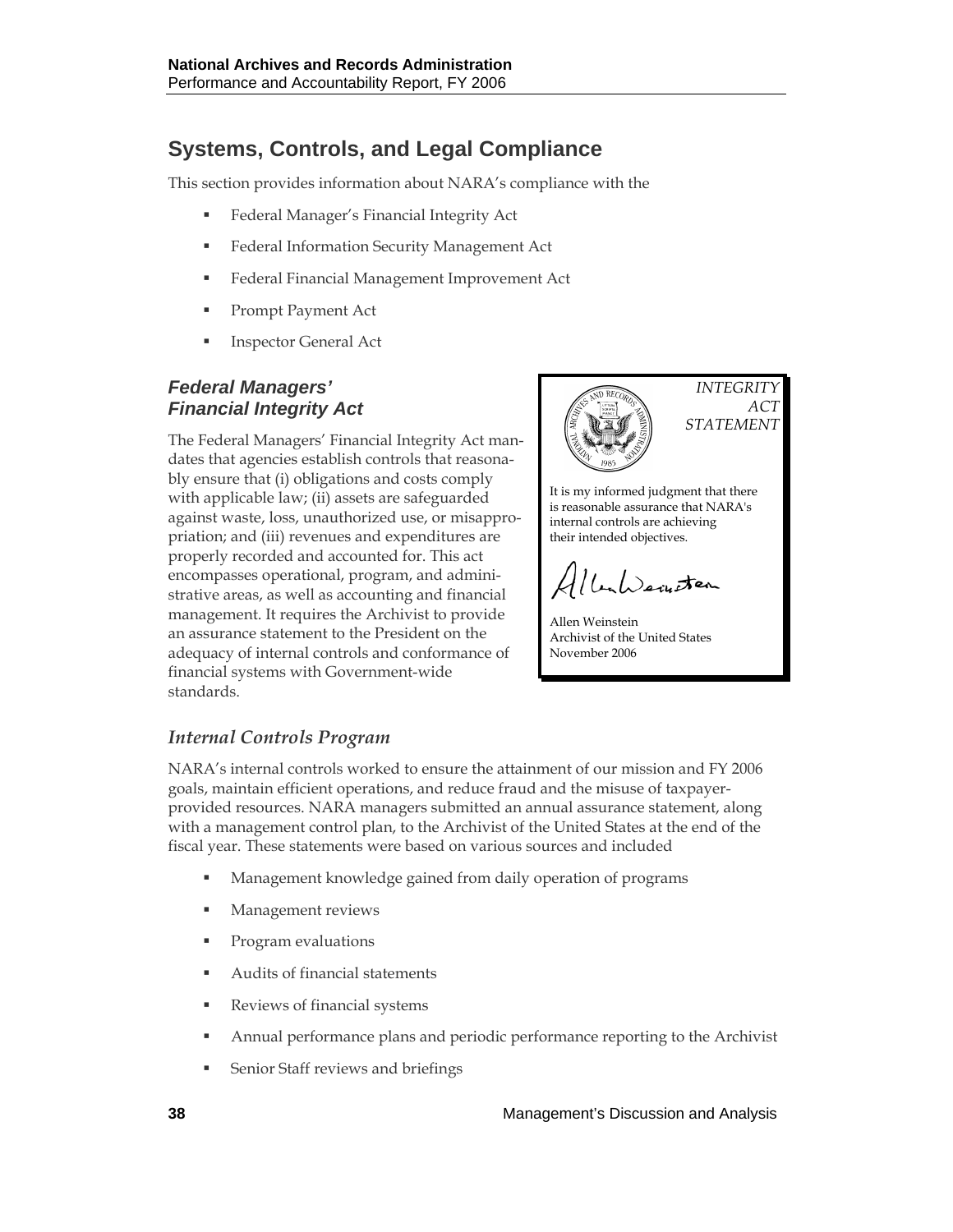- Internal oversight groups for agency programs
- Monthly reporting in NARA's Performance Measurement Reporting System and monthly Strategic Schedule reporting
- Reports and other information provided by the congressional committees of jurisdiction

In addition, audits and reviews performed by the Office of Inspector General (OIG) and the Government Accountability Office reviewed the agency's internal controls and led to improvements in them. Annually, the OIG reviews the state of NARA's internal controls. The Archivist's assurance letter reports on the results of this assessment.

### *FY 2006 Internal Controls*

NARA evaluated its internal control systems for the fiscal year ending September 30, 2006. This evaluation provided reasonable assurance that the agency's internal controls achieved their intended objectives. Pursuant to Section 2 of the Integrity Act, we identified a material weakness in our collections security program in FY 2001. In FY 2005, we identified a weakness in our preservation program. We have make progress in our actions to remedy the collections security weakness, but still have substantive work to do before we can remove it as a material weaknesses. Significant work was completed in FY 2006 to improve internal controls for our preservation program. We are downgrading it from a material weakness to a reportable condition and will continue close monitoring of the program through our agency's risk review board. We have also declared a new reportable condition related to Information Technology (IT) documentation and will use the agency's risk review board to monitor improvements to internal controls.

## *Federal Information Security Management Act*

The Federal Information Security Management Act (FISMA) requires Federal agencies to conduct an annual self-assessment review of their information technology security program, to develop and implement remediation efforts for identified security weaknesses and vulnerabilities, and to report to OMB on the agency's compliance.

Following established FISMA requirements, our review indicated no new significant deficiencies in NARA's FY 2006 FISMA, submitted October 2, 2006, to OMB.

### *Federal Financial Management Improvement Act*

As an Accountability for Tax Dollars Act (ATDA) agency, NARA is not subject to the requirements of FFMIA, per OMB bulletin #06-03, *Audit Requirements for Federal Financial Statements*.

### *Prompt Payment Act*

As our financial service provider, the Bureau of the Public Debt processes payments for NARA in accordance with the Prompt Payment Act and submits quarterly prompt pay statistics on our behalf.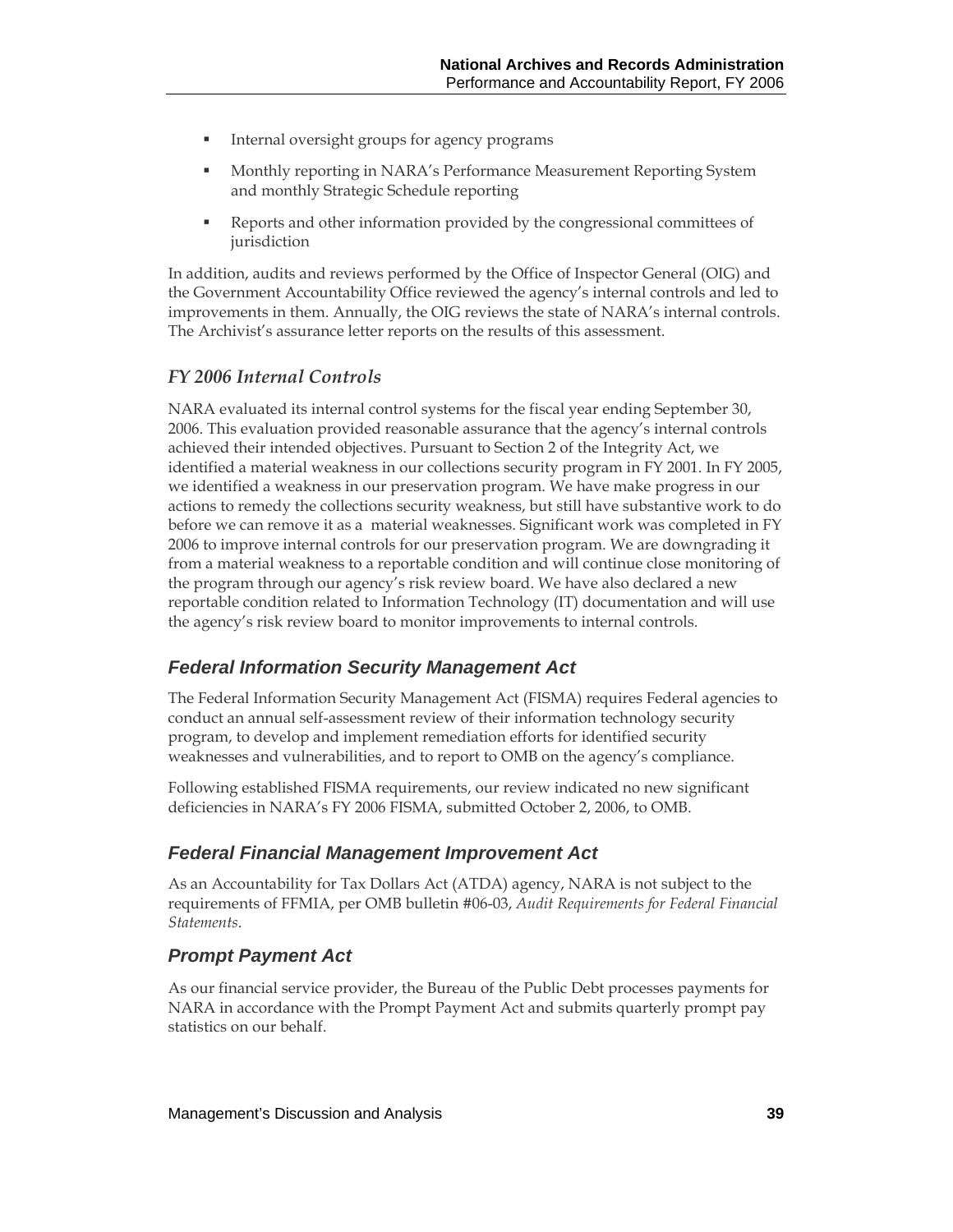## *Inspector General Act*

In FY 2006 NARA satisfied 56 percent of audit recommendations opened prior to the start of the Fiscal Year, and 39 percent of audit recommendations opened during the Fiscal year. This shows our commitment to resolving and implementing open audit recommendations presented in OIG reports. Section 5(b) of the Inspector General Act requires agencies to report on final actions taken on OIG audit recommendations. This information is included in the Archivist's transmittal of the OIG semi-annual report to Congress.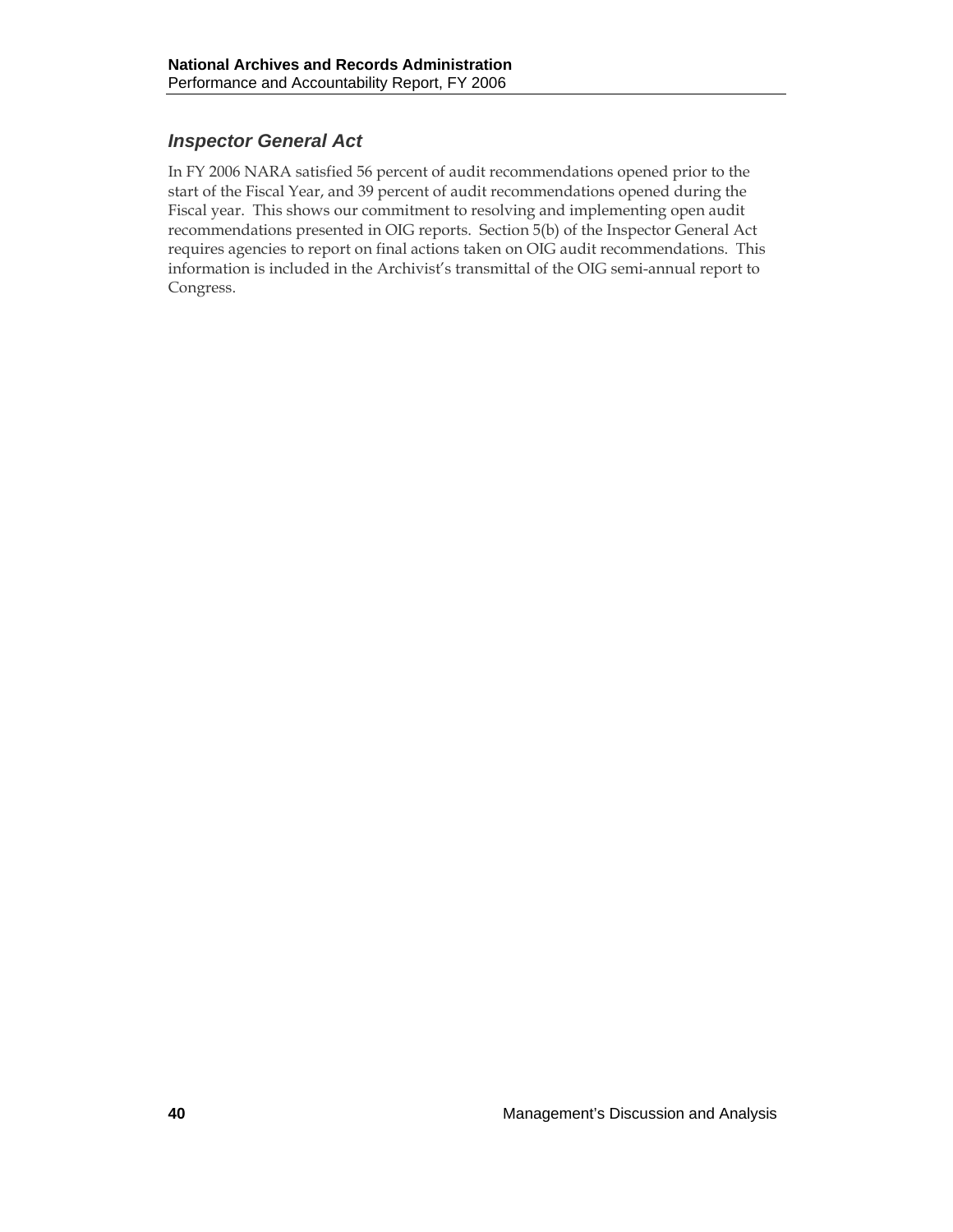# **Facilities**

**National Archives Building**  700 Pennsylvania Avenue, NW Washington, DC 20408 202-357-5400

**National Archives at College Park**  8601 Adelphi Road College Park, MD 20740 301-837-2000

**Washington National Records Center**  4205 Suitland Road Suitland, MD 20746 301-778-1600

**NARA–Northeast Region**  Diane LeBlanc, *Regional Administrator* 

NARA–Northeast Region (Boston) 380 Trapelo Road Waltham, MA 02452 866-406-2379

NARA–Northeast Region (Pittsfield) 10 Conte Drive Pittsfield, MA 01201 413-236-3600

NARA–Northeast Region (New York City) 201 Varick Street, 12th Floor New York, NY 10014 212-401-1620

#### **NARA–Mid Atlantic Region**

V. Chapman-Smith, *Regional Administrator*

NARA–Mid Atlantic Region (Center City Philadelphia) 900 Market Street Philadelphia, PA 19107 215-606-0100

NARA–Mid Atlantic Region (Northeast Philadelphia) 14700 Townsend Road Philadelphia, PA 19154 215-305-2000

**NARA–Southeast Region**  James McSweeney, *Regional Administrator*

NARA–Southeast Region (Atlanta) 5780 Jonesboro Road Morrow, GA 30260 770-968-2100

NARA-Southeast Region (Atlanta) 4712 Southpark Boulevard Ellenwood, GA 30294 404-736-2820

**NARA–Great Lakes Region**  David Kuehl, *Regional Administrator* 

NARA–Great Lakes Region (Chicago) 7358 South Pulaski Road Chicago, IL 60629 773-948-9001

NARA–Great Lakes Region (Dayton) 3150 Springboro Road Dayton, OH 45439 937-425-0600

**NARA–Central Plains Region**  R. Reed Whitaker, *Regional Administrator*

NARA–Central Plains Region (Kansas City) 2312 East Bannister Road Kansas City, MO 64131 816-268-8000

NARA–Central Plains Region (Lee's Summit) 200 Space Center Drive Lee's Summit, MO 64064 816-288-8100

NARA–Central Plains Region (Lenexa) 17501 West 98th Street, #31-50 Lenexa, KS 66219 913-825-7800

**NARA–Southwest Region**  Preston Huff, *Regional Administrator* 

501 West Felix St, Bldg 1 P.O. Box 6216 Fort Worth, TX 76115 817-831-5900

**NARA–Rocky Mountain Region**  Barbara Voss, *Regional Administrator* 

Denver Federal Center, Building 48 P.O. Box 25307 Denver, CO 80225 303-407-5700

**NARA–Pacific Region**  Shirley J. Burton, *Regional Administrator* 

NARA–Pacific Region (Laguna Niguel) 24000 Avila Road P.O. Box 6719 Laguna Niguel, CA 92607 949-360-2641

NARA-Pacific Region (Riverside) 23123 Cajalco Road Perris, CA 92570 951-956-2000

NARA–Pacific Region (San Francisco) 1000 Commodore Drive San Bruno, CA 94066 650-238-3500

**NARA–Pacific Alaska Region**  Steven Edwards, *Regional Administrator* 

NARA–Pacific Alaska Region (Seattle) 6125 Sand Point Way, NE Seattle, WA 98115 206-336-5115

Management's Discussion and Analysis **41**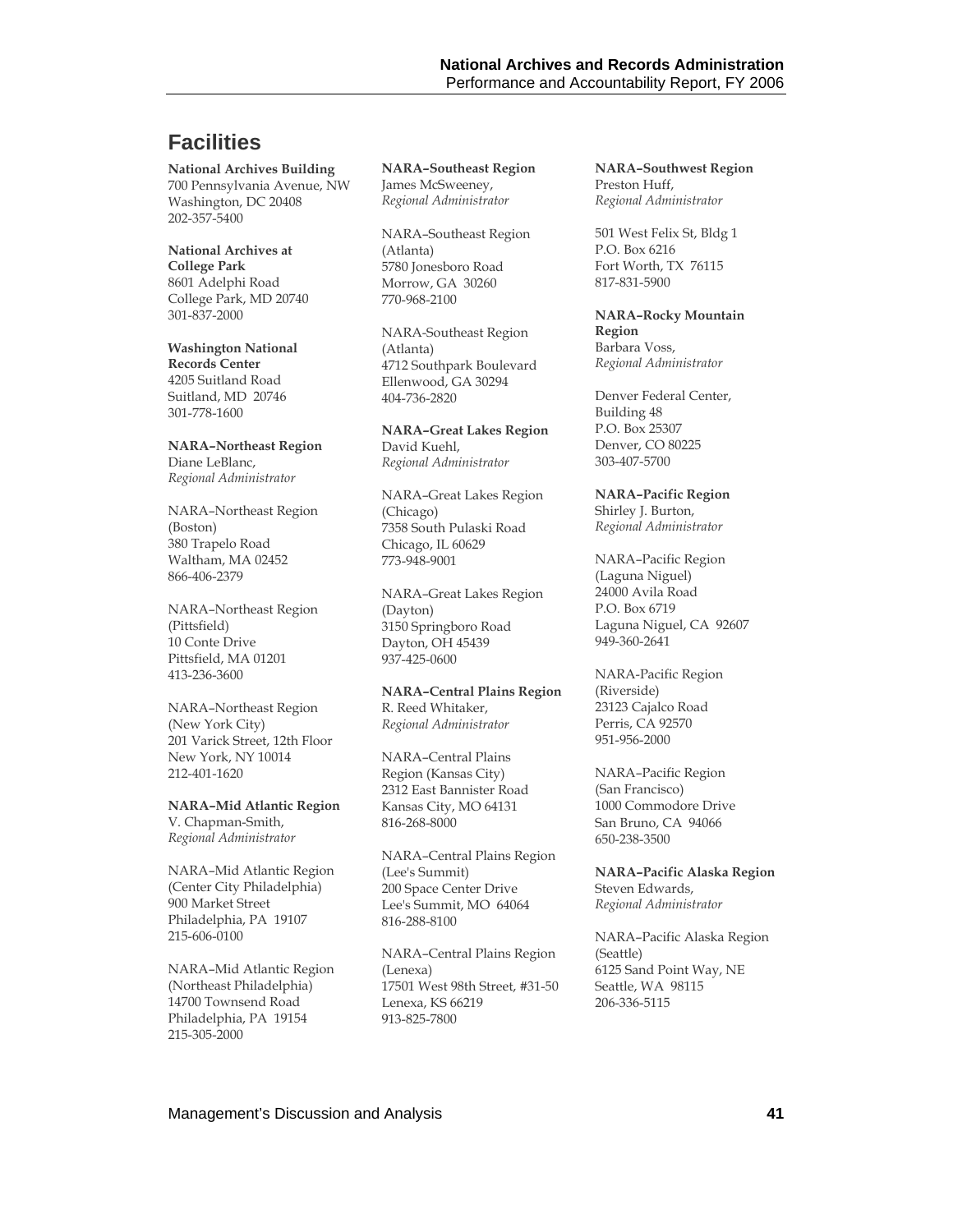NARA–Pacific Alaska Region (Anchorage) 654 West Third Avenue Anchorage, AK 99501 907-261-7800

### **NARA–National Personnel Records Center**

Ronald Hindman, *Director*

NARA–National Personnel Records Center (Civilian Personnel Records) 111 Winnebago Street St. Louis, MO 63132 314-801-9250

#### NARA–National Personnel Records Center

(Military Personnel Records) 9700 Page Avenue St. Louis, MO 63132 314-801-0800

#### **Herbert Hoover Library**

Timothy G. Walch, *Director* 210 Parkside Drive P.O. Box 488 West Branch, IA 52358 319-643-5301

#### **Franklin D. Roosevelt Library**

Cynthia Koch, *Director* 4079 Albany Post Road Hyde Park, NY 12538 845-486-7770

**Harry S. Truman Library**  Michael Devine, *Director* 500 West U.S. Highway 24 Independence, MO 64050 816-268-8200

#### **Dwight D. Eisenhower Library**

Daniel D. Holt, *Director* 200 Southeast Fourth Street Abilene, KS 67410 785-263-6700

### **John Fitzgerald Kennedy Library**

Thomas Putnam, *Acting Director*  Columbia Point Boston, MA 02125 617-514-1600

#### **Lyndon Baines Johnson Library**

Betty Sue Flowers, *Director* 2313 Red River Street Austin, TX 78705 512-721-0200

### **Nixon Presidential**

**Materials Staff**  John Powers, *Acting Director* National Archives at College Park 8601 Adelphi Road College Park, MD 20740 301-837-3290

**Gerald R. Ford Library and Museum** Elaine K. Didier, *Director*

Gerald R. Ford Library 1000 Beal Avenue Ann Arbor, MI 48109 734-205-0555

Gerald R. Ford Museum 303 Pearl Street, NW Grand Rapids, MI 49504 616-254-0400

#### **Jimmy Carter Library**

Jay E. Hakes, *Director* 441 Freedom Parkway Atlanta, GA 30307 404-865-7100

#### **Ronald Reagan Library**

Duke Blackwood, *Director* 40 Presidential Drive Simi Valley, CA 93065 805-577-4000

#### **George Bush Library**

Warren Finch, *Director* 1000 George Bush Drive West P.O. Box 10410 College Station, TX 77845 979-691-4000

#### **William J. Clinton Library**

David E. Alsobrook, *Director* 1200 President Clinton Avenue Little Rock, AR 72201 501-374-4242